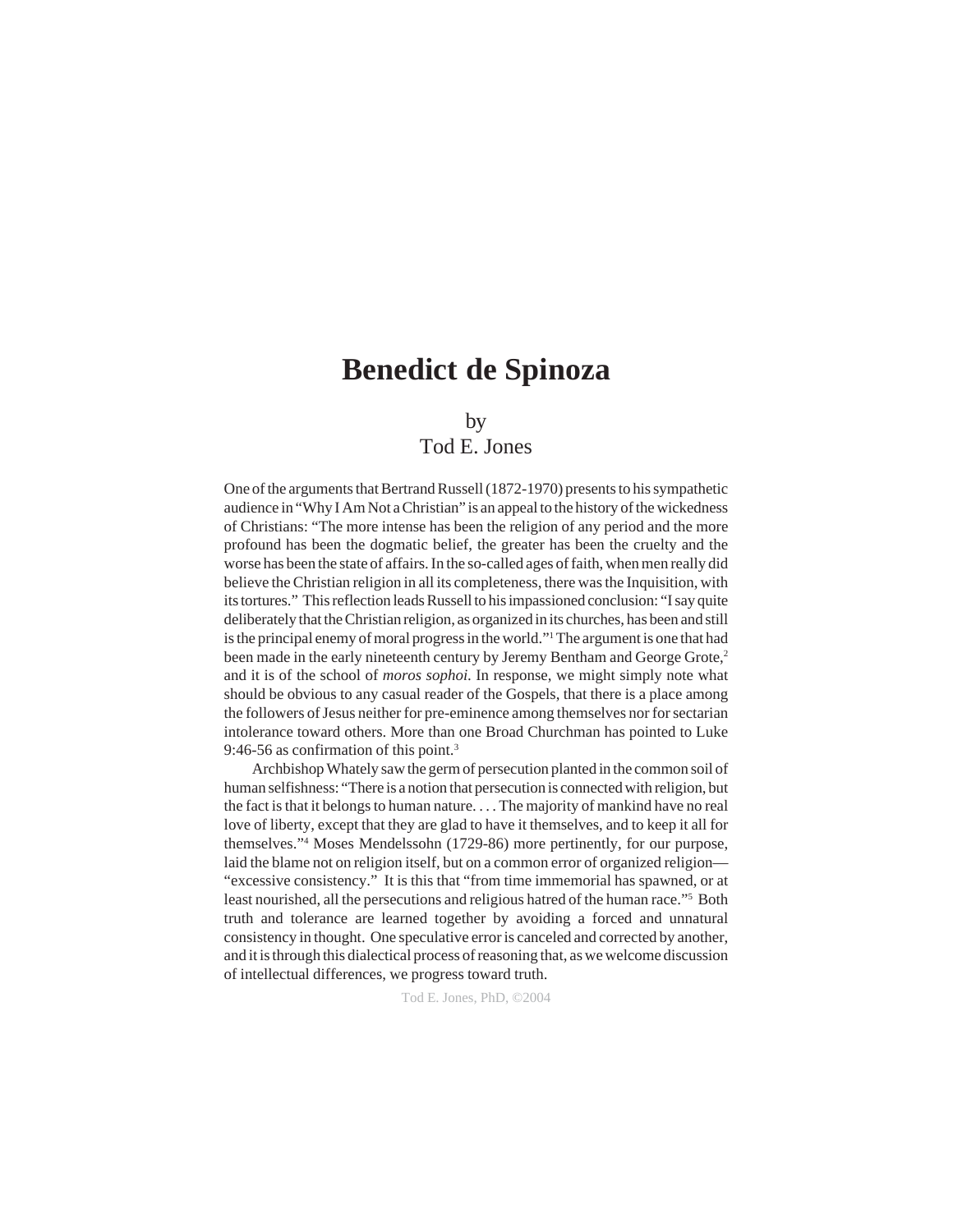#### Unpublished Essays by an Impoverished Scholar

That excessive consistency is not a necessary characteristic of organized religion is, perhaps, the fundamental assumption upon which the Broad Church movement developed. By emphasizing the moral truths rather than the speculative dogmas of Christianity, and by looking not only outside the Church of England but even beyond the traditions and intellectual heritage of Christianity itself for guidance, each Broad Churchman, to one degree or another, forced the Established Church to keep pace behind the march of ideas and to avoid the dangers of a comfortable but excessive consistency.

Although the impact that Spinoza had upon the Broad Church movement was, more often than not, indirect, there can be no doubt that his influence was profound. This seventeenth-century Dutch philosopher noted that the religious genius of St. Paul resided in the fact that, freeing himself from the dogmatism of the Pharisees, he assimilated the philosophy of his time and brought it to bear upon what he recognized as religious truth. The "old religion" of St. Paul and the early Christians invited difference and dialogue, and the Fathers of Christian theology arrived at their formative interpretations in a context of philosophical and religious debate.

This dialectic of discussion engaged in by original thinkers and interpretive communities not only reflected the philosophical differences that could be found in the non-Christian world, but—more important—was itself essential in the progress of the Christian Church. As one writer observes (without, apparently, perceiving the significance of what he notes), "The Arian thought of Antioch helped defeat Sabellianism at the Synod of Antioch in 269. Apollinarius and his school helped defeat the Arianism that persisted after the Council of Nicaea. The Antiochenes . . . helped defeat the Apollinarians at Constantinople in 381."6 As Mendelssohn noted, one speculative difference cancels out another. Although the Nicean Council of 325 attempted to play the part, as it were, of the finger of God and to etch into stone a final definition of Christianity for a Church that had been characterized by speculative difference, *orthodoxy* could have no universal meaning without a centralized power to enforce it. Thus, Constantine, by uniting the Church to the State in 313, first introduced the element of consistency, which became excessive after Justinian —in an effort to ensure the intellectual insularity required by a policy of consistency—closed the ancient philosophical schools of Athens in 529 and initiated a policy of corporal punishment for heretics.7

Spinoza doesn't go into all of these details of ecclesiastical history. It is enough for him to compare the Christianity of his own time and place with that described by St. Paul: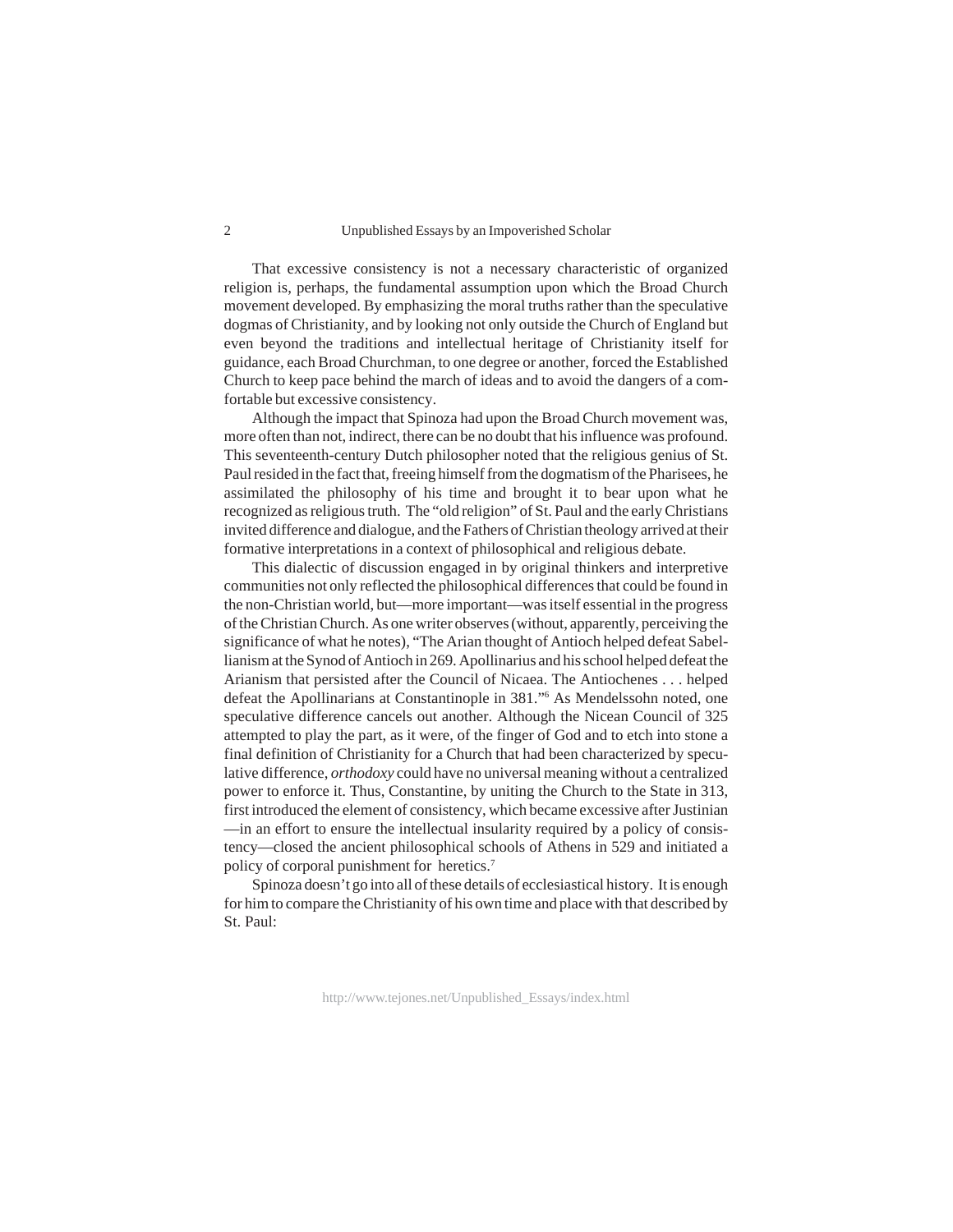I have often wondered that men who make a boast of professing the Christian religion, which is a religion of love, joy, peace, temperance, and honest dealing with all men, should quarrel so fiercely and display the bitterest hatred towards one another . . . . In seeking the causes of this unhappy state of affairs, I am quite certain that it stems from a widespread popular attitude of mind which looks on the ministries of the Church as dignities . . . . Little wonder, then, that of the old religion nothing is left but the outward form—wherein the common people seem to engage in base flattery of God rather than his worship—and that faith has become identical with credulity and biased dogma. But what dogma! —degrading rational man to beast, completely inhibiting man's free judgment and his capacity to distinguish true from false, and apparently devised with the set purpose of utterly extinguishing the light of reason.<sup>8</sup>

This Dutch philosopher recognizes that the enemy of civilization and morality is not religion, but rather the superstition and ignorance that result in degrading it. His aim, therefore, in so far as it pertains to religion, is conservative rather than destructive. In the *Theological-Political Treatise*, although his argument applies equally to any book-based religion, he clearly suggests that, if Christianity is to reclaim its ancient glory, the innovations introduced by the Emperors Constantine and Justinian must be reversed. First, philosophers must be allowed to teach and write beyond the constraints of any systematic theology in order that philosophy might attain its rightful position, not as a servant but as a guide to religion. Second, the State must cease to support and defend any one particular church or religious persuasion, but must rather enforce legislation amenable to the free exercise of religion for all its citizens.

Many have made the mistake of placing Spinoza in the same camp as Russell, identifying them both as atheists and enemies of religion. In this essay, while emphasizing those aspects of Spinoza's thought that were most constructive in forming a climate of opinion conducive to the growth of the Broad Church movement, I intend also to correct, as far as I may, this popular misapprehension. For the historical circumstances of Spinoza's life, I am especially indebted to Steven Nadler's excellent biography, *Spinoza: A Life* (1999), mainly for disabusing me of a number of historical errors that had acquired the authority of tradition.

## **The Social and Historical Context**

The Jews of the Iberian peninsula—the land that they themselves referred to as Sepharad and had inhabited since, at least, the third century—had contributed immensely to the cultural richness and economic growth of the Spanish nation. It was a nation consisting of Jews, Moors, and Christians. The twelfth-century Spanish

http://www.tejones.net/Unpublished\_Essays/index.html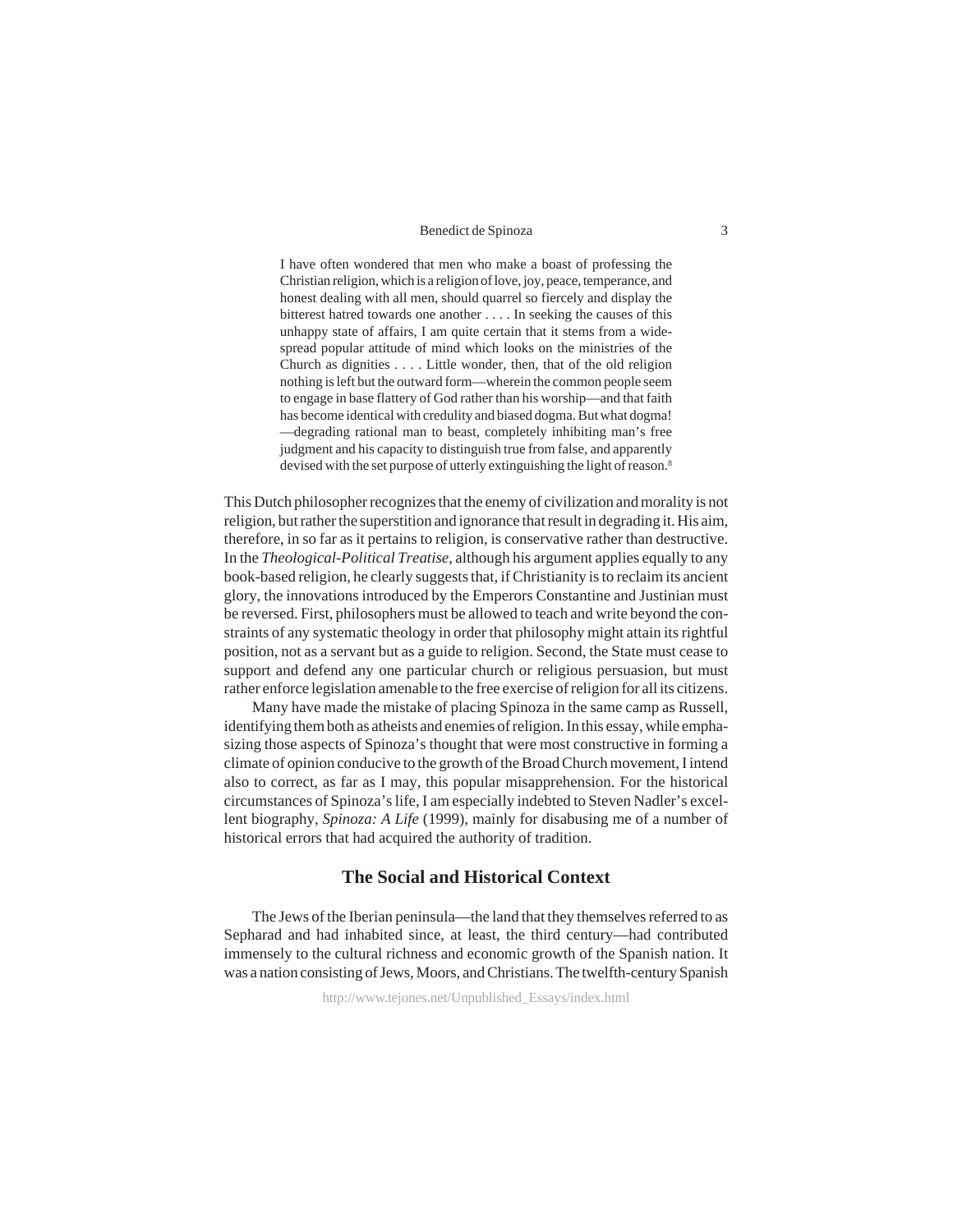*Poema del Cid* tells the story of how, during the Crusades, a nobleman of Castile became a soldier of fortune, alternating in his allegiance between the Christians and the Moors. It is the poem of a land divided by prejudice, greed, and sectarian ambition. After the passion of the Crusades subsided, the neighbors learned again to live and work beside each other in relative peace and security. Neither the government of Spain nor the Catholic Church had anything to gain by troubling a stable coexistence. Discord, nevertheless, came uninvited when, in 1391, certain demagogues managed to incite a largely uneducated mob of Christian peasants and merchants to attack the neighboring Jews of Castile and force them, upon pain of death, to convert. The State could do little to put down an uprising so popular, and as "the mob is fearsome if it does not fear,"9 virtuous citizens could do even less as their neighbors were terrorized and murdered. The madness and fury of the mob spread like a contagion throughout the peninsula, until entire communities of Jews were destroyed.

The forced "conversions" resulted in a situation that the government of the Church had not anticipated and was ill-prepared to handle. Although there were, undoubtedly, numerous individuals in high places within the Catholic Church who felt hostility toward Jews and other infidels, ecclesiastical authority simply did not extend to those outside of the Church. It did, however, concern itself with heretics, including any persons within the Church—regardless of the circumstances of their conversion—who practiced or taught Judaism. Some of the Jews who had been forced into Christianity accepted their fate and, as Spinoza says, "were so speedily assimilated to the Spaniards that after a short while no trace of them was left, nor any remembrance."10 That is to say, having abandoned their heritage and claimed another for their own, they disappeared as "Jews." Nevertheless, most of these New Christians or "conversos," justly or not, quickly fell under suspicion of Judaizing and were referred to as "marranos," the vulgar equivalent of "swine"—although the term came to be used, as I will use it, merely as a referent to forced "converts" who resisted their conversion and retained their essential Jewishness.

In the decade following 1391 the Jewish population of Spain was decimated. The golden age of Sephardic Jewry had passed. This did not mean that the remainder of the Jews were of no consequence to King Ferdinand and Queen Isabella. From the beginning of their reign in 1474, the royal couple had been particularly anxious to maintain a wall of separation between Christian and Jewish communities and to protect the faith of conversos. They approved, in a general way, of St. Paul's admonition to the struggling church at Corinth: "Be ye not unequally yoked together with unbelievers. . . . Wherefore come out from among them, and be ye separate, saith the Lord, and touch not the unclean thing, and I will receive you."<sup>11</sup> Attempts at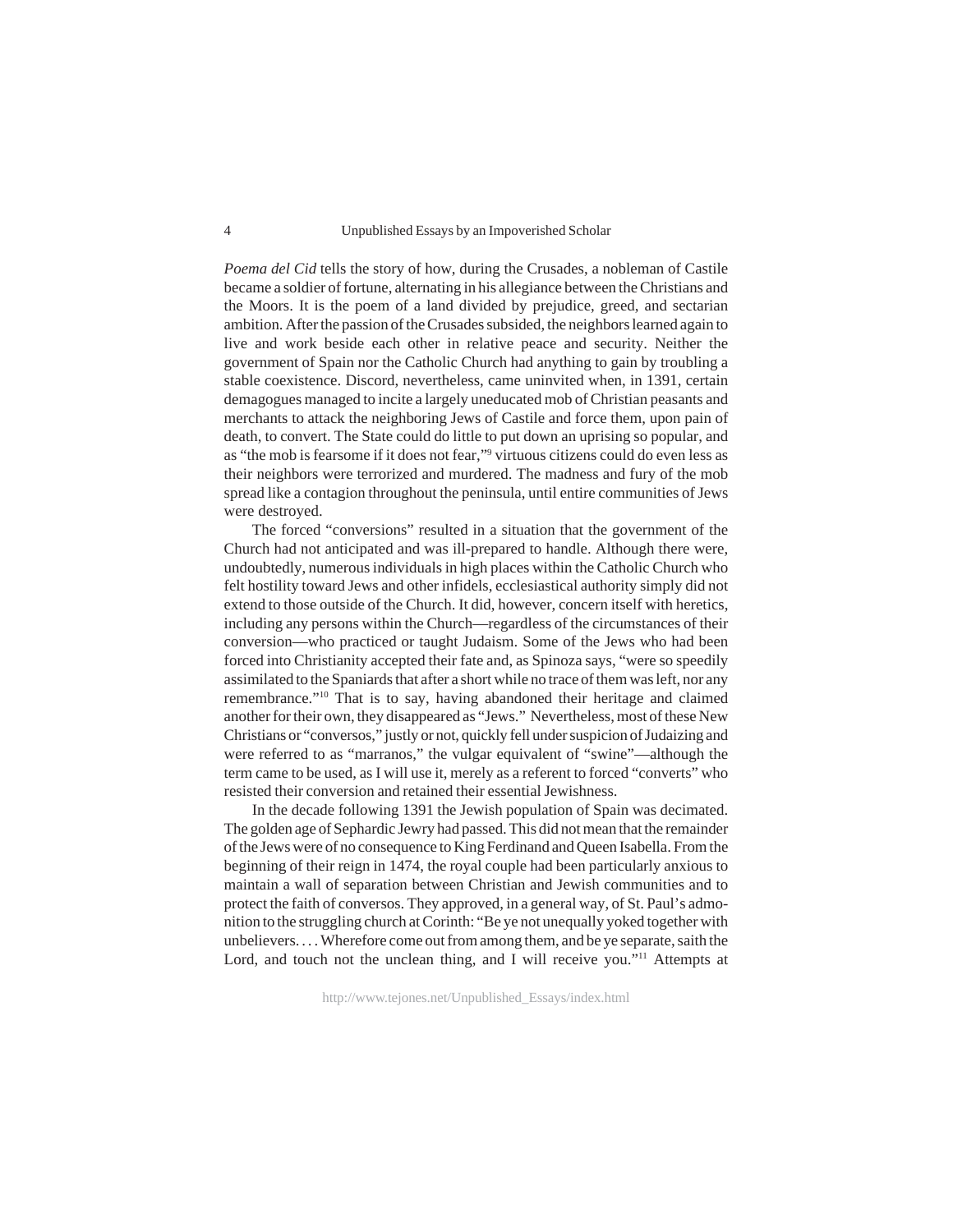segregation were, however, ineffective, and so, in 1480, in order to purify the Church, the King and Queen of Spain appealed to the strong arm of the Inquisition.

The Dominicans—or "Jacobins," as they were known in France, or "Black Friars," as they were known in England—were especially entrusted with this mission of inquiry, to locate and prevent the spread of heresy. They were the doctors of the Church, so to speak, and if the name of the Spanish Grand Inquisitor Tomas de Torquemada (1420-98) is today synonymous with outrageous cruelty, it is perhaps only because the paradigm of religious truth and its role in effecting salvation, eternal or otherwise, has so dramatically shifted since the Middle Ages that it is no longer easy to believe that heresy—or, at least, misbelief without misconduct—had ever *really* placed souls in jeopardy of damnation. But this was, as Russell noted, one of the "so-called ages of faith," and Torquemada made it clear to the rulers of Spain that they could not hope to rid the Church of heresy without an absolute separation between Christians and Jews. Finally, in 1492, Ferdinand and Isabella, apparently thinking it too inconvenient that Christians should be forced to "come out" from among the Jews, instead issued a decree expelling the Jews from Spanish territory.

The Sephardic Jews who did not convert dispersed to several countries, but most fled to Portugal. This proved to be a disastrous mistake, for four years later, they were again given the ultimatum, convert or leave. When Manuel, the ruler of Portugal, saw that the Jews were hesitant in choosing from among so many options, he lost patience. In 1497, he outlawed emigration and ordered all Jewish children to be presented for baptism. Still, it was not difficult to Judaize in secret, and over the next few decades there developed a "rather strong crypto-Jewish tradition."12 The Catholic Church took note that, politically and socially, Portugal had been an environment conducive for the spread of marrano culture and heresy, and in 1547, it unleashed its Inquisition there as well.

In 1580, after Portugal was placed under Spanish rule, the Inquisition grew more virulent than ever, and when Michael de Spinoza was born there in 1587 or 1588, truly he was born in a thorny place. Perhaps his father, Isaac, or his father's brother, Abraham, fell under suspicion. What we do know is that the brothers and their families secretly fled the country, going different directions, sometime shortly after Michael's birth. The Portuguese word *espinhosa* means "from a thorny place," and when Michael de Spinoza joined his uncle, Abraham de Spinoza, in Amsterdam in 1623, they shared a name that would never let them or their children forget the inhumanity that ignorance and superstition can evoke when united with religious fervor.

The Jews had not been alone in feeling the horrible burden of Spanish Catholic dogmatism. The seeds of the Reformation had found fertile soil in the Netherlands,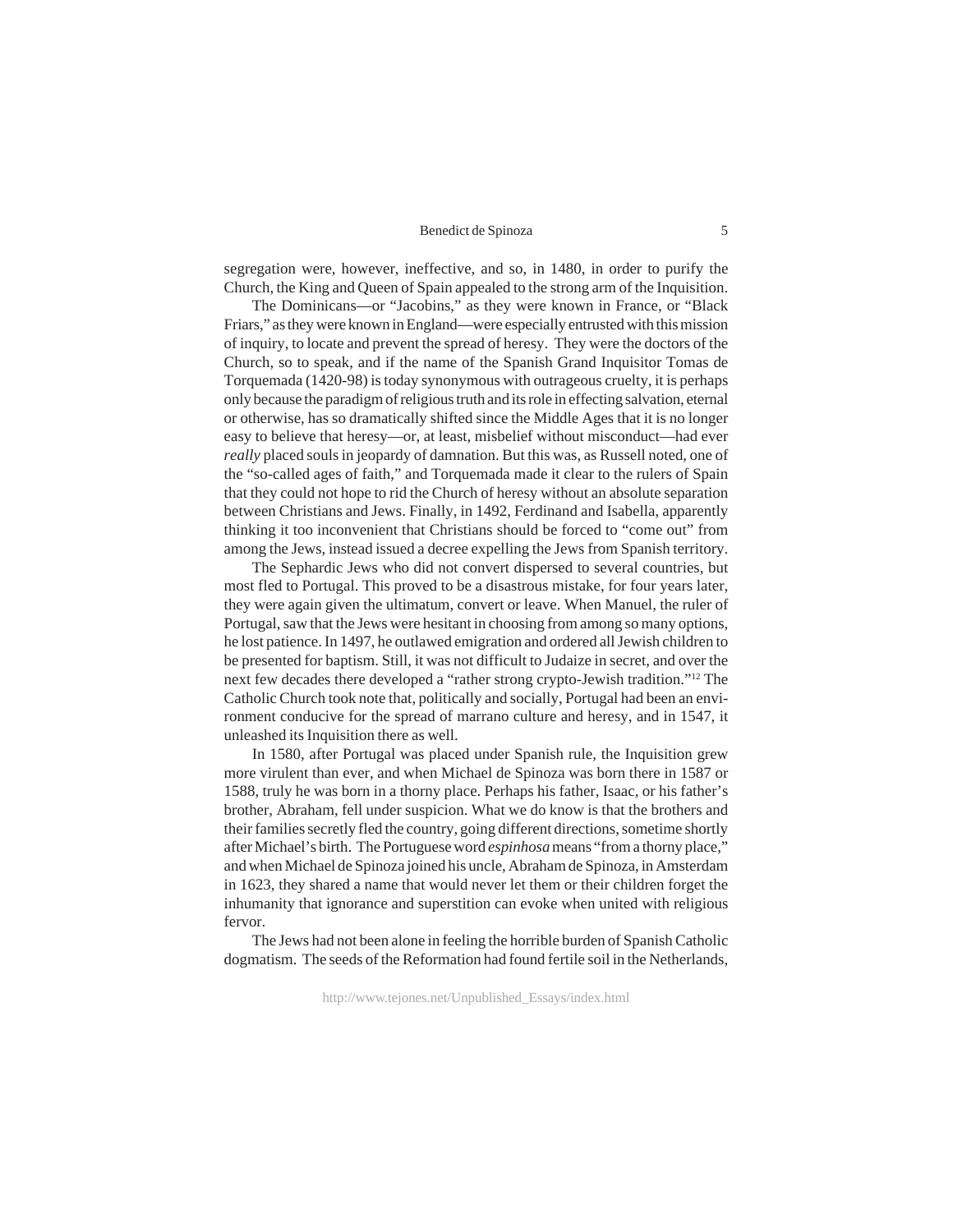and the Inquisition had subsequently claimed its victims there by the thousands. Finally, in 1555, the northern Low Countries declared its independence from Spain and, with fierce and indomitable resolve, sustained the war, with the exception of a twelve-years' truce (1609-21), until they secured their independence in 1648. Spain had taught the Netherlands well, and when Holland, along with the other northern provinces, adopted the "Union of Utrecht" in 1579, it began its great experiment with religious toleration that would attract the attention of persecuted peoples throughout the western world.<sup>13</sup>

That experiment, however, appeared to many to be threatened in 1619 by the decree of the Synod of Dort. The Reformed Church had divided into two warring factions, the Calvinists and Remonstrants. The Remonstrants were those who had followed James Hermann (1560-1609), better known as Arminius, in opposition to the Calvinist doctrines of predestination and complete depravity of the human condition. In 1610 they issued a "Remonstrance," which petitioned the Estates General to uphold the religious freedom that was guaranteed to them under the terms of the Treaty of Utrecht. During the nine years that intervened between the "Remonstrance" and the Synod, the issue had become heavily politicized. When, in 1617, Prince Maurice of Orange, the Stadholder—that is, the commander-in-chief of all Dutch military forces, the most powerful person in the republic—threw in his hat with the Calvinists, the matter was virtually settled. The Synod was convened at Dort and, after hearing the Remonstrants make their case, they were expelled from the Church and forbidden the privilege of public worship. Calvinism was now the official religion of the republic. Consequently, there was an immediate purge of public and church offices at all levels.

By the time that Michael joined Abraham in Amsterdam, the heat of the debate had cooled significantly. But, the marrano position was precarious. If the Calvinists had the power to forbid Remonstrant assemblies in Amsterdam, then what prevented them from closing the three synagogues of the marrano foreigners? In fact, the Remonstrants themselves made use of this apparent inconsistency as an argument in their defense—not, of course, with any malicious intent toward Jews. Even so, the marranos were equally aware of the inconsistency and were especially on guard against offending the Calvinists by any words or actions that might suggest either personal friendship or ideological affinity with the Remonstrants.

## **Son of a Merchant**

Michael married Abraham's daughter, his cousin Rachel, and went to work with his uncle/father-in-law, importing goods from the Barbary Coast, until he was secure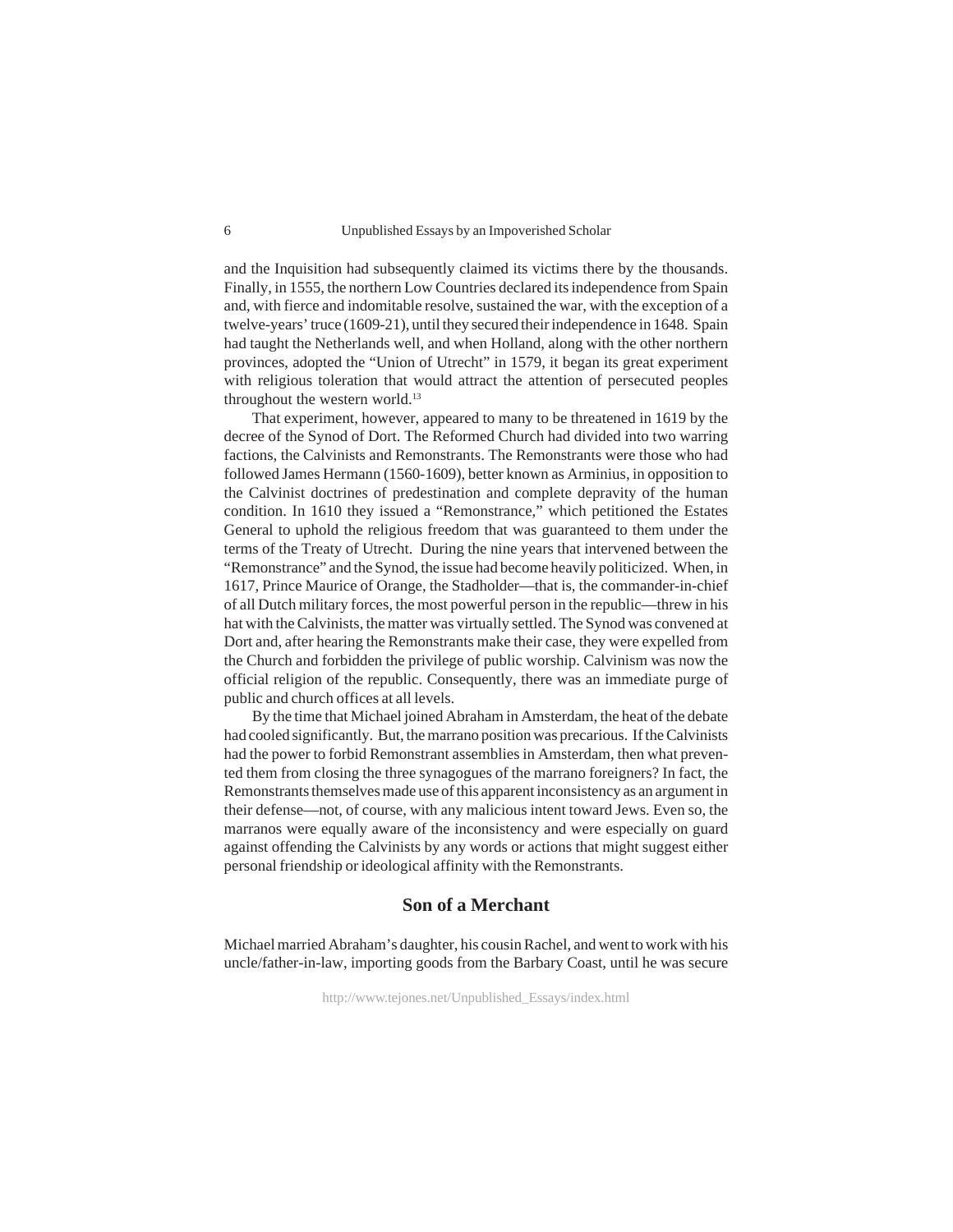enough to begin his own business a few years later, just about the time that Rachel died, in 1627. In the following year, Michael married Hanna, who bore him several children in quick succession, Miriam, Isaac, and—on the 24th of November, 1632— Baruch. During the '30s Michael's status in the community grew, as he took an active role within the governing board of his synagogue and financially prospered. Although he never owned his own house, he was successful enough to be able to rent in the heart of the Jewish quarter, between the school and the synagogue. In the year before Baruch was born, the famous Dutch painter Rembrandt had moved into a home in the same neighborhood, and soon he was sketching portraits of his Jewish acquaintances in order to use them later in his paintings of Old Testament scenes. It was a busy, lively quarter of Amsterdam, and Michael had an extremely active and public life.

Fortune's wheel, however, began to turn before the decade was over. Michael had stood surety for several friends, and when they could not pay their debts, the burden fell upon him. A third son, Abraham Gabriel, had been born to Hanna and Michael probably in 1637, just after the death of Michael's uncle Abraham. Then, Hanna died at the end of 1638, perhaps after giving birth to Rebecca. When, in the following year, the three synagogues merged into the one Torah Talmud congregation, Michael ceased to take an active part in the lay leadership. Beset with new financial worries, five children (all still under ten years of age), and burdened with grief over the death of his second wife, he probably had neither time nor energy to spare. He did not remarry until 1641. Fortunately, Baruch was now at the age when he would be spending his days in the congregation's elementary school.

The orthodox education of his sons was, no doubt, especially important to Michael. The Amsterdam community of marranos had early on established its religious and educational priorities by locating and importing rabbis well-trained in and able to teach the Torah and the Talmud. Those first rabbis had been brought to Amsterdam from Venice, Constantinople, and Morocco. From Venice came Saul Levi Mortera, the renowned Talmudic scholar who, despite his Ashkenazic background, became the chief rabbi when the congregations merged in 1639. Quickly, they set about to train others from within the community. One of the first and most talented rabbis to emerge was Menasseh ben Israel, who would later gain international recognition as a Jewish diplomat and apologist to the Gentiles.

One of the popular misconceptions of Spinoza's life that Nadler's biography attempts to rectify has to do with the student-teacher relationship that Baruch had with Menasseh and Mortera.<sup>14</sup> Although it is entirely possible that Baruch was a student of both, he would have had Menasseh as a teacher for only the shortest period of time. Menasseh taught the fifth grade from 1642 until early 1649. He was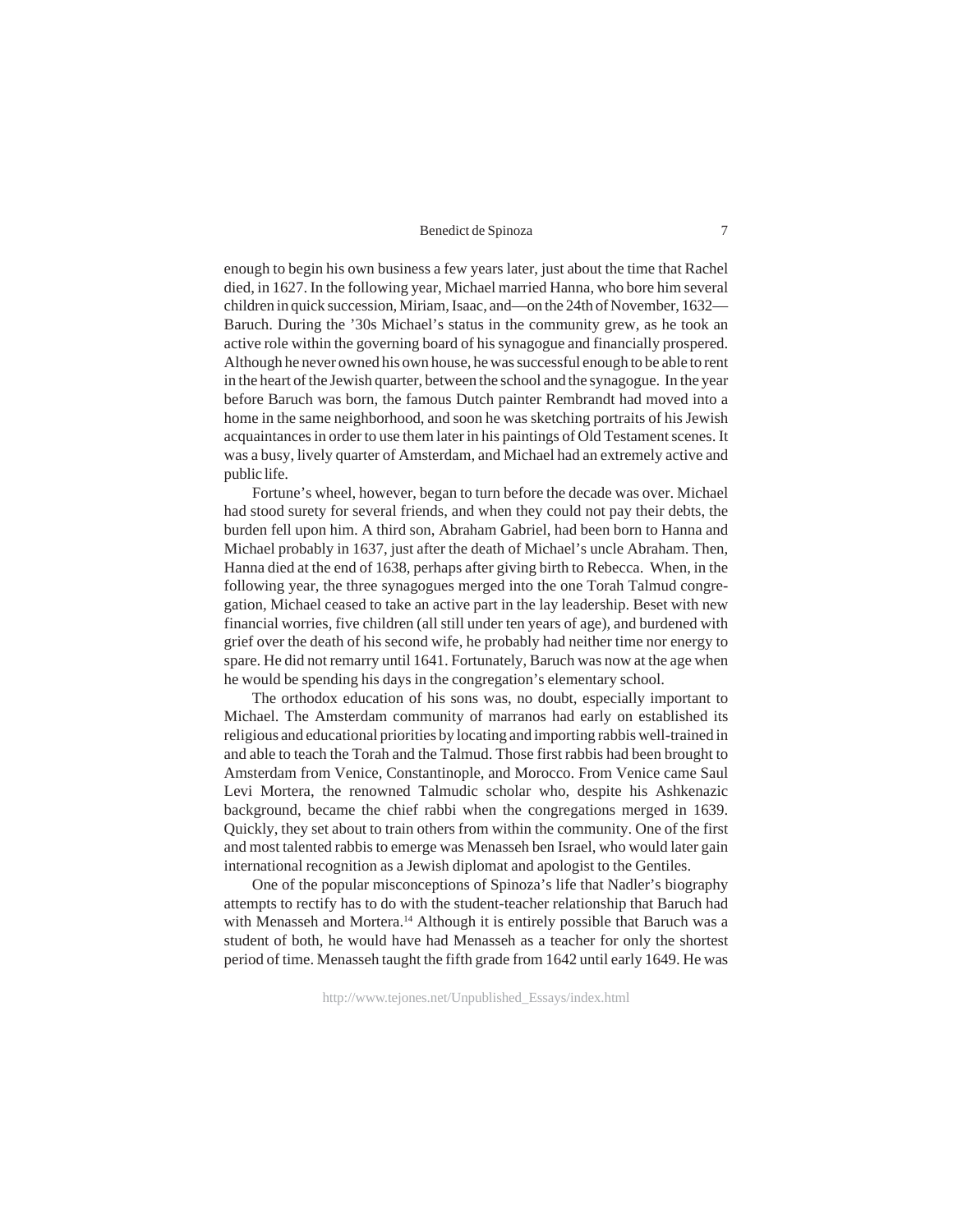relieved of his teaching responsibilities just at the time when Baruch would have been entering the fifth grade. Moreover, it is uncertain that Michael kept Baruch in school after the death of his oldest son, Isaac, in 1649. We do know that Baruch did not attend the highest class taught by Mortera, which involved training in rabbinic and philosophical literature. Thus, by 1650 he had replaced Isaac in the family business. Jean Maximilian Lucas (d. 1697), who boasted of personal familiarity with Spinoza, claimed that, as a boy of fifteen, the later philosopher had been Mortera's "disciple."15 However, Baruch's name does not appear in the school records of the 1650s, and so, if he had Mortera for a teacher, it was only in the context of the *yeshiva* that Mortera conducted on a weekly basis, in the evening.

After the war with Spain came to an end in 1648, commerce had been good, and Isaac's death would have come at the most inopportune time. Michael needed all of the help that he could get. Nevertheless, business was booming for only a short time before England, in 1651, passed the Navigation Act that prohibited trade with Dutch merchants. Cromwell was no friend of the Netherlands, and his hostile treatment of Dutch sailors and their ships led to the first Anglo-Dutch War in 1652. Once again, the Spinoza business fell into a slump. Then, at the end of 1653, Miriam, Michael's third wife, died, and Michael himself followed her a few months later.

## **"Wisdom Exalteth Her Children"**

As a merchant, Spinoza would have made many contacts in the Gentile world. Among these contacts were a group of Remonstrants that James Martineau (1805- 1900) refers to as "the Broad Churchmen of that day."16 (Interestingly, though Martineau himself was a Unitarian, Alfred Benn identifies him as a representative of the Broad Church of his day.17) Since the Calvinist Reformed Church had made it illegal for Arminians to form themselves into a "church," or *ecclesia*, these Remonstrants referred to their conferences as *collegia*. They, therefore, became known as Collegiants.18 This group had neither offices nor official places of worship, and yet Spinoza was particularly attracted to them. The reason for this attraction is not difficult to discern, for the inwardness of the Collegiants' religion, the simplicity of their lives, and their tolerance for differences in belief provided Spinoza with a moral ideal that he would defend throughout his life.

Spinoza may have begun meeting with a group of Collegiants in Amsterdam as early as 1654. They would have benefitted from his knowledge of the Old Testament and Hebrew, and he would have acquired from them a greater familiarity with the New Testament, the issues of the Arminian-Calvinist debate, and the philosophy of Descartes. Furthermore, their liberal theological opinions as well as the manner of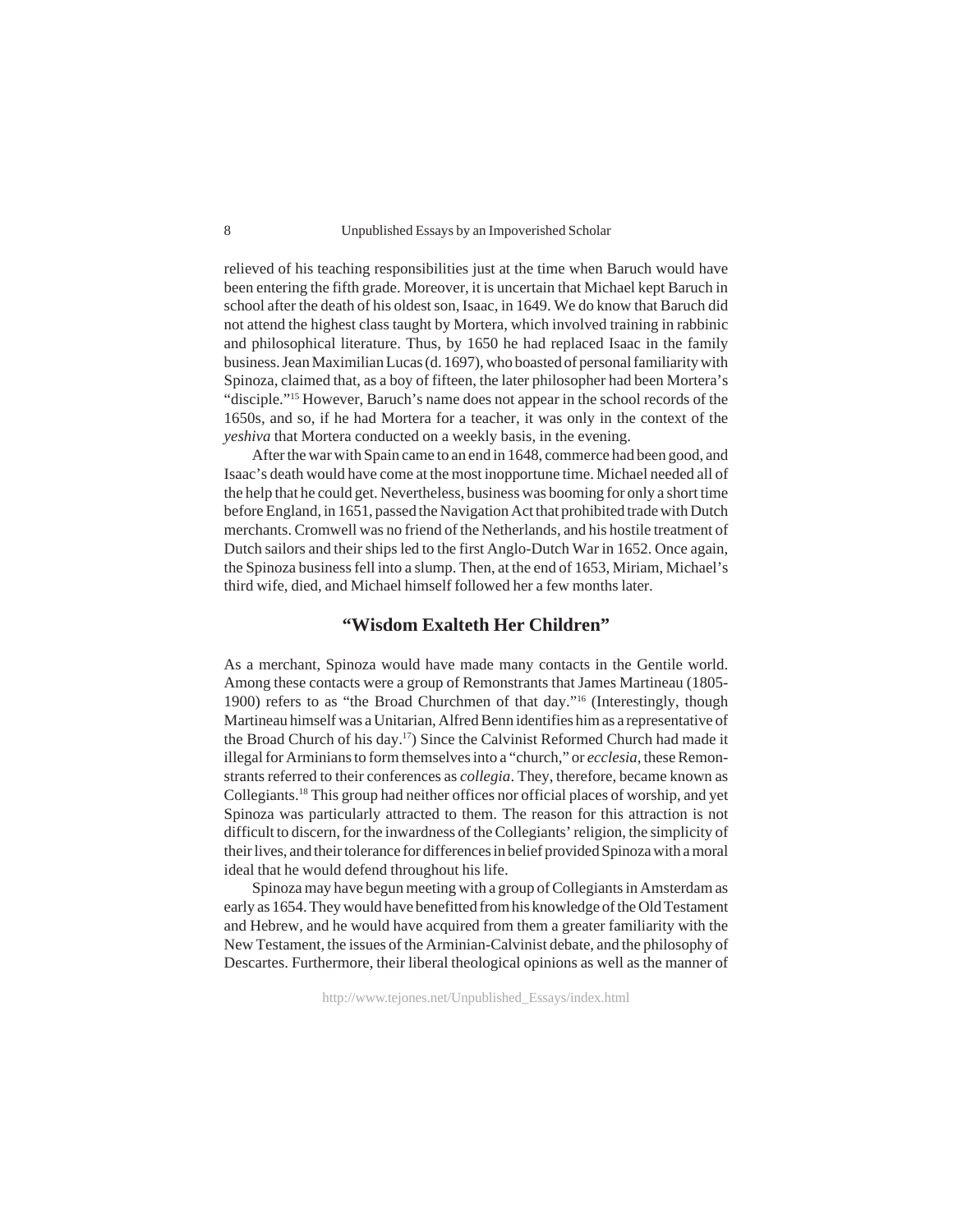their arguments, which were philosophic rather than dogmatic, appealing to reason as a higher authority than Scripture, no doubt had a significant influence—perhaps, even, an exhilarating impact—on Spinoza's thought and emotional processes at this time.

Although his association with the Collegiants aroused in him a new passion for ideas, there were other social influences that compelled him toward the practical world of the marketplace. Twenty-one or twenty-two years old now and without parents, Spinoza was in charge of the family business. His younger brother Gabriel worked with him to keep up the operations, but the Philistines were upon him—that is, the creditors—and Spinoza was faced with the possible disgrace not only of losing his father's hard-earned business, but also of eviction and poverty. Finally, by taking advantage of a Dutch law that recognized anyone under the age of twentyfive as a minor, he was able to declare himself an "orphan" and a privileged creditor to his father's estate.19

Although he saved the family business, this experience of almost losing everything, coming as it did in conjunction with the thought-provoking meetings he was having with his new Gentile friends, left the young Spinoza searching his soul for direction and questioning his values and pursuits. In his earliest philosophical work, the *Treatise on the Emendation of the Intellect* (1659-60), he recalls this time in his life when he first determined to pursue philosophy:

> After experience had taught me the hollowness and futility of everything that is ordinarily encountered in daily life, and I realised that all the things which were the source and object of my anxiety held nothing of good or evil in themselves save in so far as the mind was influenced by them, I resolved at length to enquire whether there existed a true good, . . . whether, in fact, there was something whose discovery and acquisition would afford me a continuous and supreme joy to all eternity.<sup>20</sup>

Spinoza could not have known, when he first resolved to commit himself to wisdom, either the full extent of his impending loss or the magnitude of his eventual gain. Still, "Persistent meditation enabled me to see that, *if only I could be thoroughly resolute*, I should be abandoning certain evils for the sake of a certain good."<sup>21</sup>

It is no coincidence that the conditional clause raises the point of debate between the Arminians and Calvinists. According to Calvin, because of Adam's sin, "man was stripped and deprived of all wisdom, righteousness, power, life," and "nothing was left to him save ignorance, iniquity, impotence, death, and judgment."<sup>22</sup> Without an act of divine grace, man cannot abandon any evil for good, except insofar as God uses him for purposes which, in our finite and depraved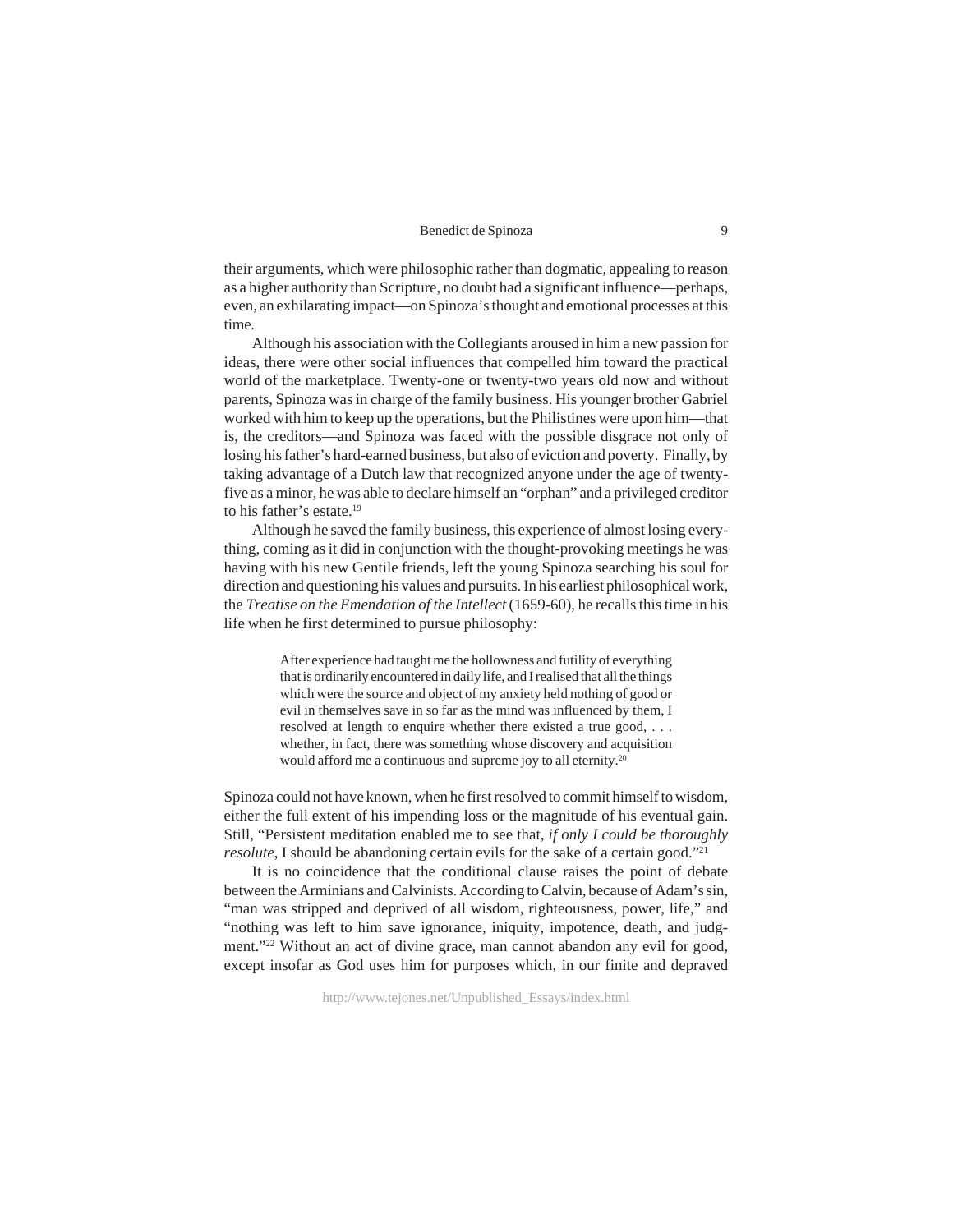consciousness, we cannot fathom. The proper response to the awakening of conscience is not, therefore, self-determination, but rather prostration before a righteous but merciful God. This response is not to be understood as indicating any inherent goodness in man, but is instead indicative of God's prevenient grace, whereby he, by his own pleasure and predetermined will, enables whomever he wills to approach him. Then, if the supplicant's self-estimation be adequate and his faith in the redemptive power of Christ be sufficient, God will impute unto him Christ's wisdom, righteousness, power, and life.

The Arminians remonstrated that such a doctrine entails too severe a separation between God and his creation and removes from man all responsibility in responding to the gift of God extended to all persons. Certain persons are predestined to salvation only in the sense that God foreknows who will avail himself of the opportunity to repent and accept in faith the gift of redemption. Basically, the argument between the Calvinists and Arminians is only a more sophisticated version of the debate between Luther and Erasmus. As far as this debate is concerned, the Arminians took the side of Erasmus.

After defining the "evils" that he would be released from as whatever contributes toward unhappiness, Spinoza notes that "all happiness or unhappiness depends solely on the quality of the object to which we are bound by love." In other words, our happiness is dependent on our perceived relation to that which we value. If the thing that affects our emotional condition is, in its relation to us, inconstant and perishable, then our happiness will also be inconstant and perishable; "but love towards a thing eternal and infinite feeds the mind with joy alone, unmixed with any sadness." Although he saw this clearly and was thoroughly determined to fix his affections on the eternal and infinite, nevertheless, says Spinoza, "I could not on that account put aside all greed, sensual pleasure, and desire for esteem."23

His initial experience appears to argue against his Arminian friends. Certainly, it is in agreement with St. Paul's experience, as given in his Letter to the Romans: "For the good that I would, I do not; but the evil which I would not, that I do."24 Yet, Spinoza was persistent, and soon he arrived at a significant insight of the workings of the psyche. Although the realization of the good and the desire to pursue it may not, in themselves, have sufficient force to effect a change in the affections, an habituation of the mind to steady itself on what the intellect perceives as good will gradually have the effect of eroding or displacing the former object of the affections. "This was a great comfort to me," says Spinoza, "for I saw that those evils were not so persistent as to refuse to yield to remedies." Over time, "as the true good became more and more discernible," Spinoza found increasing freedom over the evils that had brought him unhappiness.<sup>25</sup>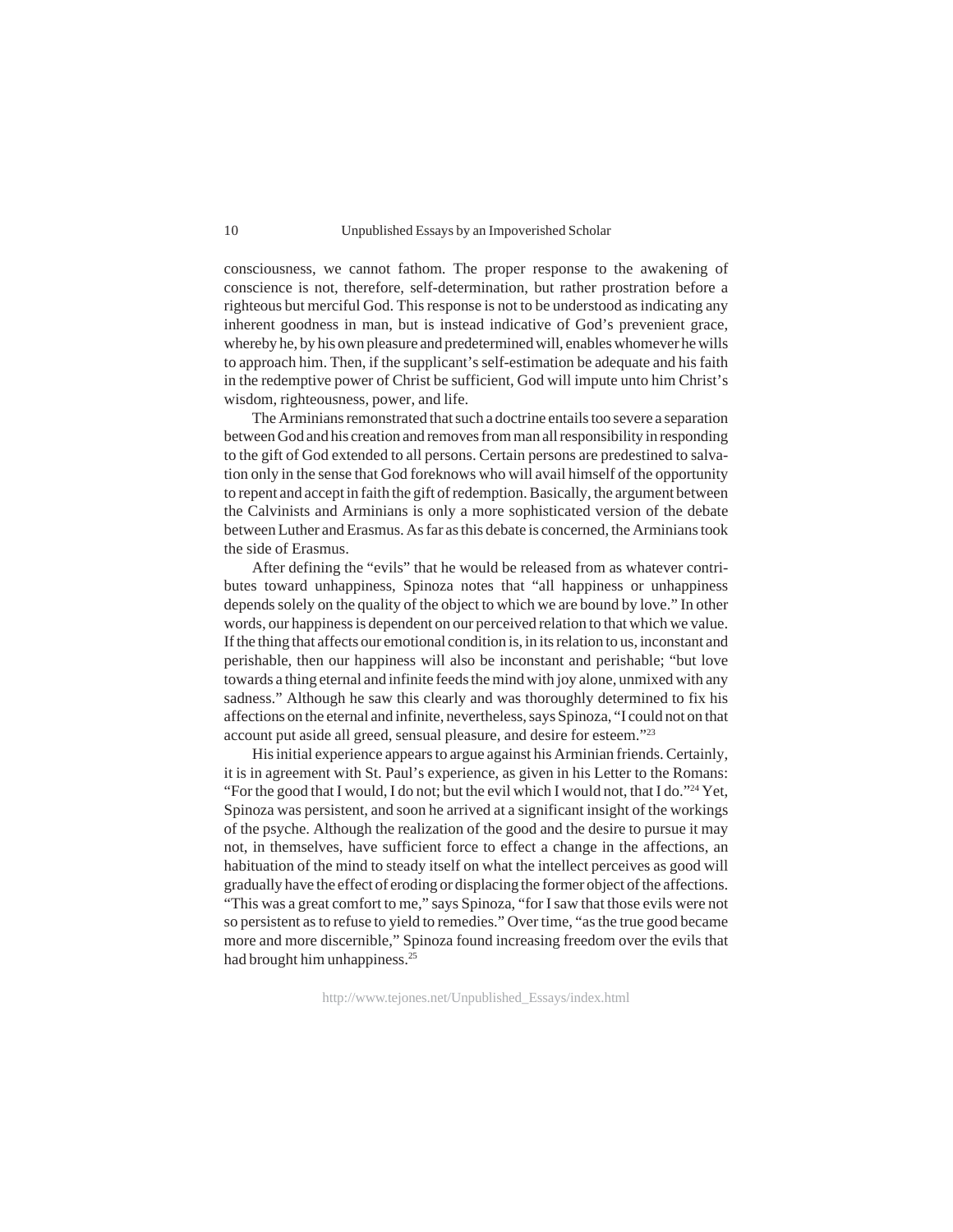Thus, from the very beginning of Spinoza's pursuit of wisdom—a beginning in which he reveals what would become a lasting preoccupation with the practical aspect of religio-philosophical ethics—he displays his originality, agreeing neither with the Calvinists nor with the Arminians. It is this characteristic trait of Spinoza's thought, to attend all schools and join none, to walk with all thinkers but follow none, that would ultimately make him the most misunderstood and reviled philosopher of modern history.

## **Exit Stage Left**

Rene Descartes (1596-1650) had lived in Amsterdam for the last two decades of his life, during which time he wrote and published his major philosophical works. In the 1640s his writings were condemned by the Universities of Utrecht and Leiden, but by the time the States of Holland, in 1656, prohibited all professors from teaching Descartes's philosophy, the Cartesian system had gained a stronghold at both of these leading universities. At the time that Spinoza began his pursuit of wisdom beyond the confines of the synagogue, every Dutchman who had any pretension of being philosophical had an opinion on Descartes, and Spinoza would certainly have found this to be the case among the Collegiants, who tended to embrace his system. Very early, then, Spinoza would have felt the need to learn the language of Rome, the language in which nearly every major theological and philosophical work had been written since the reign of Caesar Augustus. It may have been his Collegiant friends who pointed him in the direction of Franciscus van den Enden, a local teacher who had been instructed in Latin by the Augustinians and, then, in Greek, philosophy, and classics by the Jesuits at the University of Louvain.

Van den Enden had begun private tutoring in 1652, and by the mid 1650s he had acquired a reputation in Amsterdam as a radical free-thinker. In politics he was a thorough-going democrat, advocating absolute equality among persons of both sexes and between all social classes. His daughter assisted him in providing instruction, and G. H. Lewes imagines Spinoza as her love-sick but hopelessly timid pupil.26 In religion Van den Enden was, basically, a Deist. To the orthodox, both Calvinists and Jews, his freedom to teach in Amsterdam constituted a real danger to society, besides being an affront to common decency. When Spinoza became his pupil in late 1654 or early 1655, he did so with an evident lack of concern for the opinions of his orthodox neighbors. He may even have begun to attend other free-thinking groups in Amsterdam at this time, participating in their discussions. What is clear is that, if he had ever attended Mortera's evening class on the Talmud, he was no longer doing so, and he had, in fact, begun to distance himself even from the synagogue.

http://www.tejones.net/Unpublished\_Essays/index.html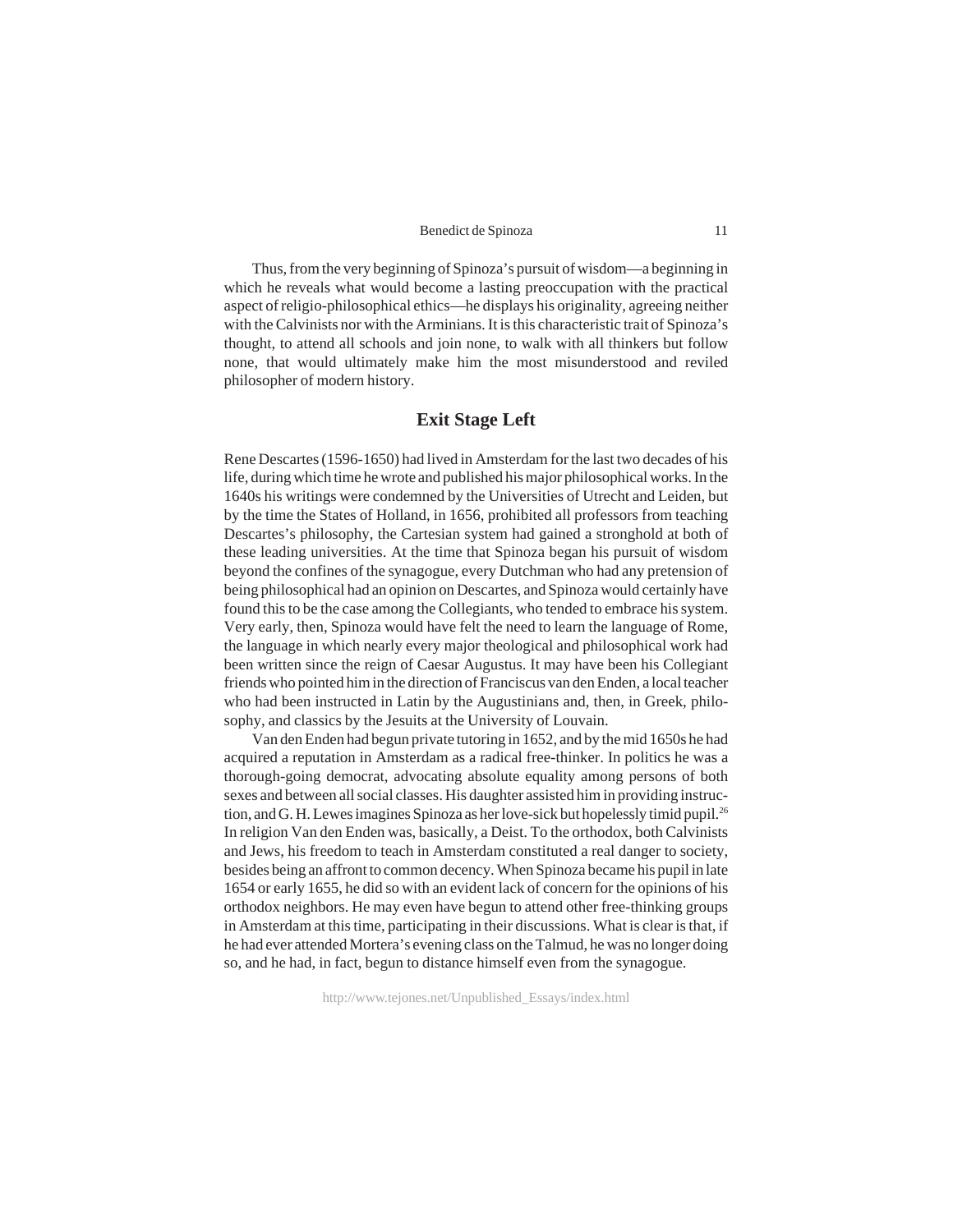#### Unpublished Essays by an Impoverished Scholar

According to Lucas's account, at about this time two young Jewish men from the synagogue attempted to associate themselves with Spinoza. Pretending to befriend him and engaging him in discussion, they persuaded him to reveal his views, but only in a general and limited way. Subsequently, "considering that man's curiosity rarely has a good motive, he studied the behavior of his friends and discovered so much to find fault with that he broke off all association with them and would not speak to them any more."<sup>27</sup> This would have been typical of Spinoza, who, while highly valuing intellectual friendships, was extremely cautious (and wisely so) about revealing his thoughts to those whose character remained uncertain. Nevertheless, according to Lucas, the young men, perceiving themselves excluded from Spinoza's trust, took their revenge by spreading rumors of him within the Jewish community. When they saw that their rumors had aroused the suspicions of his neighbors, and that Spinoza's reputation among the lay leaders of the synagogue had been tarnished, "they made their report to the Judges of the Synagogue."28

The *cherem* or ban of excommunication dates back to the period in which the Mishnah was developed, during the first and second centuries. After the Romans destroyed Jerusalem in 70 A.D., and when the Jesus movement was causing division within the Jewish community, the Pharisees implemented the *cherem* as a tool to enforce orthodoxy and maintain their distinctness as a community. That the *cherem* was used fairly often by the Amsterdam Jews during the seventeenth century is not surprising. The marrano immigrants who came to Holland generally did so with the intent to recover their Jewish heritage, and so they quickly set into place all of the commandments and prohibitions that set them apart as a people. There was biblical precedence for doing this, and no doubt the books of Ezra and Nehemiah were often read for inspiration. Upon returning to Jerusalem from Babylonian captivity, their Hebrew ancestors knew the importance of rebuilding the walls. Discipline had been essential for that post-exilic generation. But, in the city of Amsterdam, where Collegiant liberals and free-thinkers like Van den Enden could walk among them, discipline was survival. Moreover, Spinoza's reported associations and views, if true, were evidence not merely of moral laxity, but of utter contempt for the Mosaic Law and, by extension, for the people of Israel.

After Spinoza was confronted with the charge against him and failed to show signs of contrition, the governing board of the Talmud Torah commissioned Rabbi Mortera, on the 27th of July, 1656, to pronounce the *cherem* against him: "By decree of the angels and by the command of the holy men, we excommunicate, expel, curse and damn Baruch de Espinoza, with the consent of God, Blessed be He, and with the consent of the entire holy congregation."<sup>29</sup> Then, a series of curses,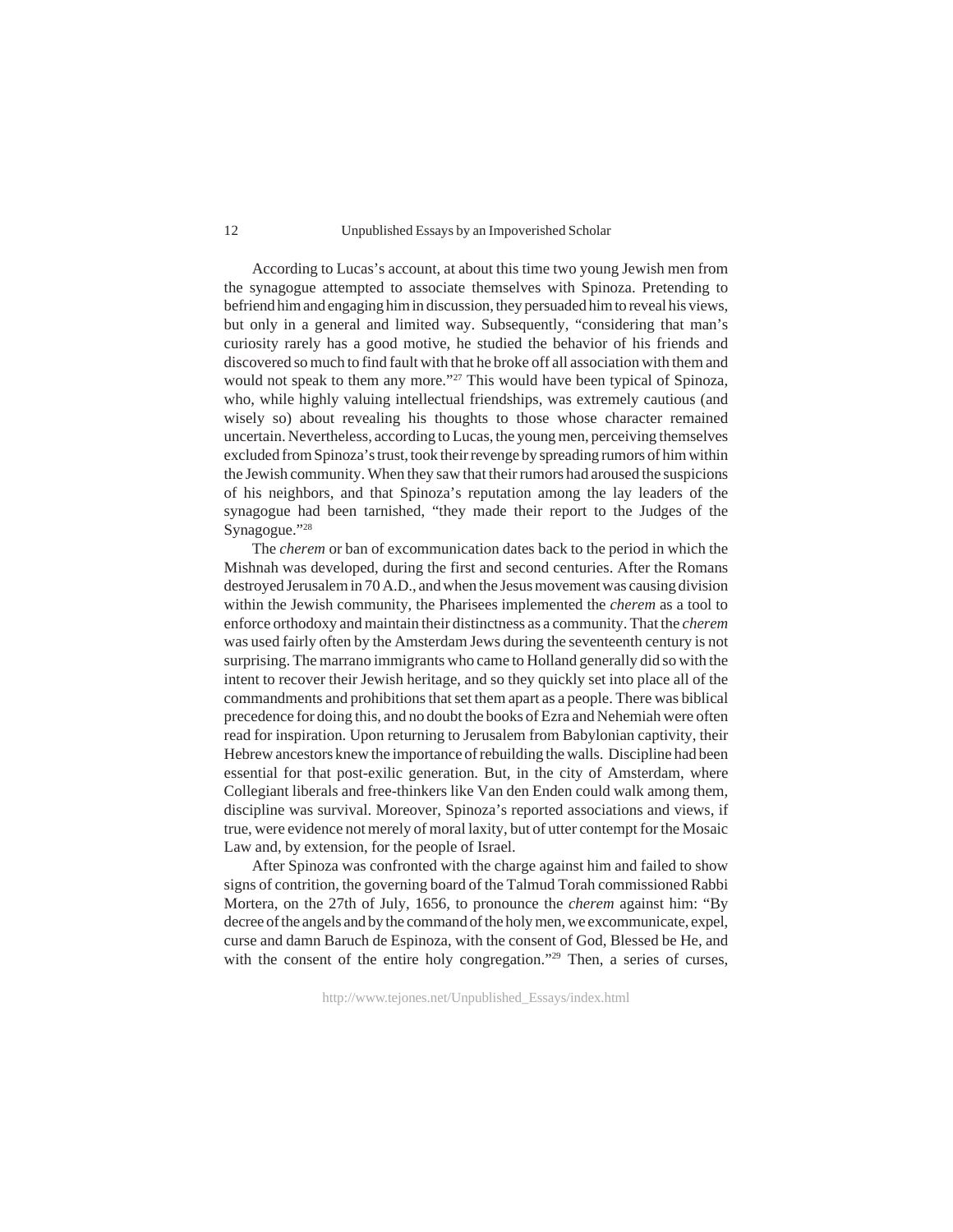excessive and severe, were read by Mortera. Nadler points out, "There is no other excommunication document of the period issued by that community that attains the wrath directed at Spinoza when he was expelled from the congregation."30 Not even the *cherem* pronounced by the Amsterdam community in 1633 against Uriel da Costa, who had published the heretical *Examination of the Pharisaic Tradition*, displays the animosity vented against Spinoza.

Spinoza had not even published anything. A number of scholars have, however, surmised that his excommunication provided him with the incentive to write an *Apologia*, not with the intent to be restored to the synagogue, but to justify his views. Although never published, this may have been the first draft of what eventually became the *Theological-Political Treatise*. On the title page of his manuscript, the name Baruch would not have appeared, for as Joseph Ratner observes, "With the perfect grace and humor of a cultured mind, he changed his name from Baruch to Benedict, quite confident one can be as blessed in Latin as in Hebrew."31 It is, perhaps, ironic that the name that Michael and Hanna had given their son, upon whom so many curses would fall, means "blessed."

This excommunication forced Spinoza to leave the family business in the hands of his younger brother, and he immediately moved into the home of Van den Enden. Now, this humanist scholar not only had a taste and talent for theatrical productions, but he also had his students, both male and female, publicly perform. On the 16th and 17th of January, 1657, the playing company of Van den Enden put on a performance of Terence's *Andrea* at the Amsterdam Municipal Theater. The performance attracted considerable attention and outrage, as the news spread that among the performers were young women and an excommunicated Jew. At this time, the Estates General of Holland was close to granting citizenship to its Jewish residents, and there may have been those within the Talmud Torah community who felt that Spinoza was an embarrassment to Jews and a unwanted nuisance. According to Pierre Bayle's *Historical and Critical Dictionary* (1697), Spinoza was "treacherously attacked by a Jew who struck him with a knife when he was leaving the theatre."32

## **Fell's Translator**

His days under tutelage were now practically over. Although he was truly in possession of all that he needed to perform his great work, he had still to add to his thoughts the Quaker emphasis on the "inner light" as the inspired and living revelation of God. The Quaker mission to the Jews had been established in Amsterdam in 1656 by William Ames, and Spinoza took notice of this new sect.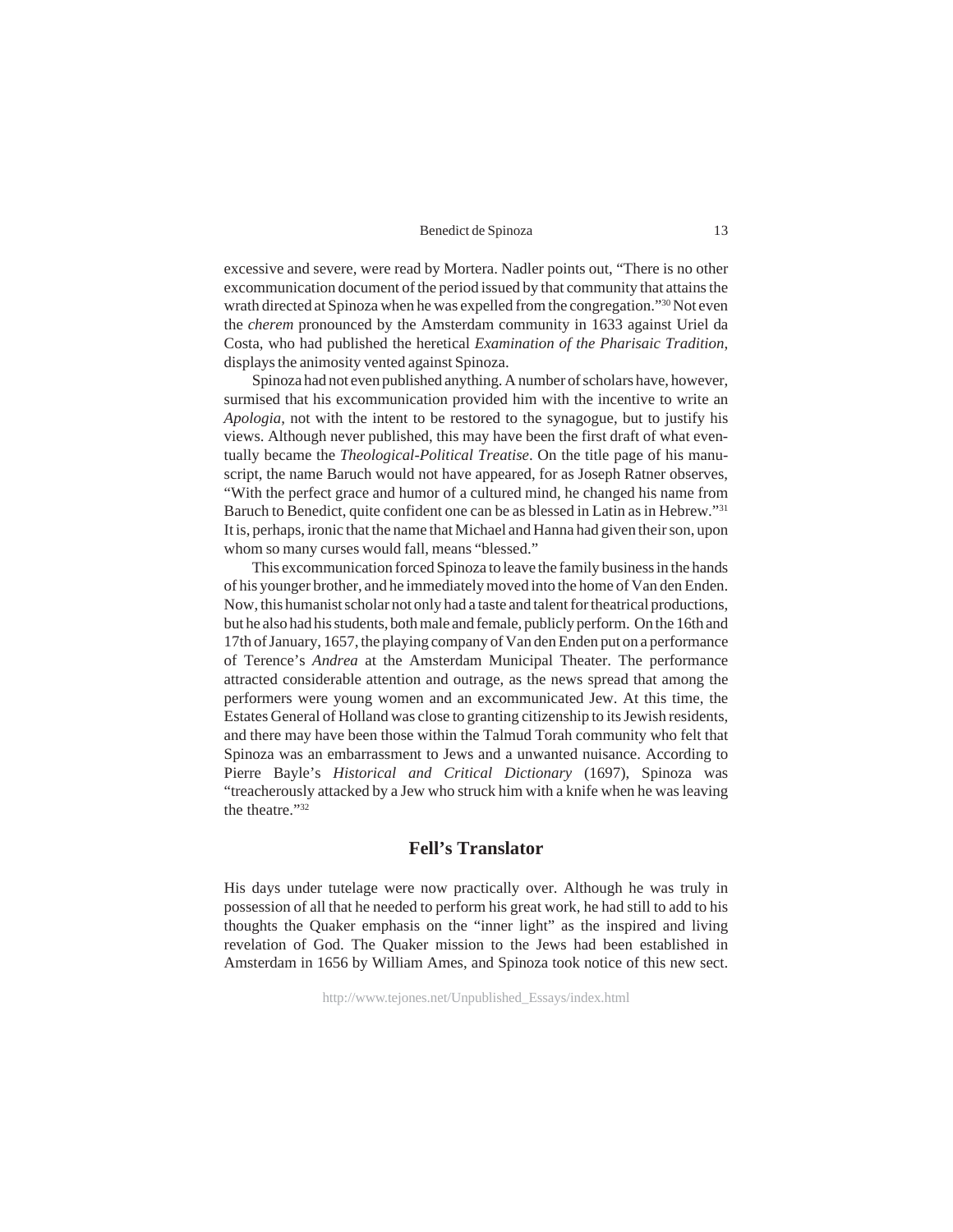Several months after his excommunication, he wrote to Ames, requesting a meeting. Ames speaks of their brief relation in a letter dated the 17th of April, 1657, addressed to Margaret Fell:

> There is a Jew at amsterdam that by the Jews is Cast out (as he and others sayeth) because he owneth no other teacher but the light and he sent for me and I spoke toe him and he was pretty tender and doth owne all that is spoken; and he sayde tow read of moses and the prophets without was nothing tow him except he came toe know it within: and soe the name of Christ it is like he doth owne: I gave order that one of the duch Copyes of thy book should be given toe him and he sent me word he would Come toe oure meeting but in the mean time I was Imprisoned.<sup>33</sup>

The beliefs that Spinoza is said to have expressed in this interview were those that had been impressed upon him through his familiarity with the Collegiants. There was no talk of creeds or dogma, but only of an interior religion.

The founder of Quaker society, George Fox, was at this time in prison, and Fell was now directing the movement from London. In early 1656 she had written a pamphlet—which Ames refers to in the above passage as "thy book"—to Rabbi Menasseh, who was now in London on diplomatic business. That pamphlet was entitled, *For Manasseth-ben-Israel the Call of the Jews out of Babylon*. Whether the rabbi ever actually read Fell's work must be doubted, but the author forwarded a copy to Ames along with another pamphlet, *A Loving Salutation to the Seed of Abraham Among the Jews*. Ames translated both of these works into Dutch before his imprisonment, and his associate, William Caton, made sure that copies of both came into the hands of Spinoza. Perhaps the most intriguing aspect of this whole relationship between the Quaker mission and Spinoza is that, at the request of Caton, Spinoza apparently translated Fell's pamphlets into Hebrew.

## **Early Philosophical Work**

While residing with Van den Enden, Spinoza began to learn a new trade, grinding lenses. It was a solitary work that required great patience and care, and so it was especially suited to Spinoza's temperament. At sometime in 1658, he left Van den Enden's home and moved into the house of a Collegiant friend just outside of Amsterdam. Here he continued to develop his vocational skill until late in the year, when he moved to Leiden. Not only did the University of Leiden enjoy the best reputation within the republic, but it also had become known for the ability of its professors in teaching Descartes. Although Spinoza never officially enrolled in the

http://www.tejones.net/Unpublished\_Essays/index.html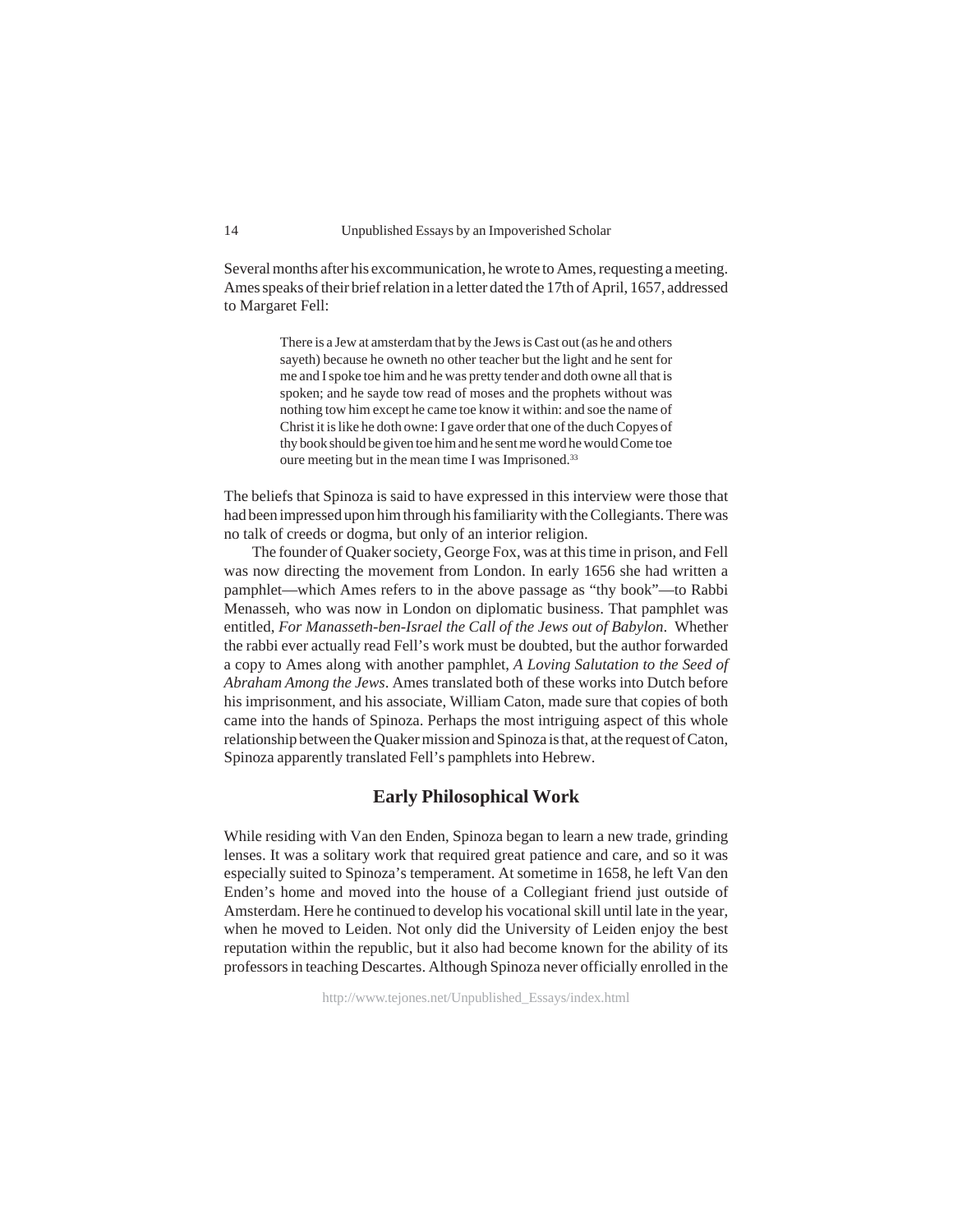university, he attended classes and, before two years had passed, became known as one who excelled in the Cartesian philosophy.

It was at the University of Leiden that Spinoza first met and became friends with Adriaan Koerbagh and Lodewijk Meyer. Koerbagh would come to share many of Spinoza's radical religious and political ideas; but, being far more impetuous than his friend, he would be made to suffer for his lack of caution. In 1668, after making his views readily accessible by publishing them in the Dutch language, Koerbagh was convicted of Socinianism.34 Arrested in Leiden, he was carried to Amsterdam in an open cage, so that he, like Christian and Faithful, "might be made a spectacle to all the men of the Fair."35 He died in prison the following year. Dr. Meyer, who shared Spinoza's interest in a rational approach to Biblical interpretation, would become Spinoza's most trusted confidant and the publisher of his works both during his life and after his death.

It was while at Leiden that Spinoza wrote his unfinished *Treatise on the Emendation of the Intellect*. It is his purpose in this treatise to direct all of the sciences to one goal, "the achievement of the highest human perfection"—that is, to arrive at the supreme good, which is to apprehend and live in accordance with one's true nature.<sup>36</sup> This is possible only by understanding one's position within the whole, or how one fits into a symbiotic relation of all things. The common practice of perceiving all else from one's finite perspective in time and space, based on fortuitous and unconnected sensations in the body, leads to a misapprehension both of oneself and of Nature. This undirected activity of the mind that arrives at conclusions derived from sensations Spinoza calls "Imagination." "Intellect," however, is the corrective and intentional activity of the mind, whereby it perceives things clearly and distinctly, that is, connectedly. Moreover, "since it is self-evident that the more the mind understands of Nature, the better it understands itself," it follows that it will attain complete understanding or perfection as it "attends to, or reflects upon, the knowledge of the most perfect Being."37 The goal of Spinoza's method is, therefore, to apprehend all things *sub specie aeternitatis*—that is, under the aspect of eternity or from the viewpoint of God. To do so is to grasp in a single act of the intellect the One and the All.

Spinoza is not able to go very far in his *Treatise* before he must address an obvious dilemma posed by his method. No sooner does he observe that it is through a true knowledge of the parts that we come to understand the whole than he proceeds to note that, because each part can only be known by its relation to all other parts, no one part can be understood without first having knowledge of the whole: "We have to begin from a given idea, and since to begin from a given idea is something that needs proving, we ought again to prove the validity of our reasoning,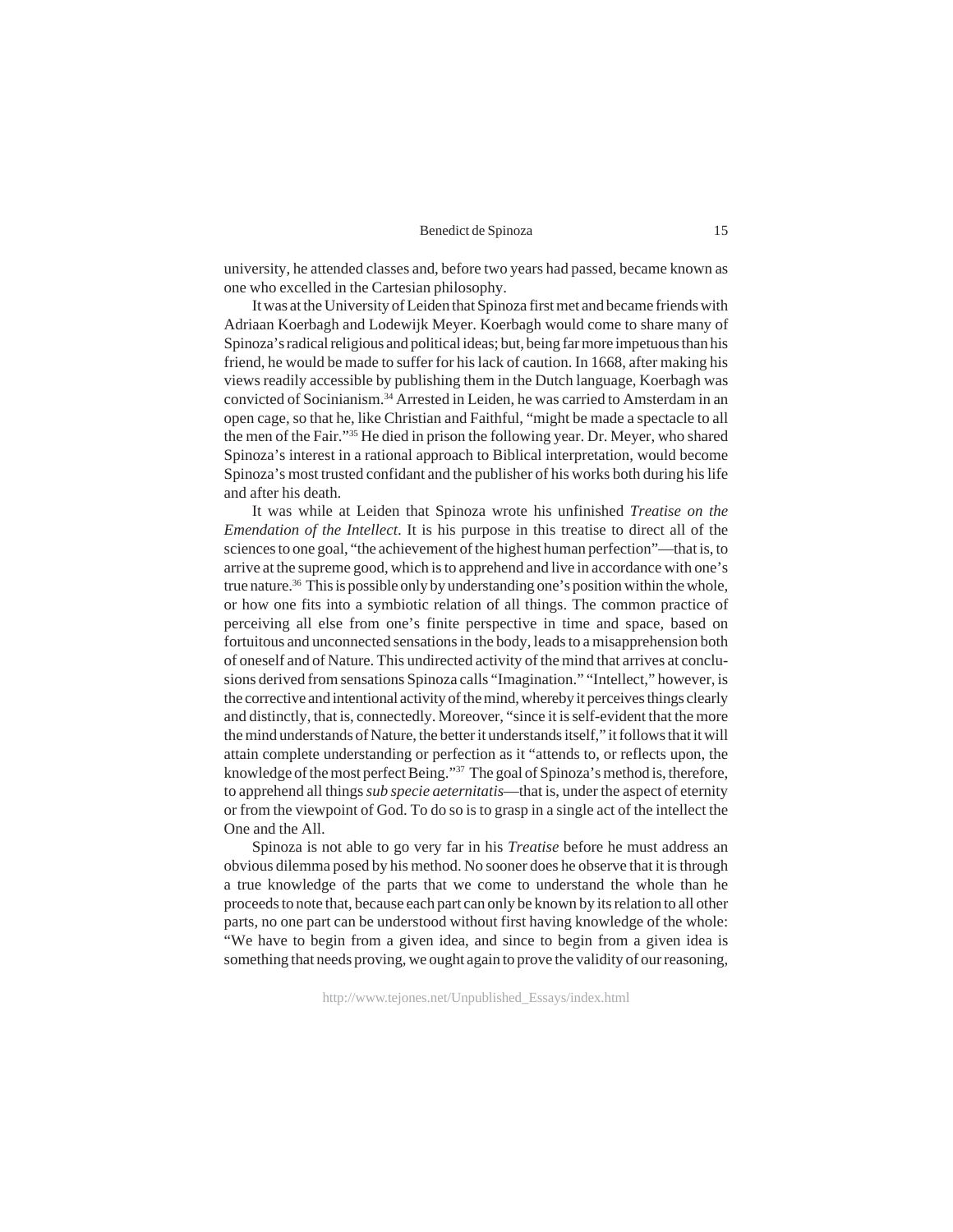and then again the validity of our reasoning, and so on ad infinitum."38 He appears to be caught in a vicious circle or infinite regress, yet he then insists that this is only apparent. Are we to end, he asks, even before we begin, by doubting knowledge itself, as do the skeptics? Or, are we to begin, he asks (in an obvious reference to Descartes), with radical doubt? No, neither of these alternatives are valid, for we have *a priori* or intuitive knowledge of Eternal and Infinite Being—that is, God. We have this knowledge as a clear and distinct idea, and "Ideas which are clear and distinct can never be false."39 We may then proceed on the basis of "moral certainty" (as opposed to mathematical certainty).

We might say, then, that Spinoza's realist epistemology begins in a leap of faith. His assent to knowledge cannot itself be based on prior knowledge, but must commence in a decision. That decision is the act of faith. As Kierkegaard notes, when faith resolves to act, "doubt has been overcome; in that very instance the indifference of doubt has been dispelled and its equilibrium overthrown, not by knowledge but by will."40 Spinoza is able, personally, to triumph over skepticism, not by setting out to prove that the intellect begins with a clear and distinct idea of the Being of God, but rather by acting upon this assumption. It is only in this way that he can proceed to acquire the knowledge of the parts that, ultimately, confirm what had begun as an intuition of the whole. Then, as his intellect reaches perfection and he grasps the One and the All *sub specie aeternitatis*—then, at that very moment faith passes into knowledge. Thus, although Spinoza's philosophy begins in faith, it does not lead to faith, for faith is the condition of the intellect in its infancy.

Before completing the *Treatise* Spinoza grew dissatisfied with its form and, in late 1660 or early 1661, after leaving Leiden and returning to Amsterdam, he integrated the ideas from the *Treatise* into a more systematical treatment. In many respects, the additional ideas that Spinoza added to the *Short Treatise on God, Man, and His Well-Being* anticipate the *Ethics*, the definitive expression of his philosophical system, and so they will be considered in connection with this latter work. By the time that Spinoza was working on the *Short Treatise*, he had returned to the vicinity of Amsterdam and had become the nucleus for a circle of intellectual friends, including Koerbagh, Meyer, and a few liberal Collegiants, who would, for the most part, remain loyal to him throughout his life.

## **Growing Reputation**

In the summer of 1661 Spinoza, probably missing his access to the university and wanting quiet and inexpensive lodgings, moved to a small town just outside the city of Leiden. His Collegiant friends had contacts in Rijnsburg and arranged for him to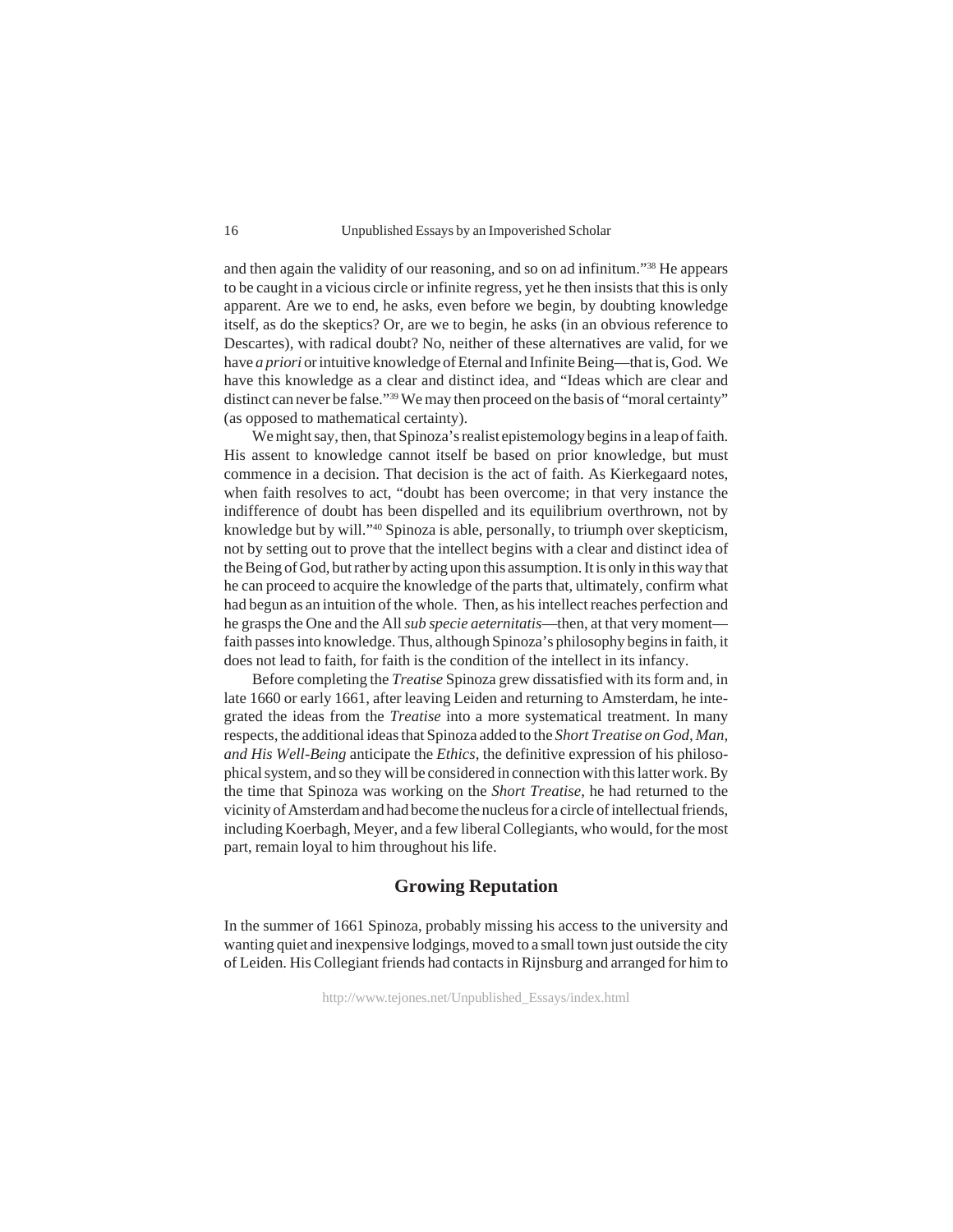take a room there in the home of a chemist. Here, for the next two years, he divided his time between tutoring, writing, and constructing telescopes and microscopes. Already his skilled work in practical optics was attracting the attention of scientists.

Although Spinoza had still not published anything, his reputation was spreading quickly. Among the students of Leiden, the report in circulation was, "Mr. des Cartes was not the only philosopher who deserved to be followed."41 Evidence of Spinoza's growing reputation at this time may be seen in the fact that when Heinrich Oldenburg—who would soon, in 1662, be appointed secretary for the Royal Society of London—was in Leiden on business of state, he went out of his way specifically to meet the new Dutch philosopher. The subsequent exchange of letters between the two men make it clear that, although it was not Spinoza's reputation in optics that had attracted Oldenburg to Rhijnsburg, the cautious Spinoza took care to ensure that this interview was not terribly revealing. Even so, Oldenburg seems to have never adequately grasped Spinoza's system, despite the continued correspondence, and this cannot be entirely blamed on the philosopher's caution.

Spinoza's reputation also attracted a theology student from Leiden, Johannes Casearius, who hired Spinoza as his private tutor in the Cartesian philosophy.42 While laboring to devise a coherent and systematic method by which he might most effectively give instruction, Spinoza struck upon the idea of converting his lessons into a "geometrical" format. By adopting the structure used by Euclid (ca. 300 B.C.) in his *Elements*, Spinoza converted the Cartesian system into definitions, postulates, and axioms, and demonstrated the truth of each proposition by appealing to other propositions, the proofs of which had already been demonstrated. This Euclidian approach was, in fact, already implicit in Spinoza's methodology, as described in the *Treatise* of 1659-60. All knowledge begins with an assumption or unproven postulate, which becomes the cornerstone for all subsequent understanding and is itself substantiated by the stability of the edifice that is built upon it.

Spinoza sent the completed manuscript of *Descartes's Principles of Philosophy* to his friends in Amsterdam, and Meyer, after writing the introduction, published it in 1663. This had been a necessary work for Spinoza, as it established just how far he could go along with Descartes and where he parted from him. Furthermore, its publication at this time was especially practical, as it provided the intelligentsia with substantial evidence of Spinoza's capability as a philosopher, thereby inviting recognition and correspondence from other thinkers. Meanwhile, he was continuing to work on his *Short Treatise*, now experimenting with converting it into the same type of "geometrical" format he had used in his exposition of Descartes. This experimentation resulted in the first drafts of what was to become the *Ethics*.

http://www.tejones.net/Unpublished\_Essays/index.html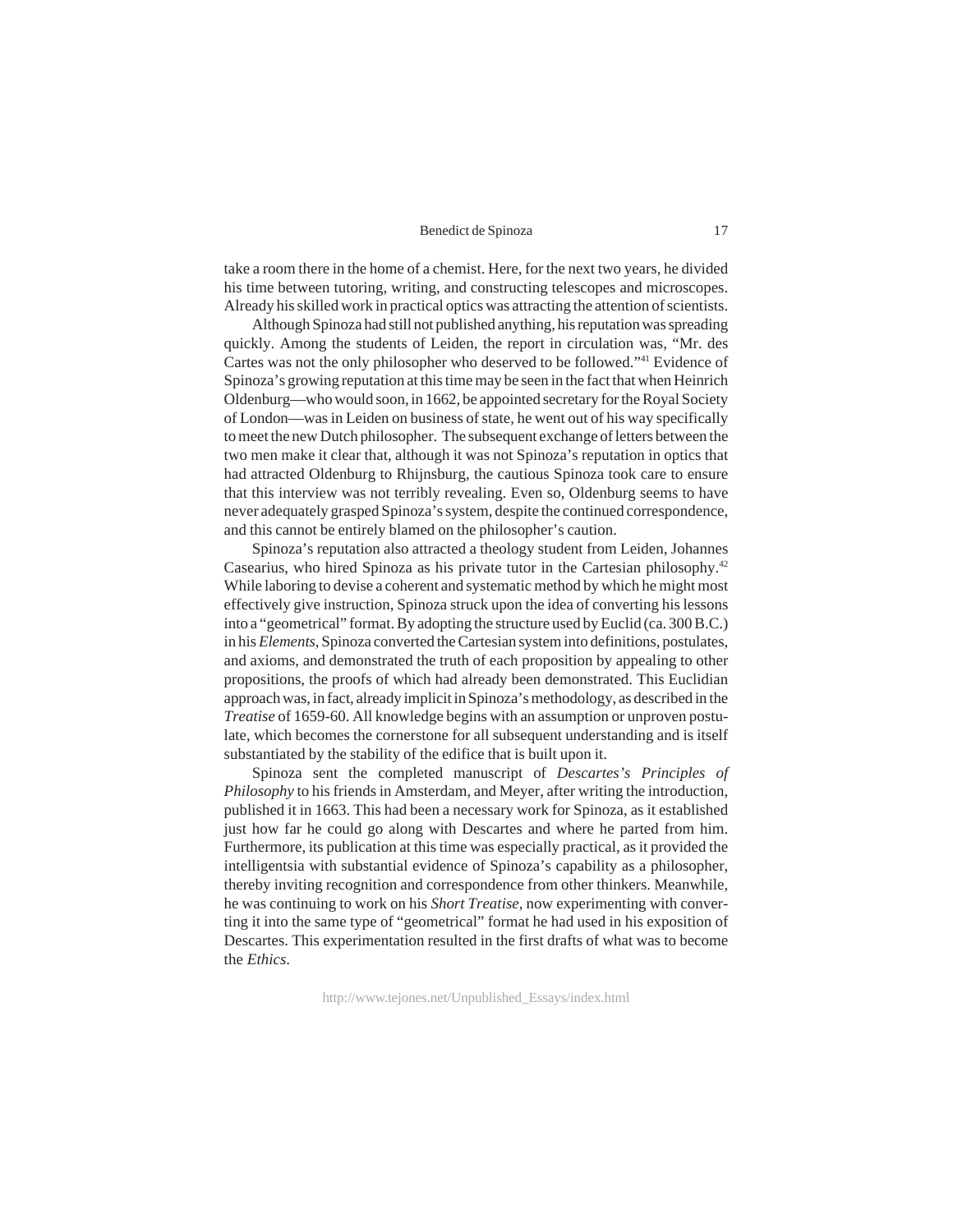#### Unpublished Essays by an Impoverished Scholar

After the publication of *Descartes's Principles*, Spinoza moved to Voorburg, just outside of The Hague. However, his bags had hardly been unpacked when he was advised to leave the vicinity of the city, on account of the plague. Within the years 1663 and 1664, it would claim the lives of over twenty-four thousand in the city of Amsterdam alone.43 Spinoza took shelter in a village near Rotterdam. It was here that he did much of his work on reorganizing the ideas of the *Short Treatise*, and it was here also that Willem van Blijenbergh's introductory letter found him.

Blijenbergh was a dogmatic Calvinist and a militant defender of orthodoxy, who, posing as a seeker of wisdom, threw out his hook in the direction of the recently published philosopher. Spinoza took the bait: "For my part, of all the things that are not under my control, what I value most is to enter into a bond of friendship with sincere lovers of truth."44 He answered the Calvinist's queries regarding sin, will, and the attributes of God, and in response received a letter intending to correct him by the authority of Scripture. Spinoza, realizing that he had been taken in, replied in a forthright manner:

> I see that no proof, however firmly established by the rules of logic, has any validity with you unless it agrees with the explanation which you, or other theologians of your acquaintance, assign to Holy Scripture. However, if it is your conviction that God speaks more clearly and effectually through Holy Scripture than through the natural light of the intellect, which he has also granted to us and constantly maintains strong and uncorrupted through his Divine wisdom, you have good reason to subordinate your intellect to the opinions which you attribute to Holy Scripture. Indeed, I myself could do no other.45

Spinoza correctly observes that he and Blijenberg part company at ground zero, and—this being the case—they have no foundation in common for a discussion of issues. The whole system of Calvinism is based upon two underlying presuppositions: (1) all of human understanding is defiled and untrustworthy; (2) the Bible is the inspired and inerrant revelation of a benevolent and omniscient God. Therefore, says Calvin, "We ought surely to seek from Scripture a rule for thinking and speaking. To this yardstick all thoughts of the mind and all words of the mouth must be conformed."46 Spinoza, in contradistinction to Calvin, tells Blijenberg, "Since I am conscious that when an indisputable proof is presented to me I find it impossible to entertain thoughts that cast doubt upon it, I entirely acquiesce in what my intellect shows me, without any suspicion that I am deceived therein, or that Scripture, even though I am not examining it, can contradict it."47

http://www.tejones.net/Unpublished\_Essays/index.html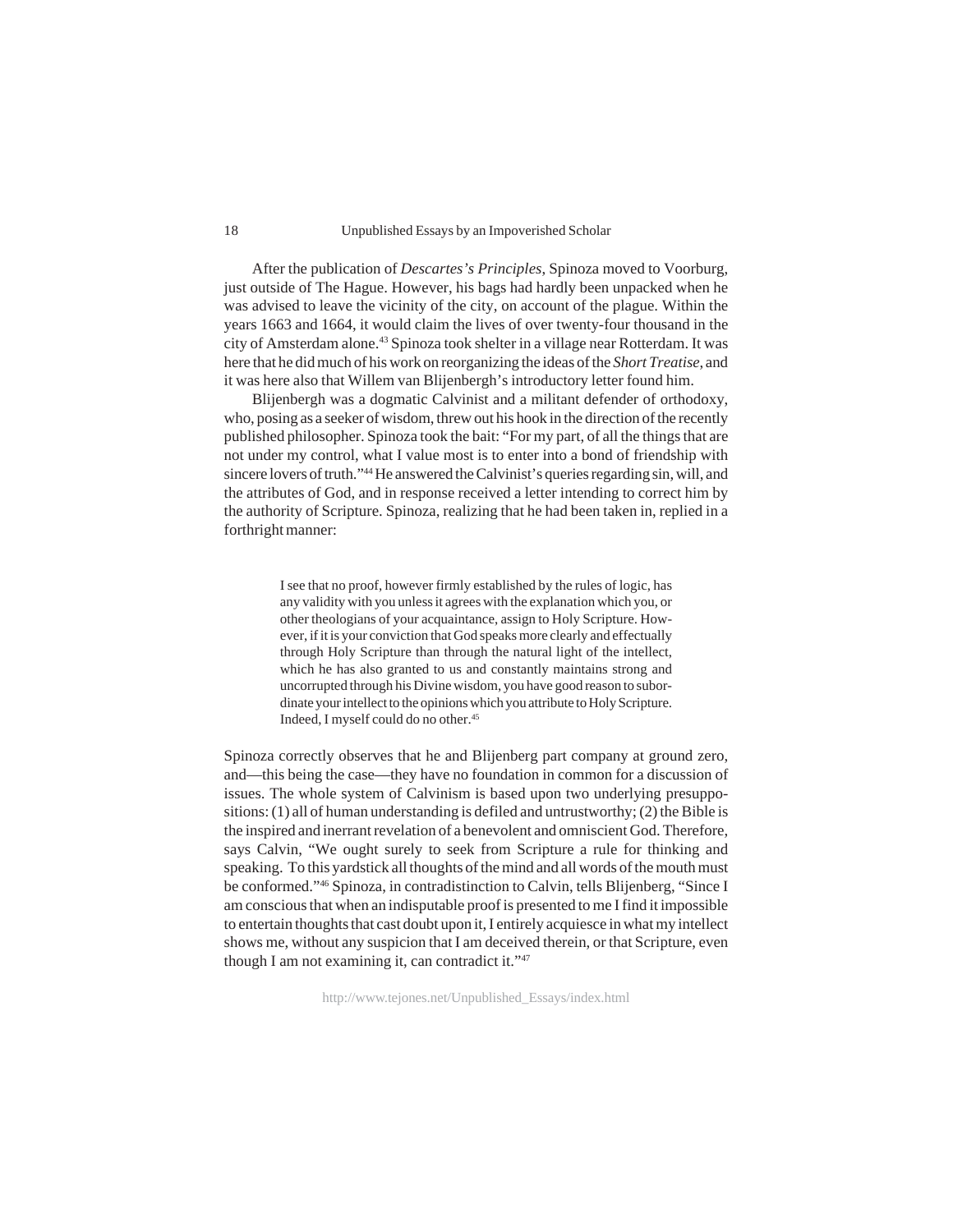Calvin and Spinoza cannot *argue* with each other, for neither accepts the final authority to which the other appeals: "Those who deny to themselves a faculty for sound reasoning cannot claim to prove their assertion by reasoning."<sup>48</sup> Therefore, the two are reduced to fighting each other, and as Leo Strauss observes, "The passionate faith in the justice and truth of his cause compels each of the two opponents—it could indeed not be otherwise—to the attack!"49 Even so, although Spinoza's philosophy is directly antagonistic to the official religion of his country, the philosopher himself is quiet and peace-loving. Indeed, it would be dangerous for him were he not so. Therefore, Spinoza is willing to argue with those who respect and honor the "inner light" of reason, but he knows that it would be foolish to quarrel with those whom he cannot hope to persuade.

By the time that the second Anglo-Dutch War began in 1665—after England had taken possession of New Netherlands, renaming it New York—Spinoza had completed his restructuring of the *Short Treatise* into the three-part *Philosophia*. However, Blijenberg's correspondence may have persuaded the careful Spinoza to delay its printing until a time when he could be more certain of his safety. After all, if by the publication of *Descartes's Principles*, he had already attracted the attention of militant Calvinists, then the effect of publishing a clear exposition of his own philosophy would surely make him a target.

## **God or Nature**

Over the years, Spinoza would continue to work on his *Philosophia*, expanding it into the five-part *Ethics* that would be published posthumously, in 1777. Since the ideas expressed therein had, for the most part, been formulated by 1665, and were already being espoused in the author's correspondence, it may serve our purpose best to consider some of its main propositions at this point. Nothing could be more essential to an understanding of Spinoza's philosophy than a careful reading of Part I of the *Ethics*, "Concerning God" (popularly referred to by its Latin title as the "De Deo").

Following the wise example of Euclid, Spinoza begins by defining his terms. All things can be defined as either a *substance*, an *attribute*, or a *mode*. By "substance," Spinoza means "that which is in itself and is conceived through itself; that is, that the conception of which does not require the conception of another thing from which it has to be formed." Substance, by its very definition, cannot be produced by anything else. If it were, then its conception would also require the conception of something else. Therefore, substance is "self-caused"; that is to say, existence belongs to its nature. Moreover, "Every substance is necessarily infinite."50 Were it not so, then we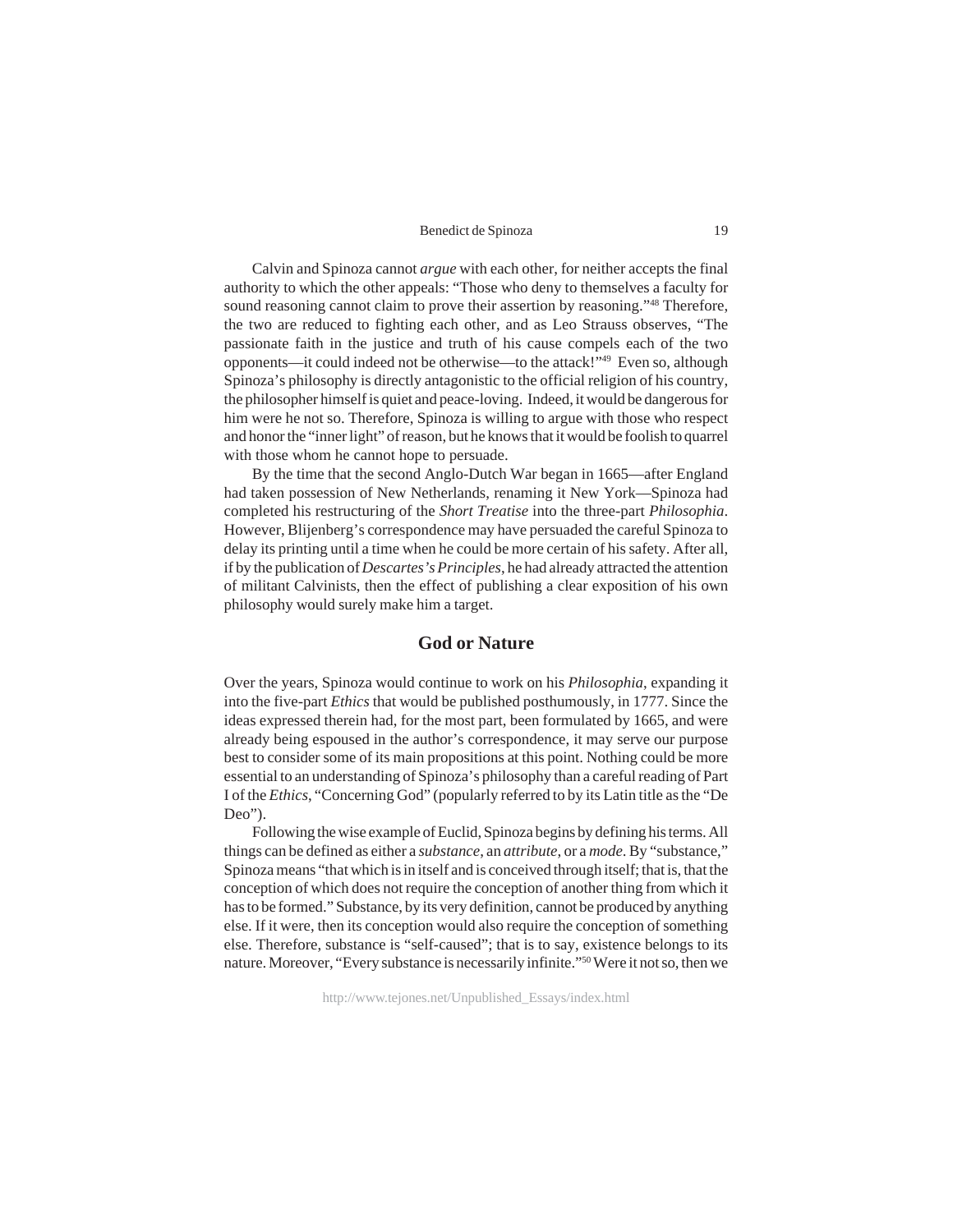would have to conceive of two or more things, none of which involves in its conception the conception of the other, and yet all of which are self-caused but imperfect or incomplete in being.

By "attribute," Spinoza means "that which the intellect perceives of substance as constituting its essence."51 In his letters, Spinoza preferred to define "attribute" by comparing it immediately with substance. An attribute is also "every thing that is conceived through itself and in itself, so that its conception does not involve the conception of anything else." The difference is that attribute pertains to "the intellect, which attributes to substance a certain specific kind of nature."52 According to Spinoza, although substance is infinite and consists of infinite attributes, the human intellect is able to conceive of only two attributes, thought and extension. The crucial difference between Descartes and Spinoza lies in the fact that, whereas the former began with two substances, thought and extension, and attempted to arrive at a connecting link between them,<sup>53</sup> the latter thinker, in a radical stroke of genius, invents a monistic parallelism, in which thought and extension are two independent and adequate conceptions of substance.

Perhaps, the best analogy that can be offered as an heuristic in explaining Spinoza's conception of parallelism in substance is the Christian doctrine of the hypostatic union, according to which Christ is, at the same time, fully human and fully God. To think of Christ as human is to have an adequate conception of him; yet, humanity is only one of his two attributes. Thus, any representation of Christ that disregards his divinity is, though complete from one perspective, only half of the reality. Efforts to combine both perspectives in a single representation must, necessarily, be faulty, although--to the extent that both perspectives are equally balanced—they may succeed in suggesting a truth that they are incapable of adequately conveying. Likewise, any representation of substance, "ultimate reality," or "the world" that emphasizes either extension or thought to the total neglect of the other is, in itself, an adequate conception, but only from a given perspective. Therefore, neither the materialist monist nor the idealist monist are wrong, except insofar as they repudiate the truth of the other. However, the dualist philosopher who attempts to create a *connection* between thought and matter does a disservice to both systems by inventing out of his own imagination what his intellect does not provide.

By "mode," Spinoza means "the affections of substance; that is, that which is in something else and is conceived through something else."<sup>54</sup> The conception of modes does not involve existence; "therefore, even when they exist, we can conceive of them as not existing." All individual things, whether ideas or bodies, that involve in their conception finitude and duration are modes, and measure and time are in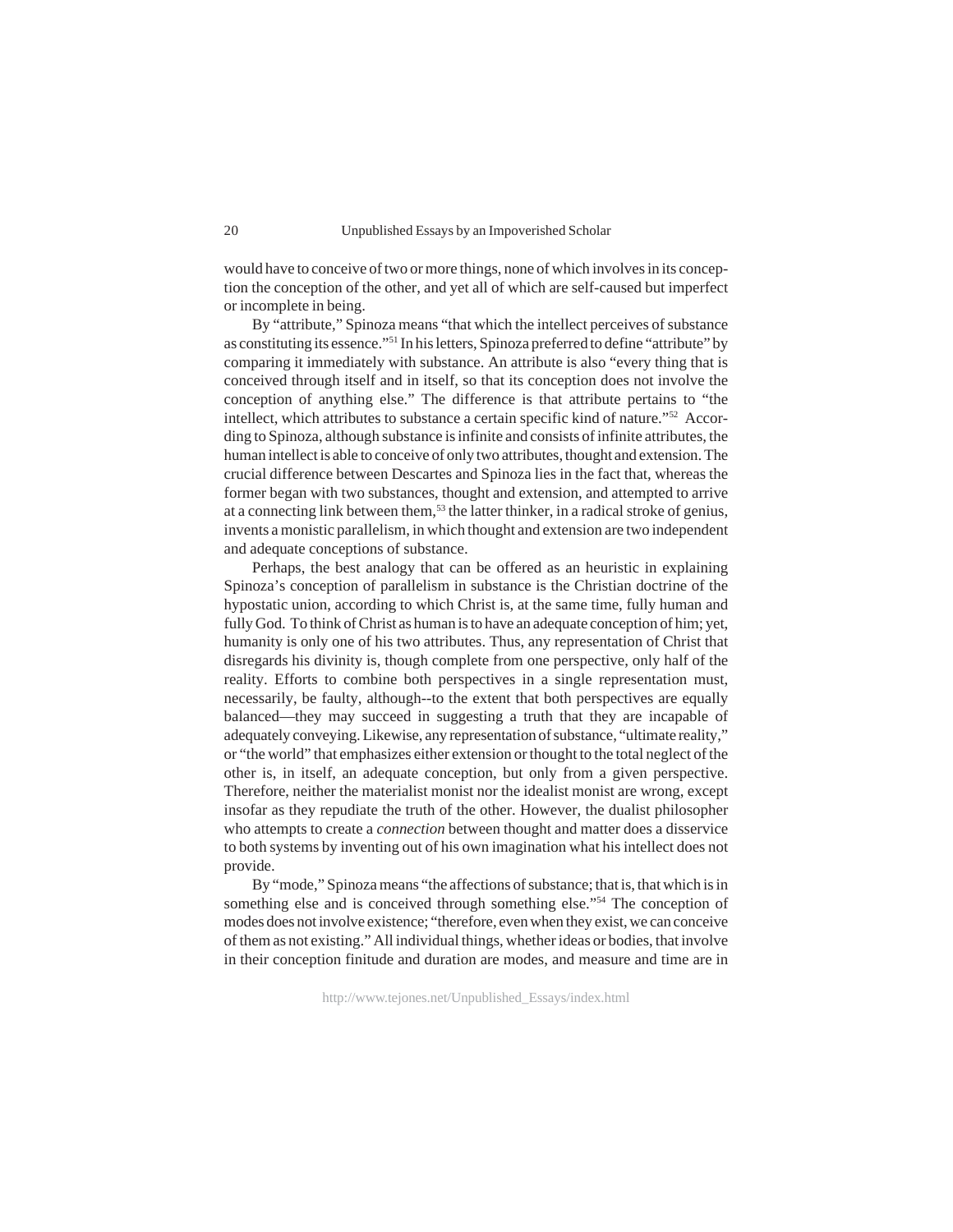themselves modal conceptions. "For example, extension is conceived through itself and in itself, but not motion; for the latter is conceived in something else, and its conception involves extension."55 All modes are conceived by the intellect by the attribute of thought or extension. The relation of mode to substance is the relation of the All to the One.

Almost all of Spinoza's philosophy is contained implicitly in his definition to these three terms, and whatever is not implied therein is, nevertheless, consistent with it.

Spinoza proceeds to give two names to substance, *God* and *Nature*. By "God," Spinoza means "an absolutely infinite being; that is, substance consisting of infinite attributes, each of which express eternal and infinite essence." Based on the definitions already given, we must conclude that "God necessarily exists" and that "There can be, or be conceived, no other substance but God."56 We should note that he has agreed with Descartes in accepting the validity of the ontological proof for God's existence. Traditionally attributed to St. Anselm of Canterbury (1033-1109), the ontological argument, in brief, says that, because we can conceive of a being with every perfection, this being must in fact exist; for the very idea of perfection entails existence. Thus, it would be an inherent contradiction to say that we can conceive of a perfect being but that such a being does not exist. Since, therefore, we can conceive of substance with infinite attributes, each of which expresses eternal and infinite essence, it must exist. From this it follows that "the thing extended and the thing thinking are either attributes of God or affections of the attributes of God."57

There are two facets to Spinoza's "Nature." The first is *natura naturans* or "nature naturing." By this term "we must understand that which is in itself and is conceived through itself; that is, the attributes of substance that express eternal and infinite essence; or, God in so far as he is considered a free cause." Thus, *natura naturans* expresses God or Nature as an active force or imminent cause. The second facet of Nature is *natura naturata* or "nature natured." By this term, Spinoza means "all that follows from the necessity of God's nature, that is, from the necessity of each one of God's attributes; of all the modes of God's attributes in so far as they are considered as things which are in God and can neither be conceived without God."58 By *natura naturata* we are, therefore, to understand the passive affections by which the attributes of God are conceived, but which do not, in their own conception, involve independent or necessary existence. In other words, Nature consists of both the attributes of substance—that is, thought and extension—and the individual modes.

The relationship between God and Nature in Spinoza's philosophy has produced endless debate. Although this short essay does not permit us to enter into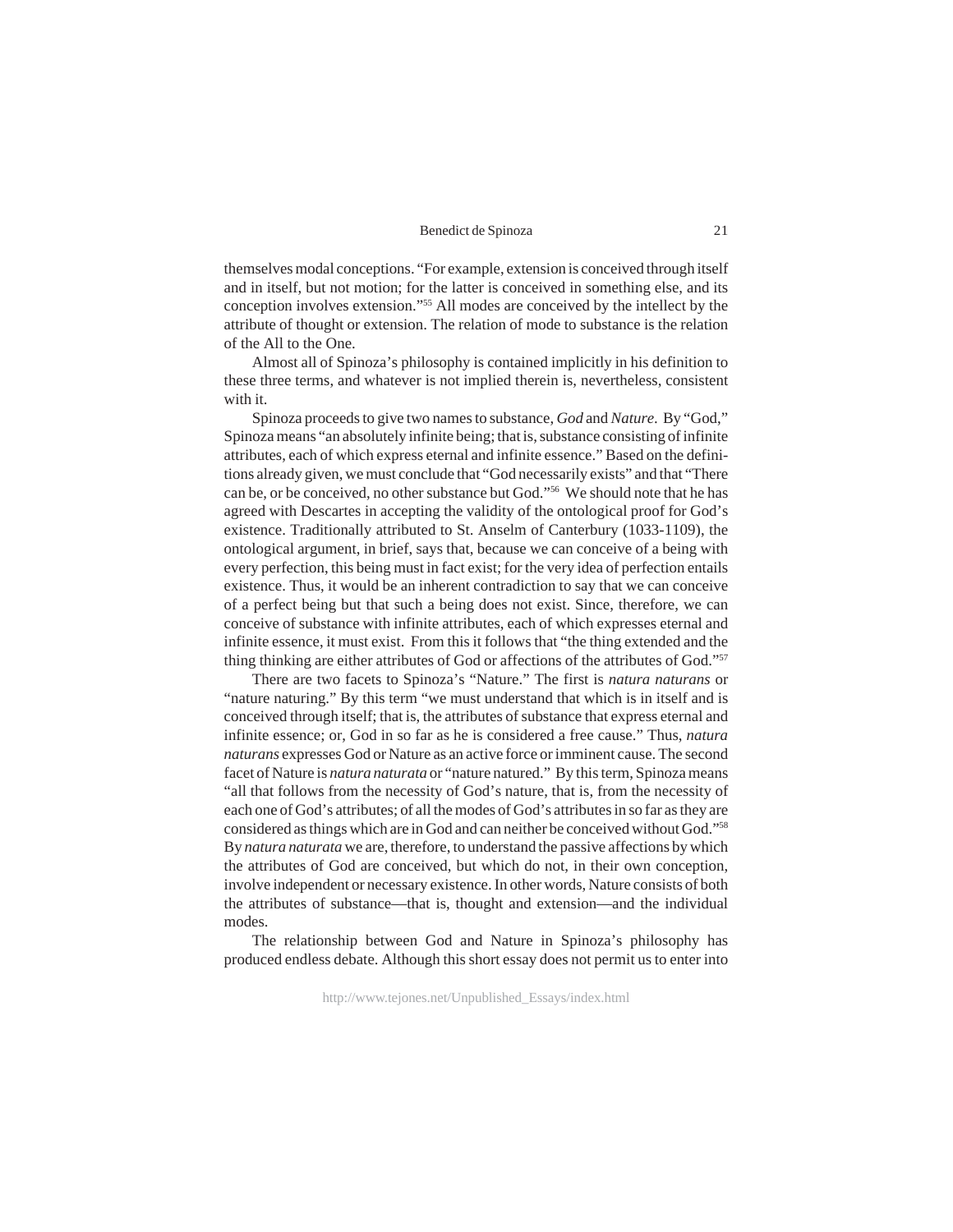a thorough discussion of the issues, nevertheless—in view of the influence, whether direct or otherwise, that Spinoza had on the major contributors to Broad Church ideology—it is important that we give some consideration to his position relative to theism. Even before the publication of either the *Ethics* or the *Theological-Political Treatise*, there were critics who charged Spinoza with atheism, and it is evident from his writings that he strongly objected: "Alas, things have now come to such a pass that those who openly declare that they do not possess the idea of God and that they know God only through created things (of which causes they are ignorant) do not blush to accuse philosophers of atheism!"59 Clearly, Spinoza did not think of himself as an atheist. That, in itself, does not prevent us from identifying him as such. As Martineau observes, "The duty of applying to no one a term which he disowns is conditioned on his not altering its meaning in order to disown it."60 Moreover, it is not difficult to recognize some of the reasons that have led many to think of Spinoza as an atheist.

First, he denies God personality. That God is not personal does not mean that he is not living, but only that "neither intellect nor will pertain to the nature of God." God does not discern, deduce, deliberate, or determine; rather, he acts out of the necessity of his own nature. What God does follows necessarily from what God is, or as Spinoza states, "God is the immanent, not the transitive, cause of all things."61 We are not to think of God as Creator, but only as Being. The tendency to project and magnify what we perceive as traits of human excellence has always led the imagination toward the conception of an anthropomorphic deity. Thus, "a triangle, if it could speak, would likewise say that God is eminently triangular, and a circle that God's nature is eminently circular. In this way each would ascribe to God its own attributes, assuming itself to be like God, and regarding all else as ill-formed." However, God cannot be conceived by the imagination, but only by the intellect.<sup>62</sup>

Moreover, the effort to attribute intellect and will to God has led theologians into logical contradictions. For example: If God were to create all things that he conceives, then he would be able neither to conceive nor to create anything more, and thus, in order to maintain both the omniscience and omnipotence of God, theologians are forced into separating intellect from will. So, God must be able to think that which is good and yet restrain himself from creating it, for if he creates all things that he thinks, he will exhaust his omnipotence. But, if God restrains himself from creating that which he thinks—and all things that God thinks must be good then he is not omni-benevolent. Such puzzles, says Spinoza, are beneath the dignity of philosophy, and it is only "the common run of theologians" who are "so stupid as not to see that Holy Scripture speaks of God in merely human style." True theologians—that is, those who possess the idea of God, and whose minds have been freed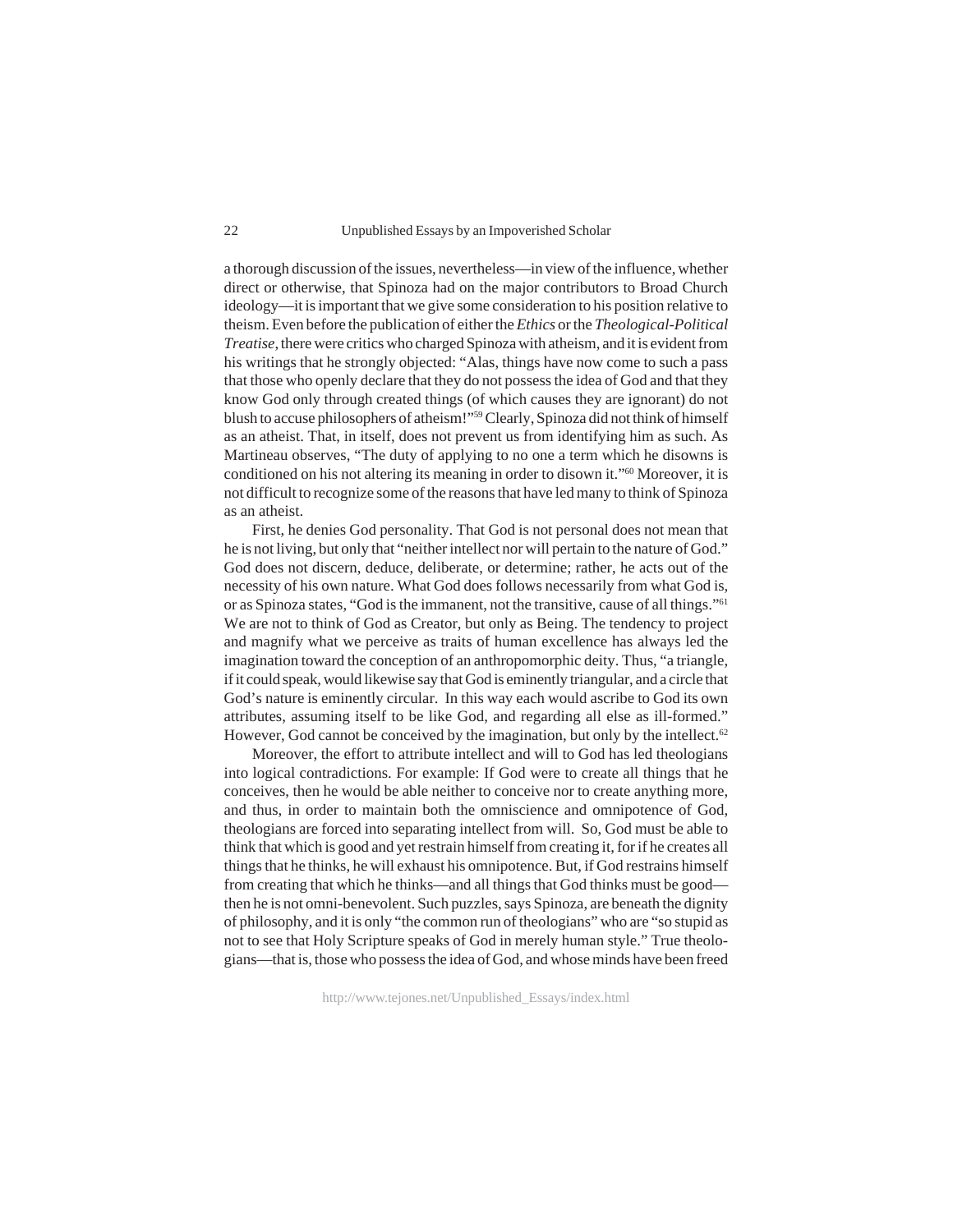from bondage to ignorance and the emotions—apprehend the difference between the metaphors of the imagination and the clear and distinct ideas of the intellect.

Second, by declaring that "God is an extended thing,"63 Spinoza may appear to have equated God and matter—and indeed, were this so, we could have neither hope nor desire to deliver Spinoza from the charge of atheism. However, another way of saying the same thing is, "Extension is an attribute of substance." Note that in this proposition there is no mention of modes. God is eternal and infinite substance conceived by the intellect through the attributes of extension or thought. As a living and active force of Nature, God is *natura naturans*. In order to equate God with matter, Spinoza would have to make substance equivalent with modes conceived merely through the attribute of extension. However, not even *natura naturata* is so conceived by Spinoza. In fact, it would be easier to eliminate one half of Descartes's dualism and to be left with nothing but pure matter than to extricate God from Spinoza's system. Novalis appears to note this very thing when he says, "Spinozism is a supersaturation with the divine."64

In making extension an attribute of God, Spinoza is adopting the premise of Lucretius (ca. 99-55 B.C.), *ex nihilo nihil fit* ("nothing comes from nothing"). God does not create matter *ex nihilo*; rather, God simply is, and every finite idea and body is a mode of his infinite being. Spinoza has always had difficulty persuading people that, by broadening the divine attributes so that they include extension, he is actually defining God as more magnificent than the description given to him by popular religion: "I do not know why matter should be unworthy of the divine nature, since there can be no substance external to God by which it can be acted upon. All things, I repeat, are in God, and all things that come to pass do so only through the laws of God's infinite nature and follow from the necessity of his essence."65 The resistance that Spinoza's God encountered can be explained, in part, to the residual Manichæism in Augustine's theology and, thus, inherent also in much of early modern Christian theology, including Calvinism. Another and perhaps more influential factor behind the resistance is the popular desire to believe in a God who is above nature and who continually creates and intervenes in nature from without.

Some critics, in an attempt to convince their audience that Spinozism is atheism in sheep's clothing, have sought to employ textual criticism in their favor. Basically, the argument is that, because of the risks involved in printing Socinian and atheistic documents, either Spinoza himself or his editors recast his works into phrases that would appear religious to the undiscerning. Andrews Norton, for example, argued that it was Spinoza's translator or publisher who prevailed upon the philosopher to periodically substitute the word "God" for "Nature."66 However, even if it could be substantiated that the *Ethics*, like the Pentateuch, had several redactors, this would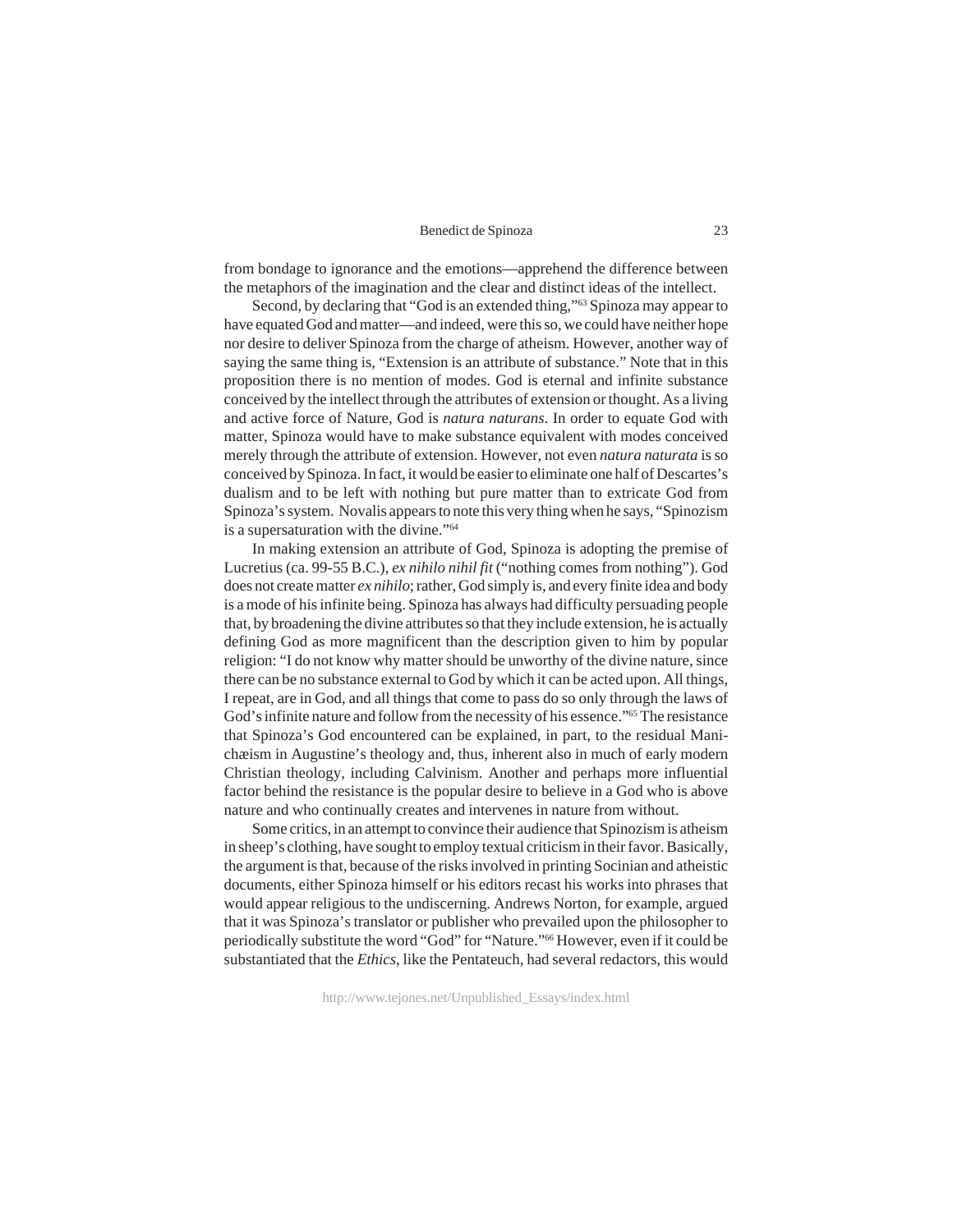not, in any way, affect the truth value of its propositions. Modern textual criticism, though, suggests that Norton did not get his facts straight. When Spinoza's friends, after the author's death, translated the *Ethics* into Dutch, the only change they made was to omit "or Nature" from the frequent formula "God or Nature."<sup>67</sup>

## **Pantheism, Panhylism, and Panentheism**

Beginning in the eighteenth century, Spinoza's interpreters have more often referred to him as a *pantheist*, one who believes that all things are God. The word was probably first coined by Joseph Raphson in 1697,<sup>68</sup> and so the earliest critics of Spinoza would not have had the option of using "pantheist" as a nomenclature. The word itself, however, is too often ambiguous to be helpful, and so it is important that we make a further distinction. Many use the term with the understanding that "all things" refer to all modes of extension, and so a "pantheist" is one who believes that God is equivalent with matter. This is S. T. Coleridge's definition:

> It is a matter of perfect indifference, whether we assert a world without God, or make God the world. The one is as truly Atheism as the other. In fact, for all moral and practical purposes they are the same position differently expressed; for whether I say, God is the world, or the world is God, the inevitable conclusion, the sense and import is, that there is no other God than the world, that is, there is no other meaning to the term God. . . . It follows, then, that Pantheism is equivalent to Atheism, and that there is no other Atheism actually existing, or speculatively conceivable, but Pantheism.69

The belief that Coleridge is describing is not, however, the "pantheism" defined by Raphson. Rather, it is what he calls *panhylism*, the belief that God is nothing more than the totality of material nature. Pantheism, properly understood, is the belief in "a certain universal substance, material as well as intelligent, that fashions all things that exist out of its own essence"70 This definition may serve, in a vague way, to describe Spinoza's system, but it is misleading insofar as it conflates the attributes of God with the modes by which his attributes are known. The same criticism must be applied to the idea that Spinoza's system is "Materiarian Theism," a term that Cambridge Platonist Ralph Cudworth used in *The True Intellectual System*. 71 Cudworth appears to have meant nothing other than what Raphson designated as "pantheism." F. D. Maurice thought that he saw in Spinoza a reluctant pantheist, one who was constrained by the rigor of his logic to adopt a metaphysics contradictory to that which his feelings suggested.<sup>72</sup> I would recommend that, unless we are to coin

http://www.tejones.net/Unpublished\_Essays/index.html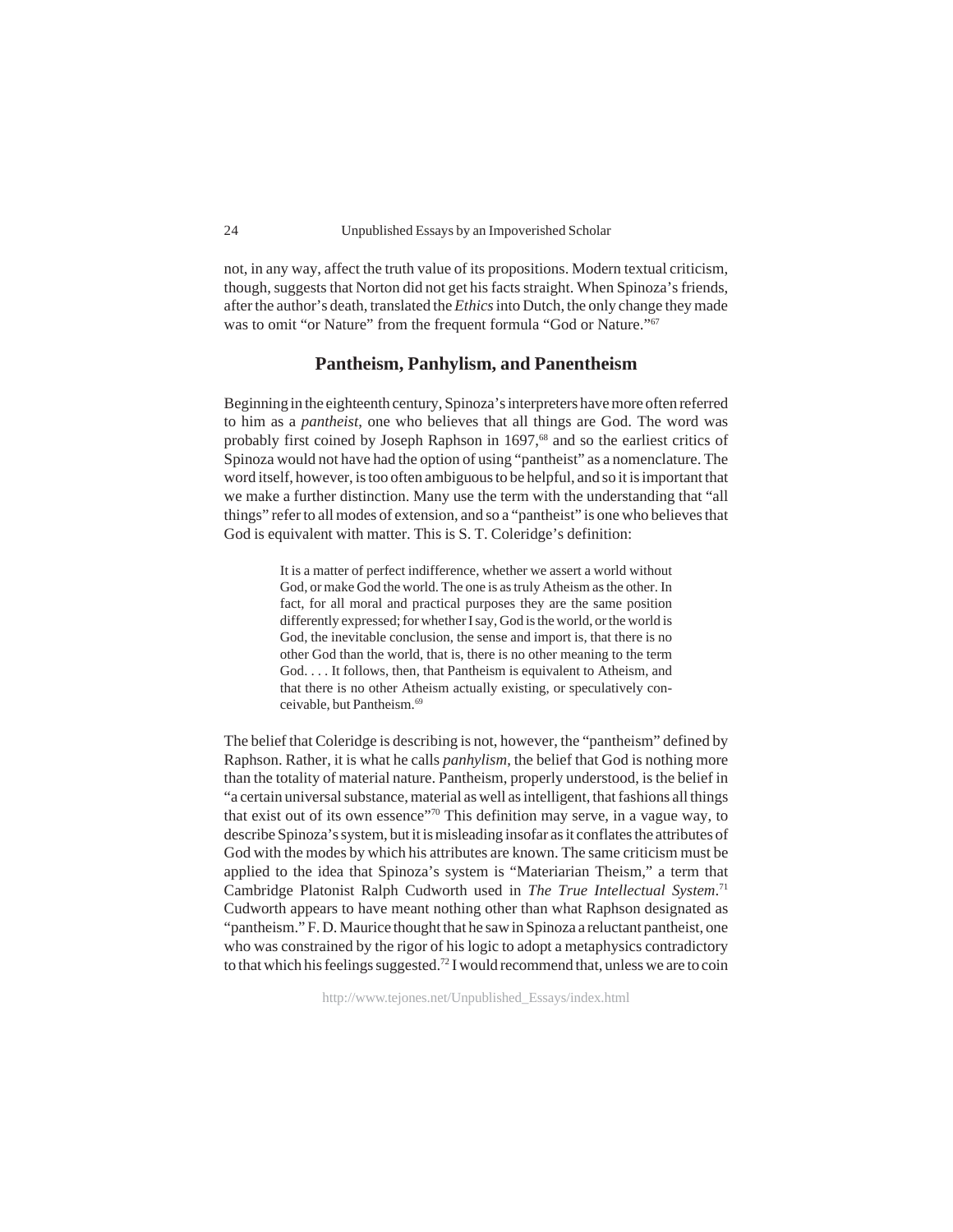a new term to signify the idiosyncrasies of Spinoza's system, the safest and, perhaps, the only honest recourse is to refer to that system as Spinozism.

One compromise between traditional theism and pantheism is *panentheism*, the belief that all things exist in God. This term was first coined by K. C. F. Krause to describe his own position, which can be summarized by two propositions: (1) All things are God;  $(2)$  God is not equal to all things.<sup>73</sup> The advantage of this doctrine, from the orthodox standpoint, is that it avoids the philosophical pitfalls and implied Manichaeism of *creatio ex nihilo*. God maintains his transcendence, while gaining the advantage of immanence; in other words, God is conceived as being both beyond all things and in all things. The supporters of this position—which has, by the way, gained considerable popularity and has recently been espoused by Marcus Borg<sup>74</sup> appeal to St. Paul's words, "For in him we live, and move, and have our being."75 The crucial presupposition upon which "panentheism" is grounded is found in Henry More's argument against Descartes—that is, that infinite extension is not matter, but rather space, and thought occupies space. From this proposition, only a short move was required for John Toland to equate God with space. Since all divisible matter is in space, all things are in God.

However, the Spinozist response to the panentheist is the same as to the traditional theist. It is the response that Johann Herder (1744-1803) offered Jacobi, who had accused Spinoza of atheism:

> If God does not exist *in* the world, and *everywhere* in the world, and precisely without measure, wholly and indivisibly (for the whole is but an appearance of God's greatness in forms appearing to us), then God exists nowhere. "Outside the world" there is no space; space comes into being in that a world for us comes into being, only by means of abstraction from an appearance.76

In Spinoza's philosophy, God is infinite and indivisible extension and thought, whereas finite and divisible affections are merely modes. Space, as we know it, is a finite and divisible affection of extension. Although we may be in the habit of saying that where something is not, there space is, yet space is, nevertheless, something that is determined in its shape and movement by other modes of extension. Henry More was, therefore, mistaken. Space cannot, in and of itself, be extension, although it is one of the modes of extension. Therefore, if God does not exist in extension and in thought, then God exists nowhere. This being the case, Herder ended his correspondence to Jacobi in a poignant retort (and an obvious play upon the ironic "recantation" of Polycarp): "If you understand this innermost, supreme, all-embracing concept [of God] to be an empty name, then you are the atheist, not Spinoza."77

http://www.tejones.net/Unpublished\_Essays/index.html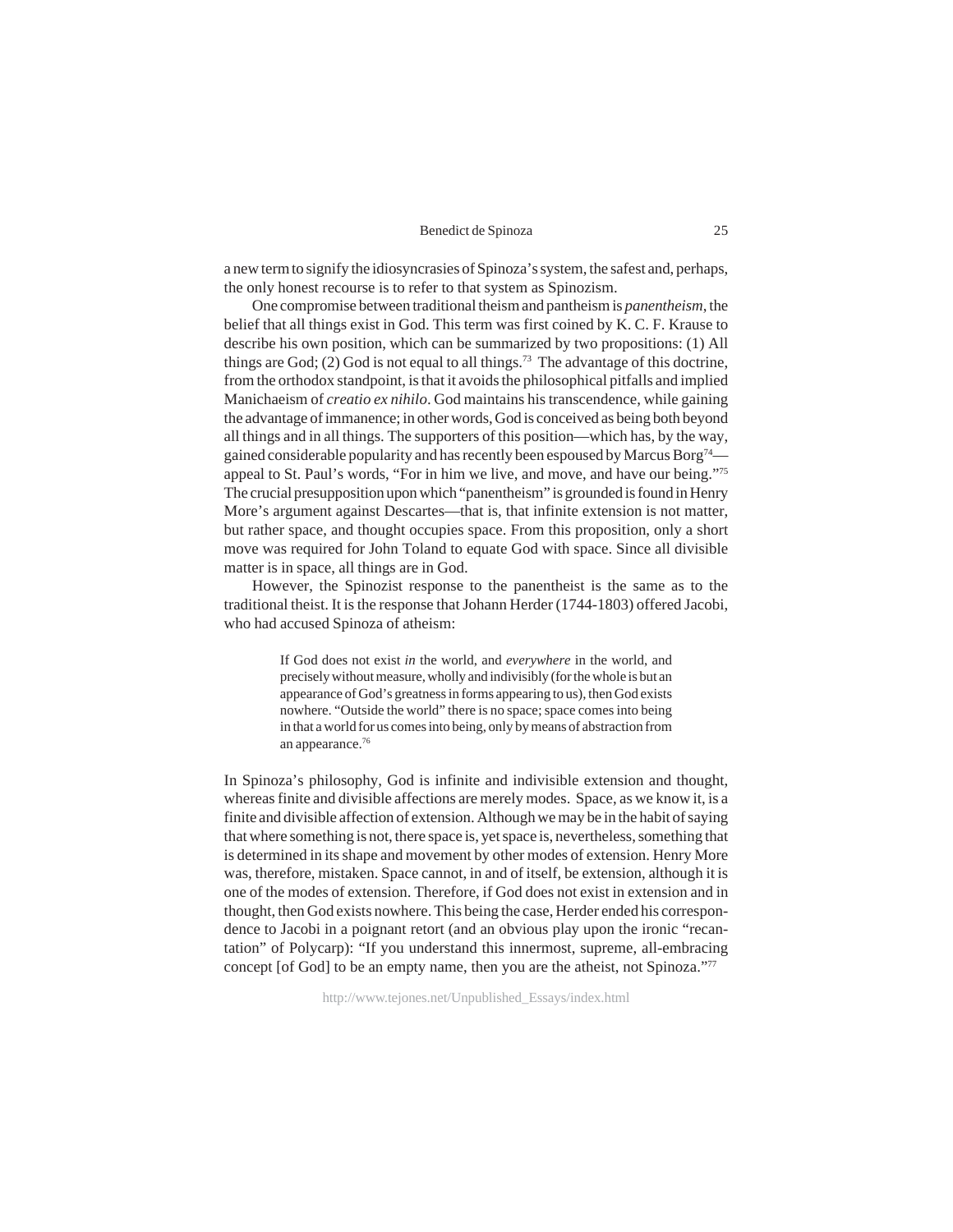## **Bondage and Freedom**

The largest part of the *Ethics* pertains to the human mind and its emotions, and considers in depth the notion of "will" and the experience of bondage and freedom. These considerations are also integral to the Christian religion, and it is important that this chapter gives them some attention, however brief that attention must be.

Since all things individual are merely parts of a whole, it follows that God or Nature is alone independent and possesses the freedom of acting out of the necessity of its own being.78 Every human being, as a mode, is like an organ within a functioning body (with the body representing the world). If healthy, the organ acts in accordance with its nature, but not merely out of the necessity of its own nature, for it is also acted upon by the other parts of the body. If the organ is not impeded or constrained in its function, then it may be said to act freely. However, even if the organ does not act, but rather is acted upon, it nevertheless is acted upon fully in accord with the causal necessity of the body. This is just the sort of freedom and bondage in which, according to Spinoza, we all participate.

Moreover, since mind and body are parallel but unconnected, they act or are acted upon simultaneously, but they do not influence each other. It follows, then, that people are deceived in thinking that their minds can freely control the movements of their bodies, "a belief that consists only in this, that they are conscious of their actions and ignorant of the causes by which they are determined."79 Spinoza uses his own metaphor of a rolling stone to illustrate this psychological phenomenon:

> Conceive, if your please, that while continuing in motion this stone thinks, and knows that it is endeavouring, as far as in it lies, to continue in motion. Now this stone, since it is conscious only of its endeavour and is not at all indifferent, will think it is completely free, and that it continues in motion for no other reason than that it so wishes. This, then, is that human freedom which all men boast of possessing  $\ldots$ .<sup>80</sup>

The experience or perception of freedom, in other words, consists not in the exercise of "will," but in the merging of desire with the affirmation of the intellect. Spinoza's rolling stone conceives that it has no desire other than to continue its movement and perceives that it is doing so. The positive conjunction of the desire with the perception, together with ignorance of the actual causes of movement, suggests to the susceptible imagination of the stone that its movement is caused by power of "will." If, however, the stone conceives that its desire is to stop rolling but perceives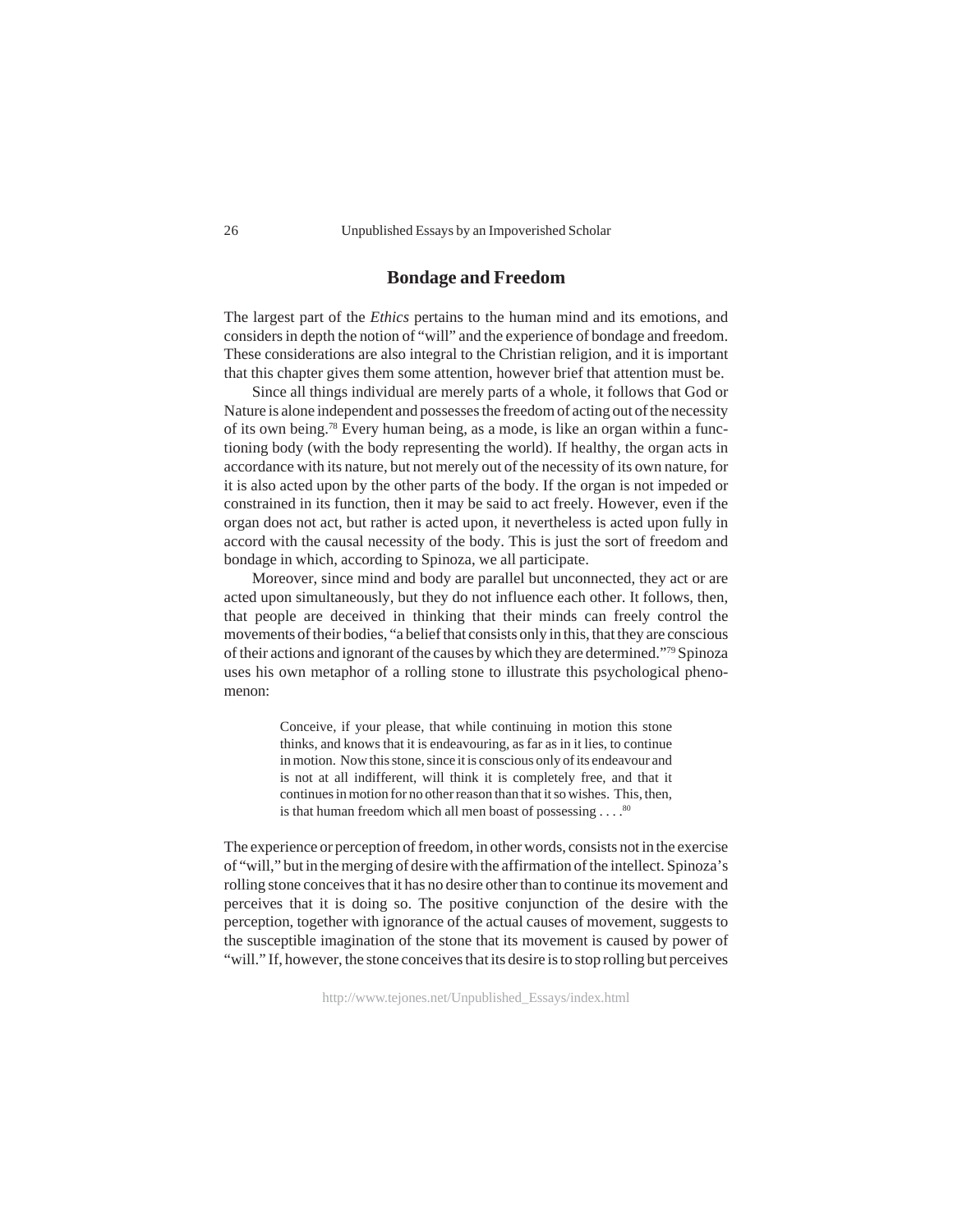that it does not stop, and it is ignorant of the cause of its rolling, then the imagination of the stone suggests that its "will" is in bondage.

The corollary of this is that terms such as "good" and "evil," "perfect" and "imperfect," have to do with our perception of the actual condition of a thing in relation to an ideality. As long as we are aware, as we use such terms, that they "indicate nothing positive in things considered in themselves, and are nothing but modes of thinking, or notions which we form from comparing things with one another," then the terms retain their usefulness.81 However, we err if we suppose that there can be anything in God or Nature that is intrinsically bad or imperfect, for "it would argue great imperfection in God if anything happened against his will. . . . Indeed, the wicked, not knowing God, are but an instrument in the hands of the Master, serving unconsciously and being used up in that service."<sup>82</sup> Spinoza's determinist psychology is compassionate, for—as Tolstoy states in *War and Peace*—"To understand all is to forgive all." Yet, the proper response to determinism is not moral indifference. Since the emotions have so strong a hold on the conduct of the masses—that is, on those who do not have the law inscribed upon their hearts—it is necessary for the State to exercise control through promoting both hope of reward and fear of punishment.<sup>83</sup>

There are obvious similarities between the determinisms of Spinoza and Calvin. Both deny the existence of will, and yet both also declare a way to salvation. In Calvin, however, "salvation" has to do with the condition of the eternal soul, as that condition is recognized by God. Although salvation may be experienced as freedom, the signs of freedom—that is, good works—are not to be mistaken as necessarily indicative of salvation. In other words, there is no visible church. Only God knows those whom he has saved. Thus, according to Calvin, salvation is neither synonymous with nor relative to freedom. It is granted to the elect by means of a supernatural gift of grace, which is received through *repentance* (by which the elect realize and fully accept their incapacity to effect change in their lives) and *faith* (by which they acknowledge the redemptive work of Christ and transfer all of their trust to God).

In Spinoza's system, "salvation" is the self-determination enjoyed by those few who have adopted and pursued the method described in the *Treatise on the Emendation of the Intellect*. By beginning with the idea of God—that is, eternal and infinite Being—they have progressed from one clear and distinct idea to another until attaining an intellect that is freed from ignorance and those desires that are grounded in indistinct and fragmented ideas. Conceiving themselves in their true relation to God or Nature—that is, *sub specie aeternitatis*—the elect arrive at the intellectual love of God, the "pleasure accompanied by the idea of God as cause, that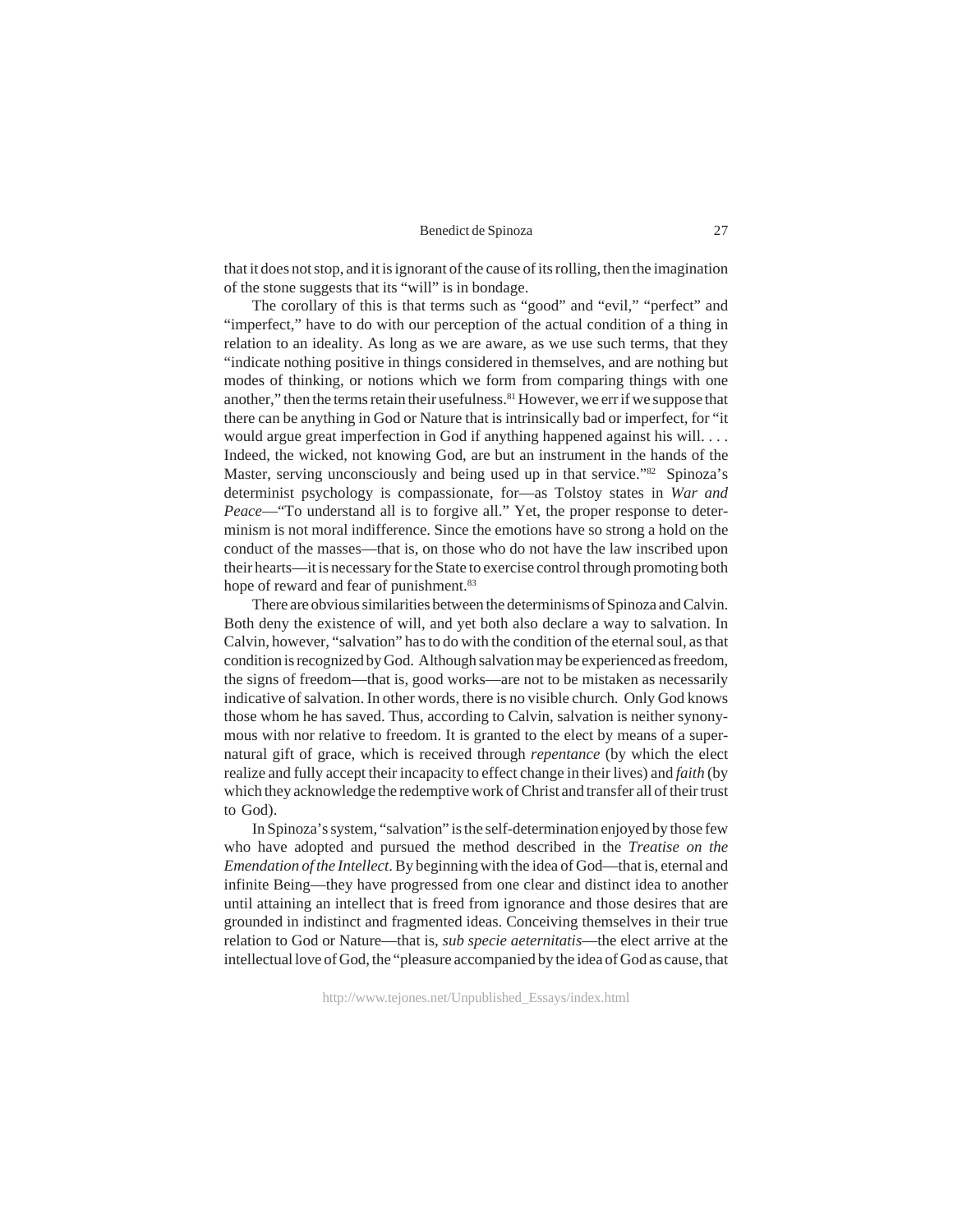is, the love of God . . . in so far as we understand God to be eternal."84 One who so loves God "cannot endeavour that God should love him in return"85—that is, he cannot desire for God to act in any other way than out of the necessity of his own being. God can only love himself, and it is the *summum bonum* of human existence to fully participate in God's love for himself. There is truth in Strauss's equation of the *amor Dei intellectualis* with the *amor fati*; 86 however, "love of fate" suggests merely the passive acquiescence of the temporal in view of the eternal, whereas Spinoza's "love of God" appears to be more of an active participation in joy. It is the joy of realizing one's finite self absorbed in the infinite and eternal. This is Spinoza's salvation; it is intellectual, contemplative without being Stoic, and moral.

Coleridge, after reading Edward Williams's *Defence of Modern Calvinism* (1812), wrote the following in a letter of March 1815 to R. H. Brabant:

> If Dr. W's Opinions be indeed those of the Modern Calvinists collectively, I have taken my last Farewell of *Modern* Calvinism. It is in it's [sic] inevitable consequences Spinosism, . . . Spinosism with all it's Skeleton unfleshed, bare Bones and Eye-holes, as presented by Spinoza himself. In one thing only does it differ. It has not the noble honesty, that majesty of openness, so delightful in Spinoza, which made him scorn all attempts to varnish over fair consequences, or to deny in words what was affirmed in the reasoning.87

Whether this is a fair assessment of either Calvinism or Spinozism, I will leave to the reader; but, it is significant that the "Father of the Broad Church movement" preferred Spinozism, as he understood it, to the Calvinism of England in the early nineteenth century.

### **Miracles**

In the fall of 1665, when Spinoza put away his *Philosophia*, having decided that the time was not ripe for its publication, he immediately began to compose the *Theological-Political Treatise*. If he had, years earlier, written an *Apologia*, then he was now revising this former work and extending its scope. It is probable that Spinoza's intentions were to prepare his audience for the reception of the *Ethics* and to effect a change in the way that philosophers were perceived, both in their relationship to the Church and to the State. Even so, as Nadler observes, after the arrest and conviction of Adriaan Koerbagh in 1668, Spinoza could have been "under no illusions about the reception his ideas would receive."88 Although he proceeded, in late 1669 or early 1670, with the publication of the *Theological-Political Treatise*,

http://www.tejones.net/Unpublished\_Essays/index.html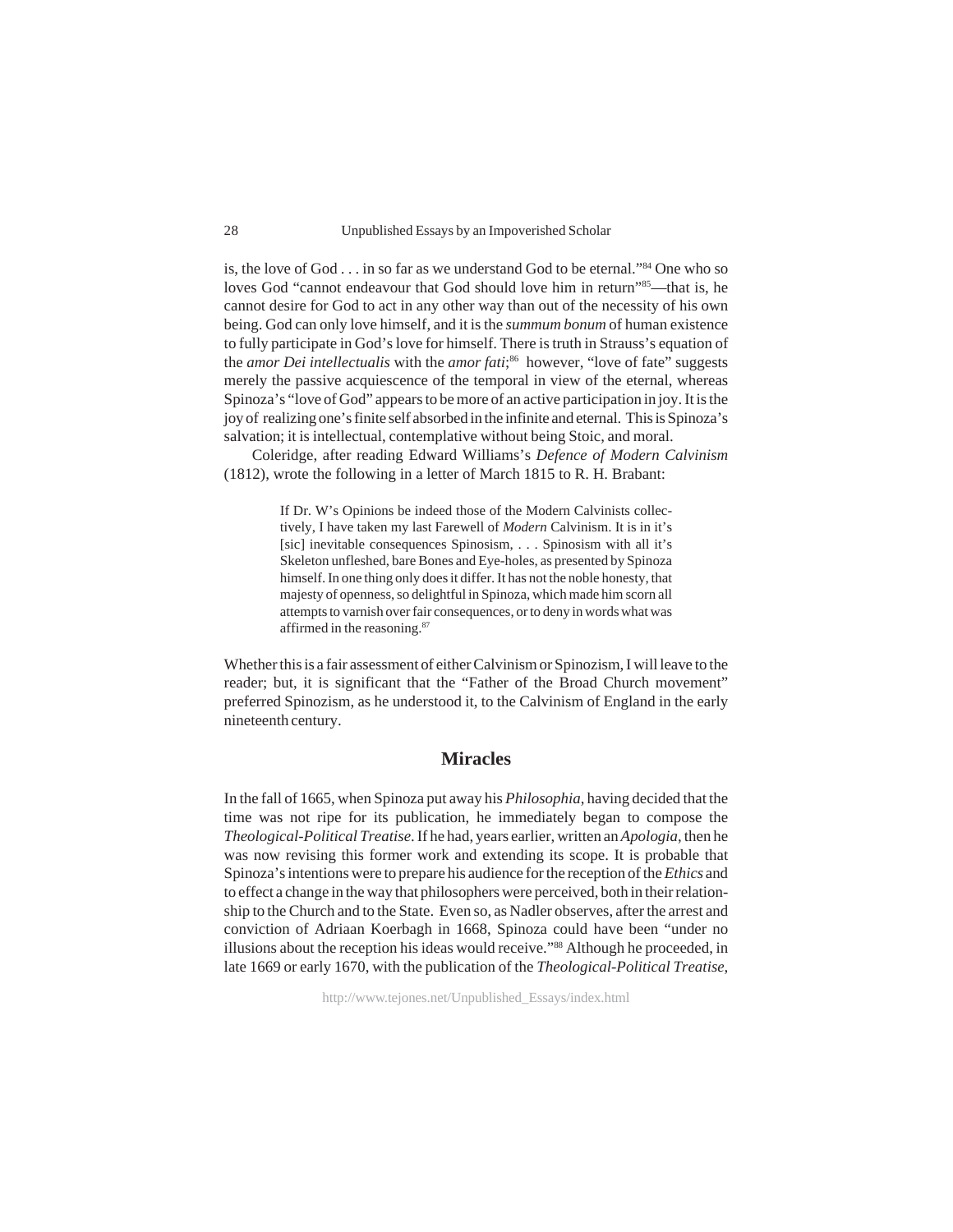it was published anonymously, in Latin, and gave on its title-page a false publisher and place of publication. If this was not sufficient precaution, Spinoza even attempts, in his Preface, to dissuade the common reader from concerning himself with the book: "I know how deeply rooted in the mind are the prejudices embraced under the guise of piety. . . . Indeed, I would prefer that [the common people] disregard this book completely rather than make themselves a nuisance by misinterpreting it after their wont."89 Spinoza was, of course, asking for a miracle.

Perhaps, the most popular misrepresentation of Spinoza's treatise is that it depicts a God who is too weak to perform miracles. Spinoza does not deny that the power of Nature is infinite, "For since the virtue and power of Nature is the very virtue and power of God, and the laws and rules of Nature are God's very decrees, there can be no doubt that Nature's power is infinite."90 What he denies is that God is so weak that anything could supercede his laws and rules. The term "miracle" cannot be understood, then, to refer to any event that is contrary to Nature, but rather to an event the cause of which cannot be determined. Because men, separating God from Nature, believed that God could mysteriously act apart from and in contradiction to Nature, they gladly attributed to God any unique and surprising event. A miracle would, to these men, confirm God's existence. However, for those who understand that nothing proves the existence of God more than the order that is preserved in Nature, the notion of miracle can only "cast doubt" on God's existence.<sup>91</sup> Miracle is, in fact, an impious notion of the imagination, for it stands directly opposed to the idea of Law, and insofar as it suggests an arbitrary power greater than Law, it suggests Chaos. Moreover, if Chaos triumphs over Law, then either there is no God or—what to Thomas Hardy appeared as a far worse supposition—God himself is nothing other than Chaos or the combined force of "purblind Doomsters."92 Benjamin Jowett (1817-93), Master of Balliol College, Oxford, was in complete concord with Spinoza when he argued, "The more we take out of the category of chance in the world either of nature or of mind, the more present evidence we have of the faithfulness of God. . . . Surely He, in whom we live and move and have our being, is nearer to us than He would be if He interfered occasionally for our benefit."<sup>93</sup>

The effectiveness of Spinoza's critique of miracles is, for the most part, limited by the monistic system upon which it is founded. From a monist perspective, Spinoza's argument is incontrovertible, but it has not had the same persuasive appeal in addressing a Christian audience as has had both David Hume's critique "On Miracles" in the *Philosophical Essays concerning Human Understanding* (1748) and Gotthold Lessing's critique in "On the Proof of the Spirit and of Power" (1777). Both Hume and Lessing concentrated their efforts not on the logical incoherency of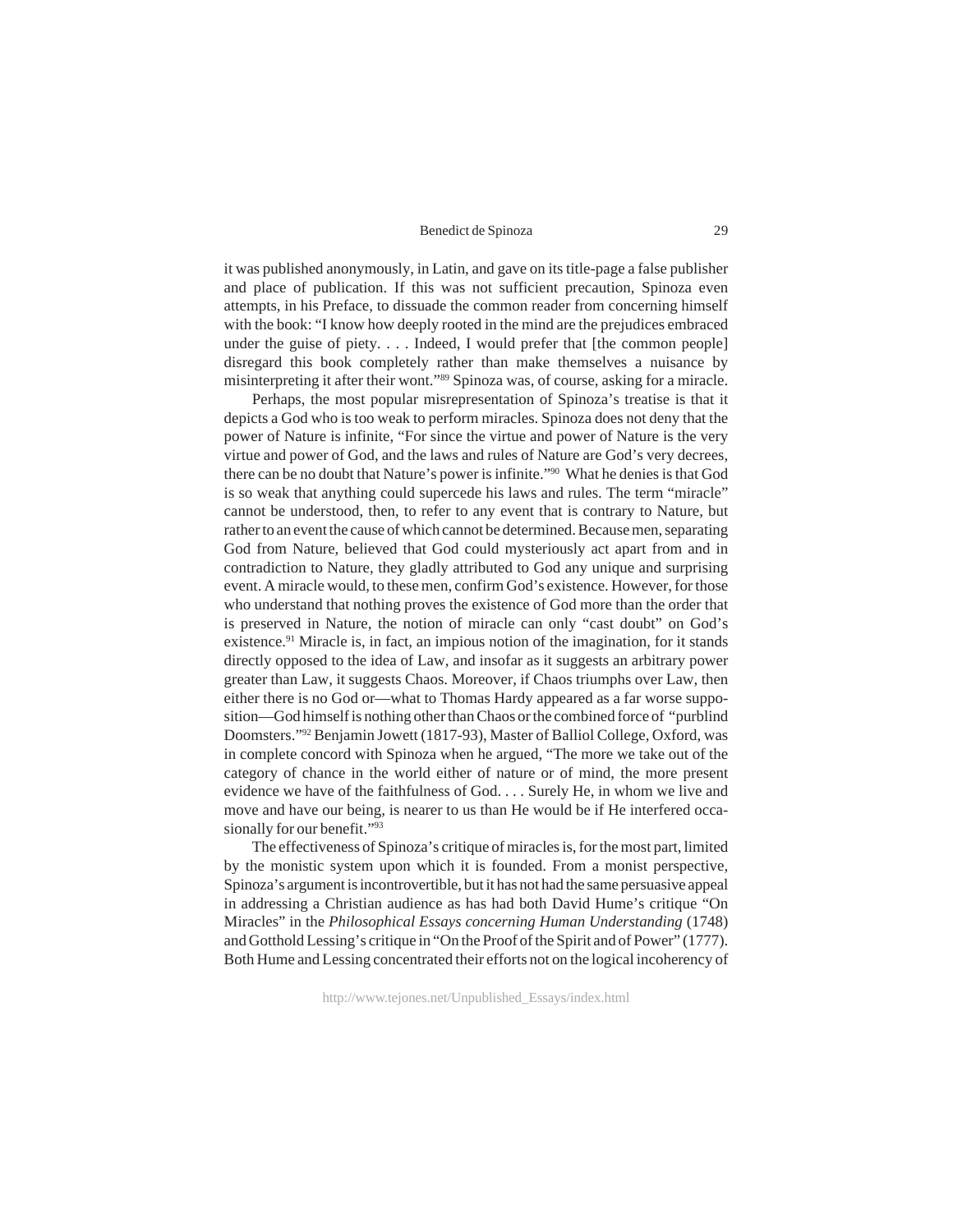the idea of miracle, but rather on the relative authority of testimony and experience in constituting sufficient proof. Nevertheless, Spinoza's overall critique of Scripture did contribute significantly to the Enlightenment agenda of questioning the testimony of Scripture as an historical witness.

## **Scripture, True Religion, and the State**

Spinoza maintains a distinguished position in the history of the science of biblical interpretation. He recognized that the Bible's varied parts should be studied as all other historical documents and works of literature. In opposition to Moses Maimonides (1135-1204), he proposed that, even though the "literal meaning" of Scripture may be "opposed to the natural light of reason," the literal meaning must, nevertheless, be retained, unless it can be established from Scripture that a metaphorical interpretation is warranted.94 In opposition to the Calvinists, Spinoza appealed to Scripture itself as authority in proving that nothing in addition to the "natural light" of reason is needed for the purpose of interpreting Scripture.<sup>95</sup>

Spinozan hermeneutics for the emendation of religion follows the same method as that given in the *Treatise on the Emendation of the Intellect*. That is, it begins with a clear and distinct idea, a premise that functions as a universal principle according to which all other ideas are formed: "We must first seek from our study of Scripture that which is most universal and forms the basis and foundation of all Scripture; in short, that which is commended in Scripture by all the prophets as doctrine eternal and most profitable for all mankind."96 Thus, all of Scripture must first be studied before the religion of Scripture can begin to be formulated, and this "true religion" will evolve from a single foundational proposition. According to Spinoza, "From Scripture itself we learn that its message, unclouded by any doubt or any ambiguity, is in essence this, to love God above all, and one's neighbour as oneself."97 Trusting to this one truth as a foundational light, Spinoza proceeds to create a coherent system, "the dogmas of the universal faith, the basic teachings which Scripture as a whole intends to convey":<sup>98</sup>

- 1. God exists.
- 2. God is one.
- 3. God is omnipresent.
- 4. God is our rightful Lord.
- 5. Worship and obedience to God consist in love toward one's neighbors.
- 6. All who worship and obey God are saved, while those who live for their own pleasure are lost.
- 7. God forgives repentant sinners.

http://www.tejones.net/Unpublished\_Essays/index.html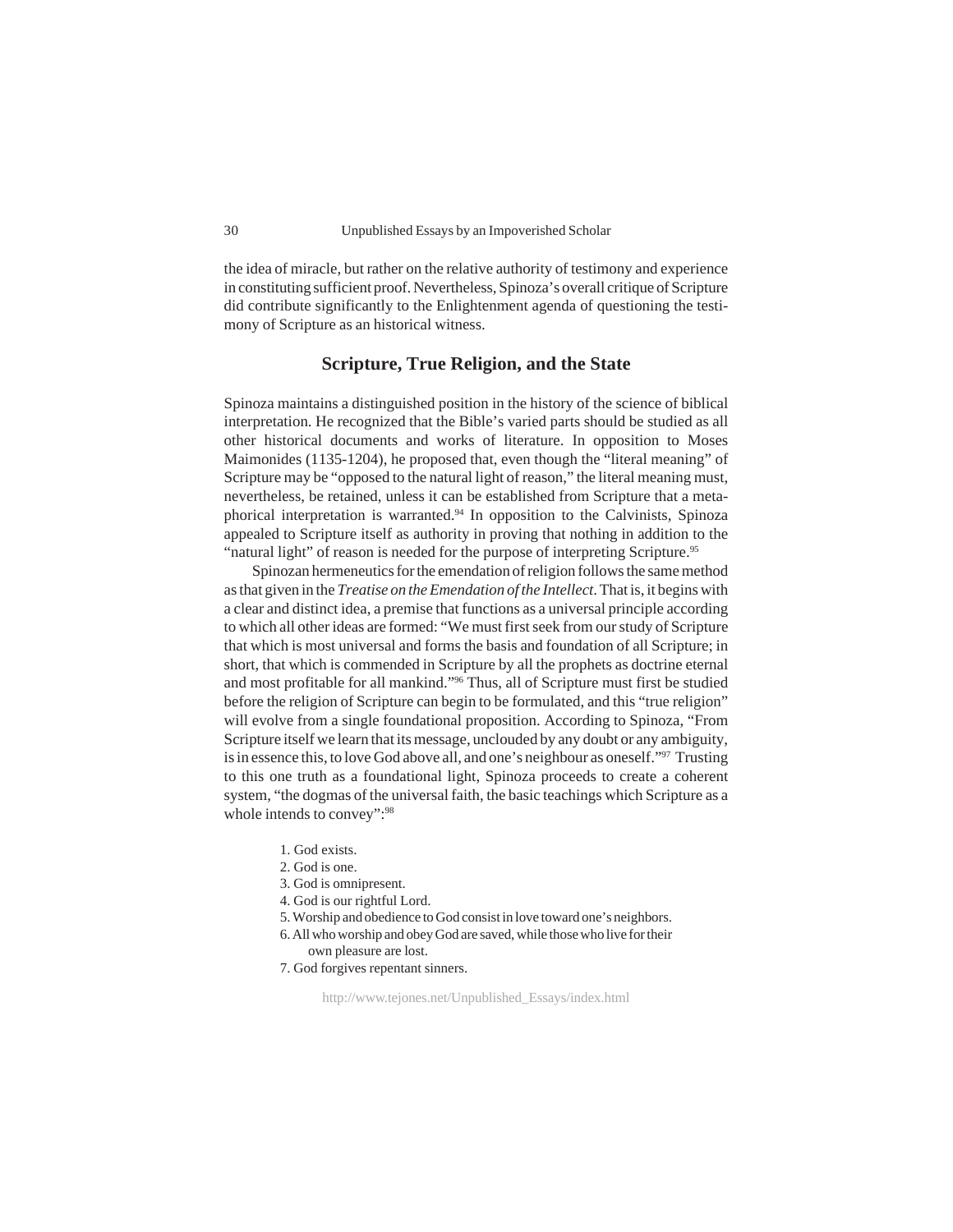Furthermore, we can have confidence that this true religion, the religion of the Bible, has been passed down from generation to generation without addition or corruption. We know that this is so because it is the living and eternal Word of God that is "inscribed in men's hearts—that is, in men's minds."99

The difference between theological truth and philosophic truth is most evident in the final item in the list of Scripture's basic teachings. Because God is not a person, he cannot "forgive" in the same sense that a human being forgives. Moreover, contrition does not, in itself, bring one toward a more blessed condition. We proceed toward salvation by attaining and maintaining adequate ideas, through which process our desires are slowly brought into line with the truth of things. Even so, as Spinoza says, "There is no one who does not sin, so that without this belief all would despair of salvation, and there would be no reason to believe that God is merciful." Therefore, the proposition "God forgives repentant sinners" serves a pragmatic function in upholding religion itself, and so it is, from a theological standpoint, a true belief.

By clearly elucidating the dogmas of the universal faith Spinoza demonstrates that "faith demands piety rather than truth" and that "faith is pious and saving only by reason of the obedience it inspires."100 True religion—as such, and only as such serves the needs of the State, and so it is in the State's interest to support true religion; that is to say, it is in the best interest of the Commonwealth to reward love for one's neighbor and to punish hatred toward one's neighbor. Clearly, true religion is integral to the very idea of a Commonwealth, and so Spinoza should not be thought of as advocating a Church establishment. On the contrary, religion itself suggests a separation of Church and State, so that all persons might not only be free to build upon the universal dogmas whatever rites and speculative opinions they please, but also be free to philosophize.<sup>101</sup>

## **The Last Days**

The public outcry upon the publication of the *Theological-Political Treatise* was loud and unanimous. Not only Calvinists—although Calvinists especially—but also Remonstrants and Cartesians united in vilifying the anonymous author. Lucas, in his biography, refers to the Grand Pensionary of Holland, Jan de Witt, as Spinoza's "illustrious Maecenas," suggesting that De Witt served the philosopher as both a patron and a protector during this period.<sup>102</sup> Many of Spinoza's subsequent biographers have followed Lucas's lead, supposing that Spinoza's move into The Hague in early 1670 was motivated by a desire to take advantage of the political power of his patron. Nadler, after observing that "there is no independent evidence"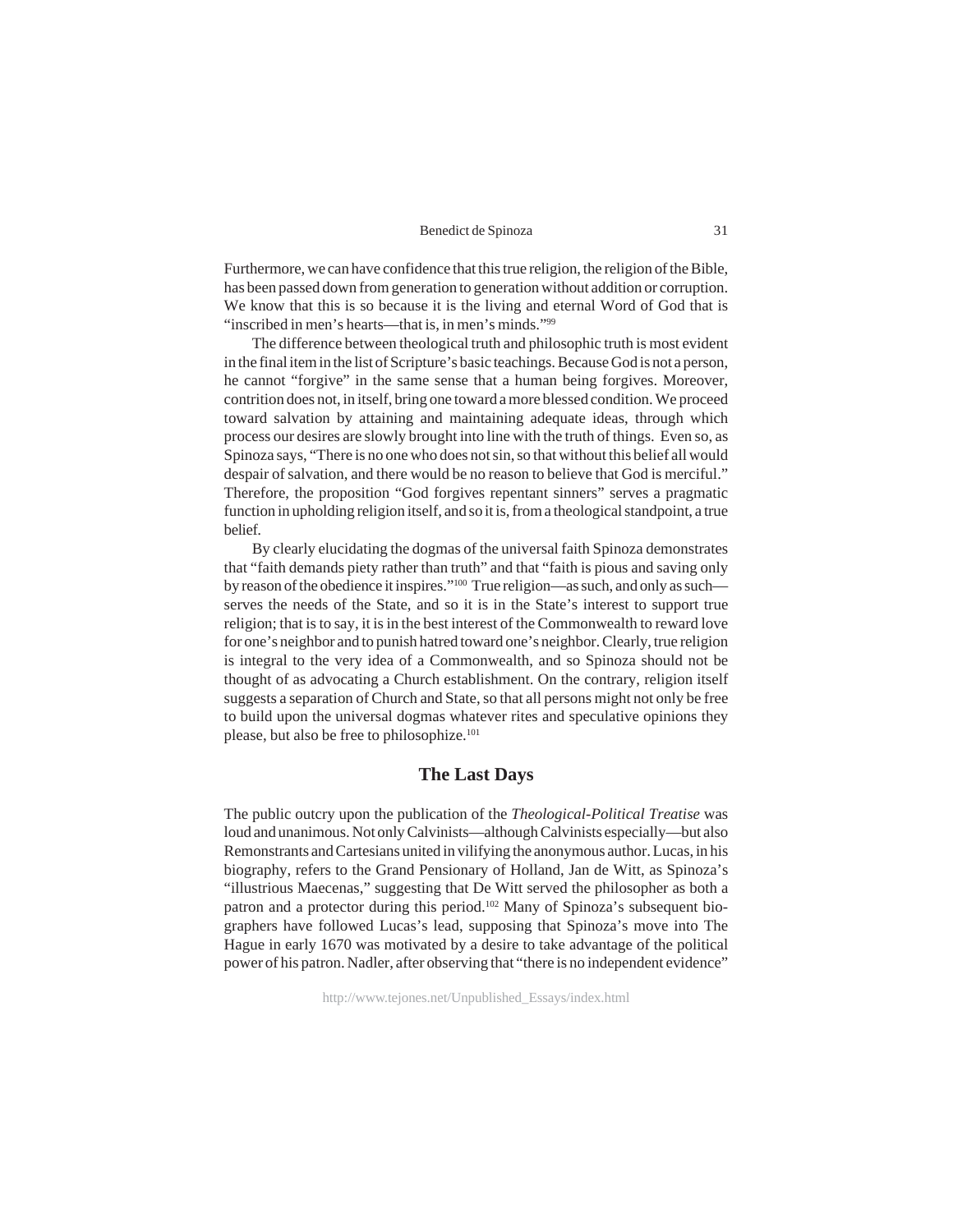to support Lucas's account, quite reasonably notes that such a public expression of approval and encouragement by De Witt at this time would have been politically unwise and is highly unlikely in view of the Koerbagh affair.<sup>103</sup> Spinoza did, however, have other friends in town.

In May of 1671 he relocated to less expensive lodgings on the outskirts of the city limits. Here, at the home of Hendrik van der Spijck and his wife, Spinoza spent the greater part of the last five and a half years of his life. He was a quiet boarder, and he appears to have been on friendly, if not familiar, terms with his Calvinist landlord. He continued to grind lenses and to work on his *Ethics*, but he did not publish anything more.

These last years were not uneventful. Louis XIV of France had been demanding of the Dutch Republic religious toleration for Roman Catholics. After securing Charles II of England as his ally, Louis declared war in 1672 and marched 120,000 French troops into the Netherlands. In a state of panic, the populace blamed the De Witts, both Jan and his brother, Cornelius, for the invasion. They demanded an immediate change in government, that the grandson of William the Silent, who had led the Netherlands into independence from Spain, be given the same power as his heroic predecessor. William III—who was ultimately to become King of England stood only to benefit from the public panic, and so he did nothing to stop it. The De Witts, however, refused to cooperate with the mob, and so a perjurer was found to testify that Cornelius had sought to hire an assassin to do away with William. Cornelius was, thus, conveniently cast into prison, but the mob remained unsatisfied. Finally, on August 27th, when Jan was visiting his brother, a rabble forced their way into the prison and beat the De Witts to death. When Spinoza heard what had happened he prepared a broadsheet to denounce the viciousness of the murders, and he would have gone out to post it near the scene of the crime, but he was saved by Mr. Van der Spijck, who apparently locked him in his room.

During the following winter, in 1672-73, the headquarters of the French army was at Utrecht. There, attached to a Swiss regiment, was a Colonel Stouppe, who had been a Huguenot minister in London during the Protectorate. He entered into correspondence with Spinoza, and on the behalf of the prince of Conde invited him to the French headquarters. Lucas tells us, "Mr. de Spinosa had a mind too well cultivated, and he knew too well what was due to a person of such high rank, to ignore on this occasion his duty to His Highness. . . . At last after some delays his friends persuaded him to set out on the journey."104 Martineau offers, as an alternative explanation for Spinoza's journey, the hypothesis that Spinoza was secretly selected by both the Dutch and French forces as an intermediary "to measure the temper of the other."105 Spinoza kept no journals and, unfortunately, left behind no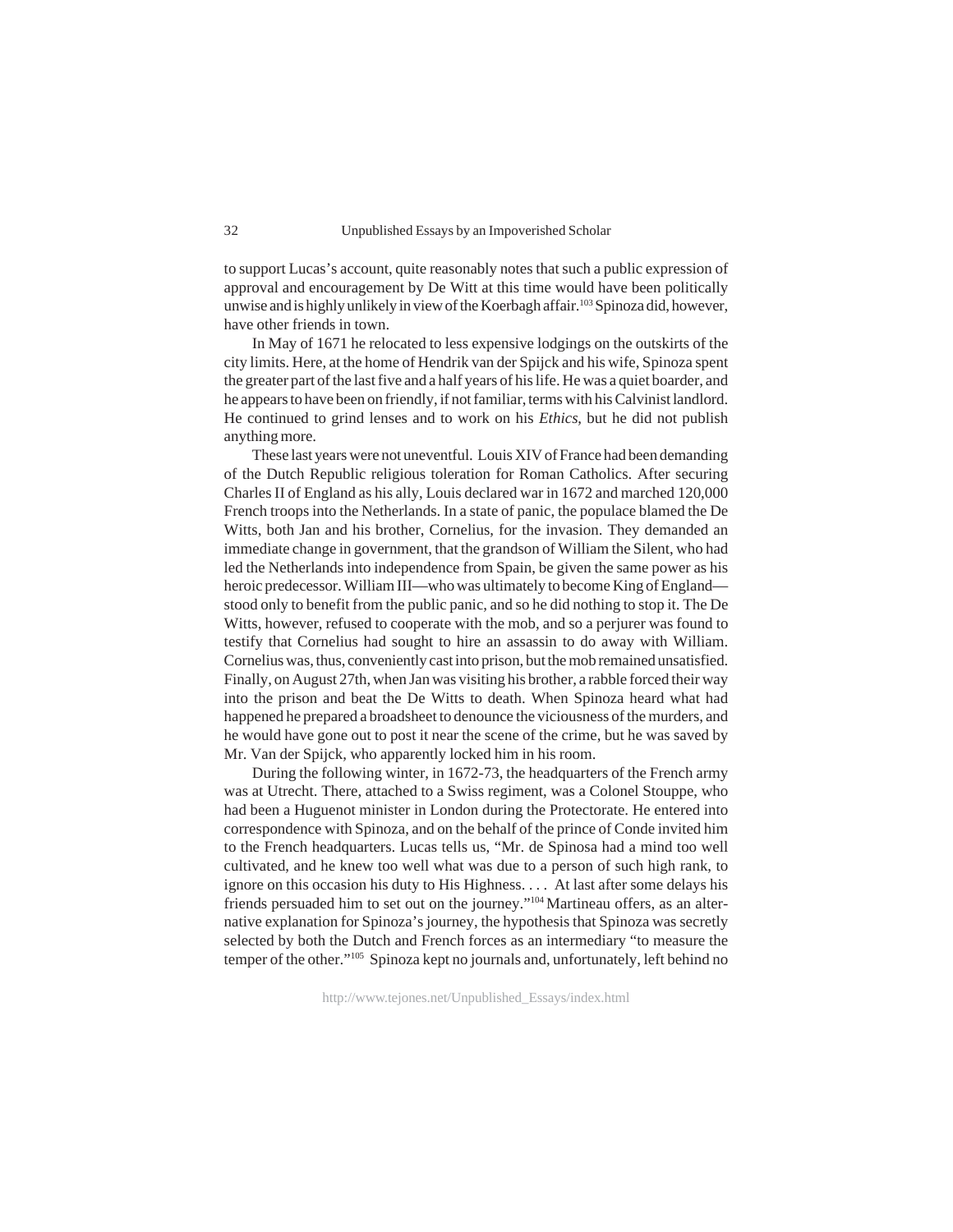account of this dangerous journey. When he returned to The Hague, his adversaries suspected him of being a spy, and no doubt he narrowly escaped the fate of the De Witts.

Van den Enden, Spinoza's former teacher, had also volunteered for a mission. He joined a band of conspirators who delivered food to the Dutch. In 1674 they attempted to relieve Holland by raising an insurrection in Normandy. The attempt was unsuccessful and the conspirators were captured. Van den Enden was hung in front of the Bastille on the 27th of November.

As Spinoza's life drew to a close, he was offered a professorship at the University of Heidelberg. The only restriction imposed was that Spinoza not use the position to disturb the established religion. Nadler points out that the post being filled had previously been occupied by a Cartesian, and that it may have been Spinoza's reputation as the author of the *Descartes's Principles* that had led to the offer.106 As events proved, the opportunity was only apparent, for the occupying French army closed the university in the following year. Fortunately, Spinoza declined, stating as his reason an unwillingness to surrender his quiet life.

However, his life would soon surrender itself. On Saturday, the 20th of February, 1677, Spinoza, ill with consumption, sent to Amsterdam for a medical friend—either Lodewijk Meyer or G. H. Schuller<sup>107</sup>—who arrived the next day before the Van der Spijcks left for their morning worship service. When they returned, all four had lunch together. Then Spinoza and his doctor were again left alone as their host and his wife departed for the afternoon service. When the Van der Spijcks returned this time, their home was empty. They were told that Spinoza had died and that his friend from Amsterdam had quickly taken the body away. The Van der Spijcks were shocked. Spinoza's physical and mental condition had not prepared them for his sudden death. Martineau, always seeking an adequate cause for each effect, offers another hypothesis: "The aspect of those hours, with no more light upon them, is precisely what it might have been if the philosopher and the physician had arranged together and carried out a method of euthanasia."108 It is an intriguing suggestion, but—once again—Spinoza had left behind no account of his journey.

Sebastian Kortholt, in the Preface to *On Three Great Imposters* (1700), wrote this of Spinoza's transition from human life to published immortality:

> In order that he should not cease to do harm even after his death, he entrusted, on the day before he died, the books written by his hand to the care of his landlord, . . . so that they might be transmitted to Joh. Riversenius, an Amsterdam bookseller. This was done, and in the same year the Posthumous Works came into people's hands, and gave rise to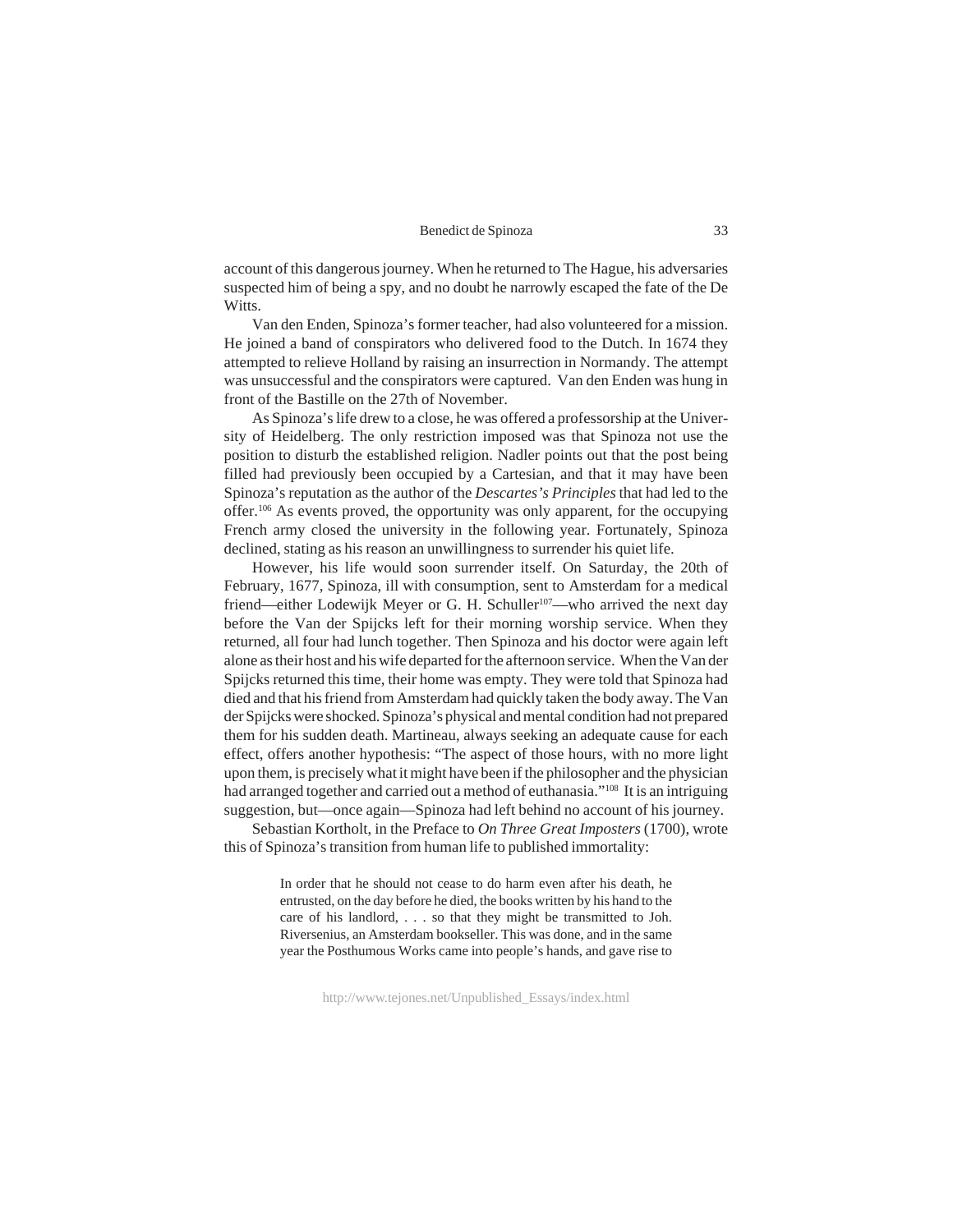different opinions, though all intelligent men judged them to be discordant and impious beyond measure.<sup>109</sup>

Van der Spijck, immediately after his boarder's death, even before an inventory could be made of his possessions, sent Spinoza's desk, together with all of its contents, to Amsterdam, where the philosopher's friends set to work preparing the manuscripts for publication. By the end of 1677, both Latin and Dutch editions of the *Posthumous Works of Spinoza* were in circulation.

## **Reception and Influence**

There are only two biographies of Spinoza that were written shortly after his death. The first, *The Life of the Late Mr. De Spinosa*, was by his friend, Jean Maximilien Lucas. Although internal evidence suggests that it was probably completed by 1678, it was not published until 1719. Meanwhile, in 1705, a Lutheran pastor, Johann Colerus, published his own treatise, *On the True Resurrection of Jesus Christ from the Dead, defended against Spinosa and his followers: Together with a precise biography of the same famous philosopher compiled from his posthumous writings and the oral testimony of trustworthy persons who are still living.* Colerus had come to serve the Lutheran Church in Amsterdam in 1679, and he was transferred to the Hague in 1693, where he secured the very lodgings shortly occupied by Spinoza in 1670.

Both biographies were, of course, heavily biased. Still, one might suppose that Lucas's biography would have had the effect of providing some balance to the account given by Colerus. Nevertheless, for several reasons, Colerus's became the authoritative biography. It was published fourteen years before the other, and readers were satisfied with Colerus's perspective. Furthermore, Spinoza's writings had been banned, and it wasn't safe to praise them or their author, and so when Lucas's biography was finally published, only a few copies were allowed to circulate and only among certain groups of readers. Colerus doesn't appear to have ever heard of its existence. A composite of the Lucas and Colerus biographies was published in 1731, and readers quite naturally assumed that the Lucas text was merely a later interpolation. It wasn't until a complete text of Lucas's *Life* was discovered early in the twentieth century that scholars recognized its priority.

Surely, a Lutheran "authoritative" biography and critical assessment of Spinoza would have been enough to insure that his reputation and reception would be marred. However, in 1697, the French Huguenot Pierre Bayle included a brief and highly prejudiced depiction of Spinoza's life and works in his *Historical and Critical*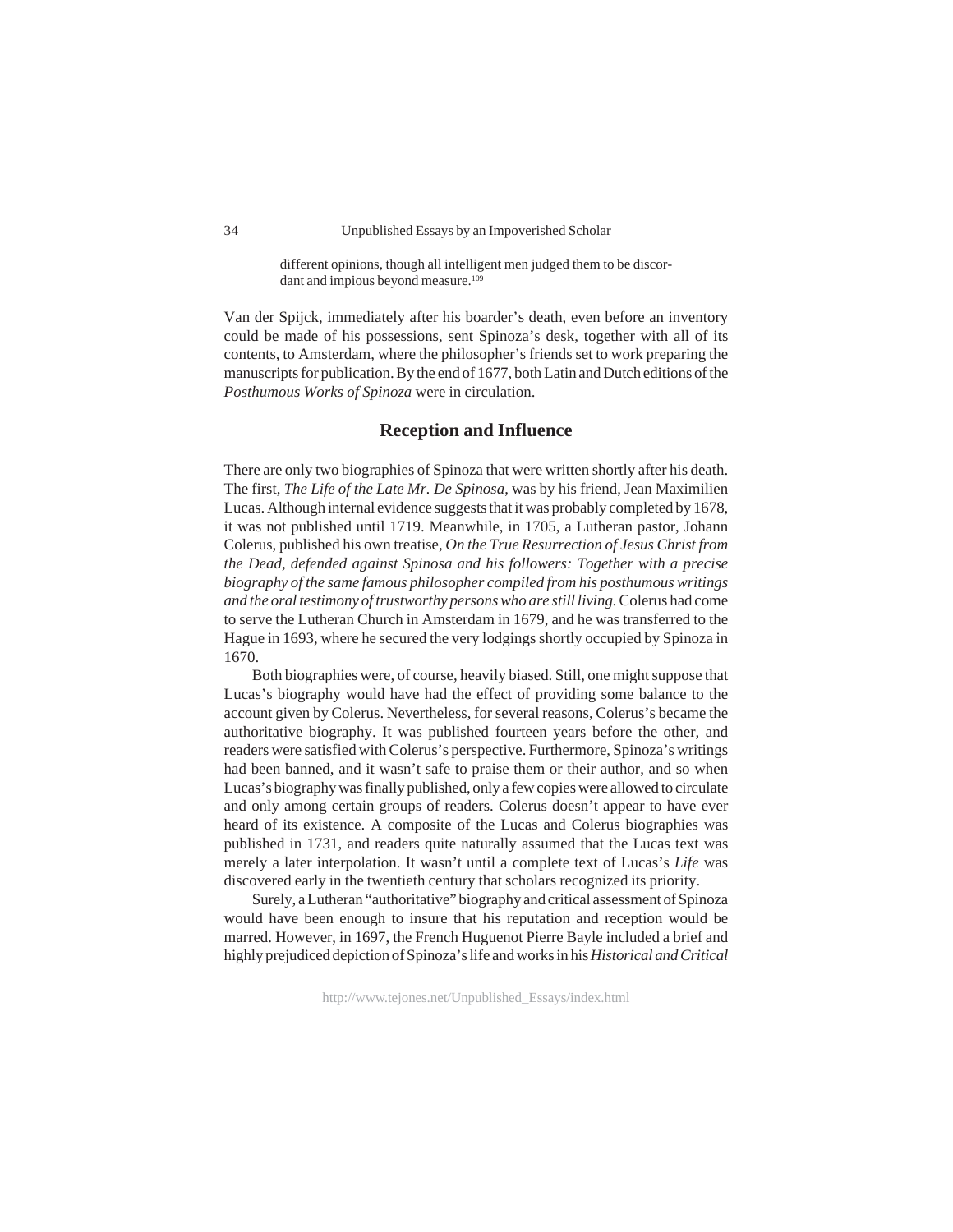*Dictionary*. Bayle described our philosopher as "a systematic atheist," but adds, "Of all the hypotheses of atheism, Spinoza's is the least capable of misleading anybody; for . . . it opposes the most distinct notions in the human mind." According to Bayle, Spinoza's writings are full of logical contradictions and obscurities, and his treatment of miracles is mere word-play.

Bayle's chief argument against Spinoza, however, is really against a straw man, and it is strikingly similar to the argument that Henry More had made against Descartes a few years earlier. Both Bayle and More take issue with the idea that matter-as-extension is a comprehensive attribute of the universe, since matter "extends" only by moving within space. Space rather than matter, says More, is extension, and since thought is immaterial, it occupies not matter, but space. Bayle supposes, moreover, that if reality can be apprehended in terms of either matter or thought, then logic insists upon the conclusion that every particle of matter is a thinking particle. "He ought," Bayle complains of Spinoza, "to have recognized that everything in nature thinks, and that man is not the most enlightened and intelligent modification of the universe. He ought then to have admitted demons." The biographical part of Bayle's entry is full of errors and is of interest primarily in that it demonstrates the trend of myth-making in the absence of authoritative documents.110 Denis Diderot erringly relied on Bayle's scholarship in preparing his own entry on Spinoza for the *Encyclopedie* (ca. 1772).

Fortunately, there were intellectuals who relied neither on Bayle nor on Diderot to form their opinions, and when Friedrich Jacobi introduced his friend Johann Wolfgang von Goethe to Spinoza in 1774, the world was about to receive an alternative reading. Goethe read through the *Ethics* shortly after the publication of his *Sorrows of Young Werther*. I quote here in detail the pertinent section from Goethe's autobiography, since it provides us with a key in unlocking the mystery of the attraction to Spinoza that immediately followed the Romantic egoism of Wertherism on the continent and of Byronism in England:

> I could not possibly give an account of what I read out of this work, or into it. Let me just say, I found something in it to calm my emotions, and it seemed to open a broad, free view over the physical and moral world. However, I was particularly captivated by the infinite selflessness that radiated from each of his propositions. That curious statement, "He who loves God rightly must not require God to love him in return," with all the premises on which it rests and all the results issuing from it, pervaded my meditations. To be free of self-interest in everything, and especially in love and friendship, was my highest desire, my maxim, my practice. . . . Moreover, let us not fail to recognize here that the closest unions really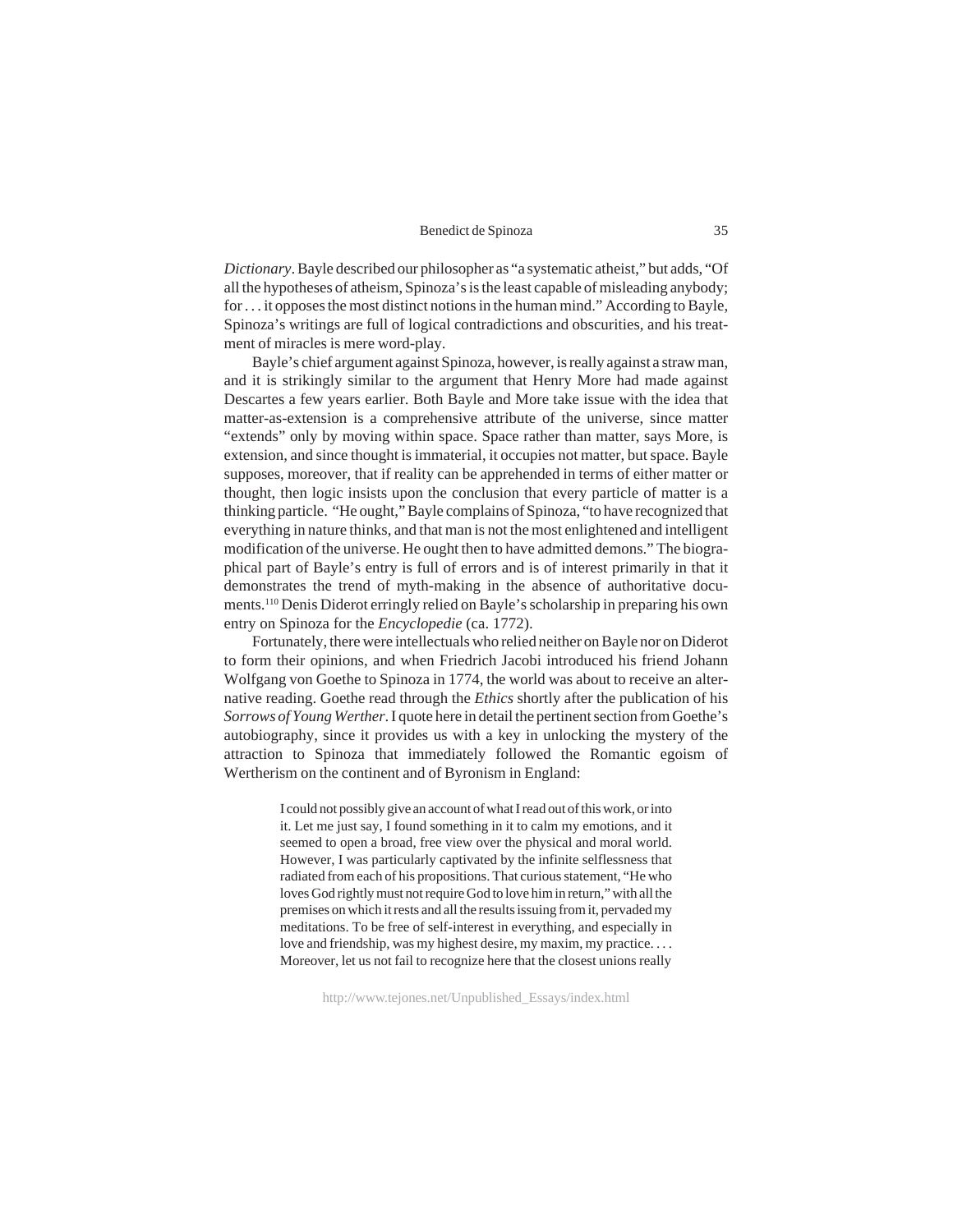result between opposites. Spinoza's all-soothing calmness contrasted with my all-agitating aspirations, while his mathematical method was the reverse of my poetic thinking and composing; and what made me his passionate disciple and most confirmed admirer was precisely that orderly procedure which people felt was inappropriate for moral subject matter. Mind and heart, reason and sense sought each other out in irresistible elective affinity, and by this means a unification of our very disparate natures was accomplished.<sup>111</sup>

Thus, over half a century before Thomas Carlyle lectured his English readers, "Close thy Bryon; open thy Goethe,"112 Goethe himself had learned to close his Rousseau and open his Spinoza. As Goethe's reputation developed, so too did Spinoza's, and after the "Pantheist Controversy" of 1783 between Mendelssohn and Jacobi, attitudes toward Spinoza began to shift dramatically. Not long afterwards, something remarkable happened that forever altered Spinoza's relation to religious thought. A minister of the Prussian Reformed Church, one who found the Dutch Jewish philosopher entirely amenable to his Christian faith, offered the cultured despisers of religion a new Spinoza and a refined Christian philosophy. That pastor, Friedrich D. E. Schleiermacher, will have to be the subject of another essay.

Spinoza's work was a source of inspiration for generations of intellectuals in the nineteenth century. Writing in 1818, S. T. Coleridge supposed that "the whole first book [of the *Ethics*], De Deo, might be read in a literal English translation to any congregation in the kingdom, and that no individual, who had not been habituated to the strictest and most laborious processes of reasoning, would even suspect its orthodoxy or piety."113 Implicit in this remark is the recognition that Spinoza's system is not, without modification, a Christian philosophy. Whether Spinozism could be so modified was a concern of personal significance to Coleridge. One of Coleridge's most ardent disciples, John Sterling, shared the Sage of Highgate's admiration for Spinoza. In August 1834, when Arthur P. Stanley, fresh out of Rugby, was visiting "uncle" Julius Hare at Hurstmonceux and browsing over the bookshelves, Sterling pointed to the *Ethics* and called it "the profoundest book there was."<sup>114</sup>

Once the force of the higher biblical criticism had made itself felt in England, more scholars were willing to give a public voice to their admiration for Spinoza, without concern for his agreement with the Articles of Faith. George Henry Lewes, in 1843, published a vindication of Spinoza in *The Westminster Review*. Four years later James Anthony Froude, writing for the *Cambridge and Oxford Review*, identified Spinoza as the source of the "purest and loftiest religious philosophy" which has spread across Europe.<sup>115</sup> It must be acknowledge that not all Broad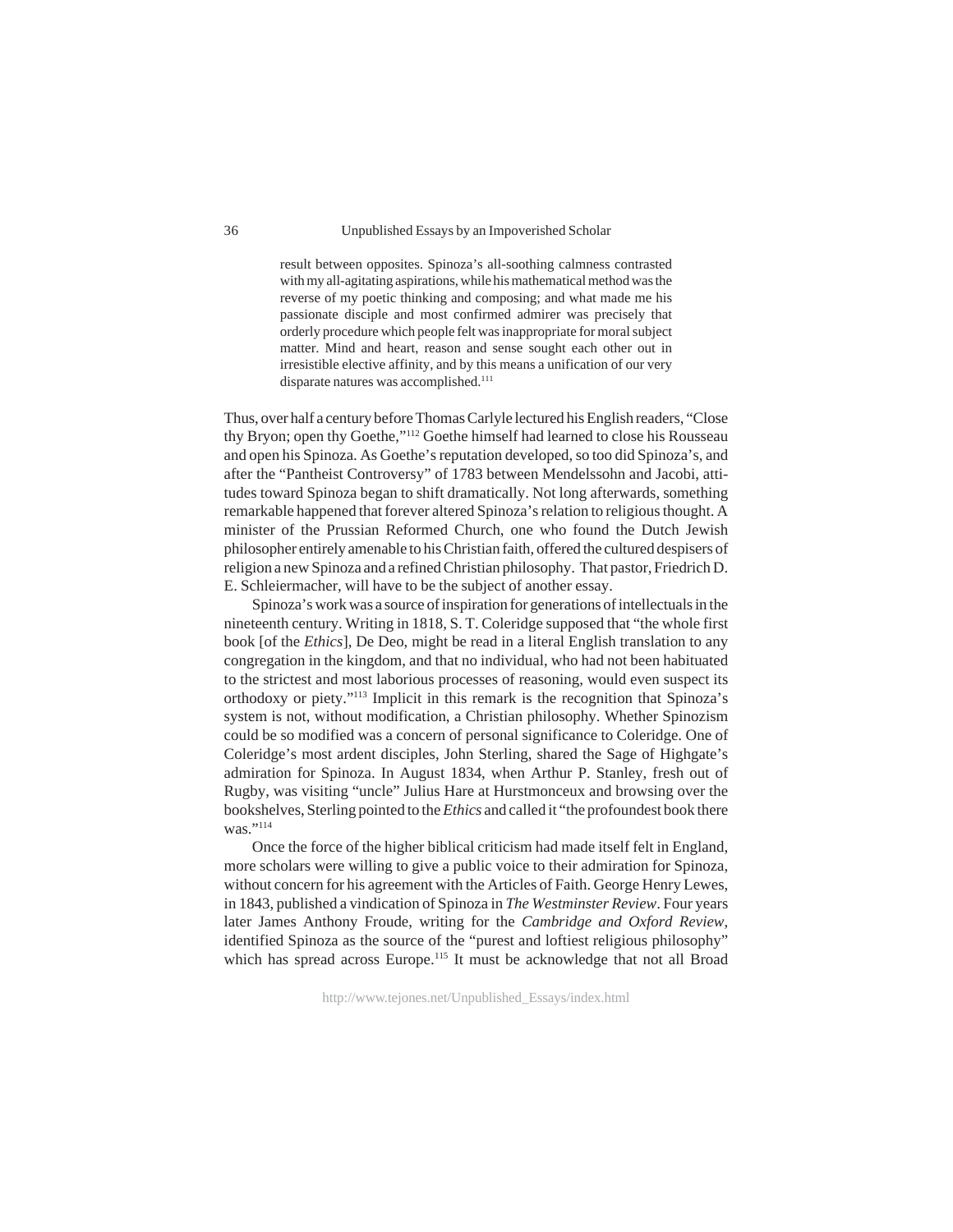Churchmen revered the Dutch philosopher. Froude's brother-in-law, Charles Kingsley, saw Spinoza in very much the same light that Carlyle saw Voltaire—that is, as a revolutionary thinker whose contribution was purely negative, having "beat down the whole method of rabbinical interpretation" without having anything to put into its place. For Kingsley, Spinoza was no more than "the founder of German unbelief in the Old Testament."116 On the other hand, Matthew Arnold more than admired Spinoza; he had discovered in the philosopher's *Theological-Political Treatise* a model for his own mission. In fact, Arnold's and Froude's criticism may stand together as generally representative of the Broad Church perspective: Spinoza had come to signify the merging of theology, philosophy, and science, the interconnectedness of the spirit and the mind, and the belief that truth is one, whether it comes from the Church or the Academy.

An English edition of Spinoza had not yet been printed. George Eliot (*nee* Mary Anne Evans) found both the *Theological-Political Treatise* and the *Ethics* worthy of her philological talents; however, she abandoned the *Treatise* in 1849, convinced, as she explained to her friends, that what was needed was not a translation of Spinoza but "a true estimate of his life and system."117 Nevertheless, with the subsequent encouragement of G. H. Lewes, she completed a translation of the *Ethics* in early 1856. Even so, the arrangements for publication fell through. We might conjecture that this was not altogether a disappointment to the translator, since in March she was reminding her friends not to mention her name in connection with the manuscript: "I particularly wish not to be known as the translator of the 'Ethics,' for reasons which it would be 'too tedious to mention.'"118 Apparently, George Eliot got her wish, since Matthew Arnold wasn't aware of her work when, in 1863, he wrote, "The Ethics are not yet translated into English."119 Rather surprisingly, it was not until 1883 that an English translation of the *Ethics* was finally published. William Hale White, the author of *The Autobiography of Mark Rutherford* (1881), performed this much needed service.

In the year following the publication of White's translation, the headmaster of the City of London School, Edwin A. Abbott, published his Spinozistic satire on Victorian society, *Flatland: A Romance of Many Dimensions*. Not only does Abbott use geometrical figures as an allegorical device, but his "Promethean" firstperson narrator, A. Square, recounts the story of his persecution resulting from his efforts to "arouse in the interiors of Plane and Solid Humanity a spirit of rebellion against the Conceit which would limit our Dimension to Two or Three or any number short of Infinity."120 His religious and philosophical mission is to awaken in the consciousness of humanity the existence of a higher reality perceivable "with the inner eye of thought."121 Abbott's mind, like Spinoza's, was creative and scientific.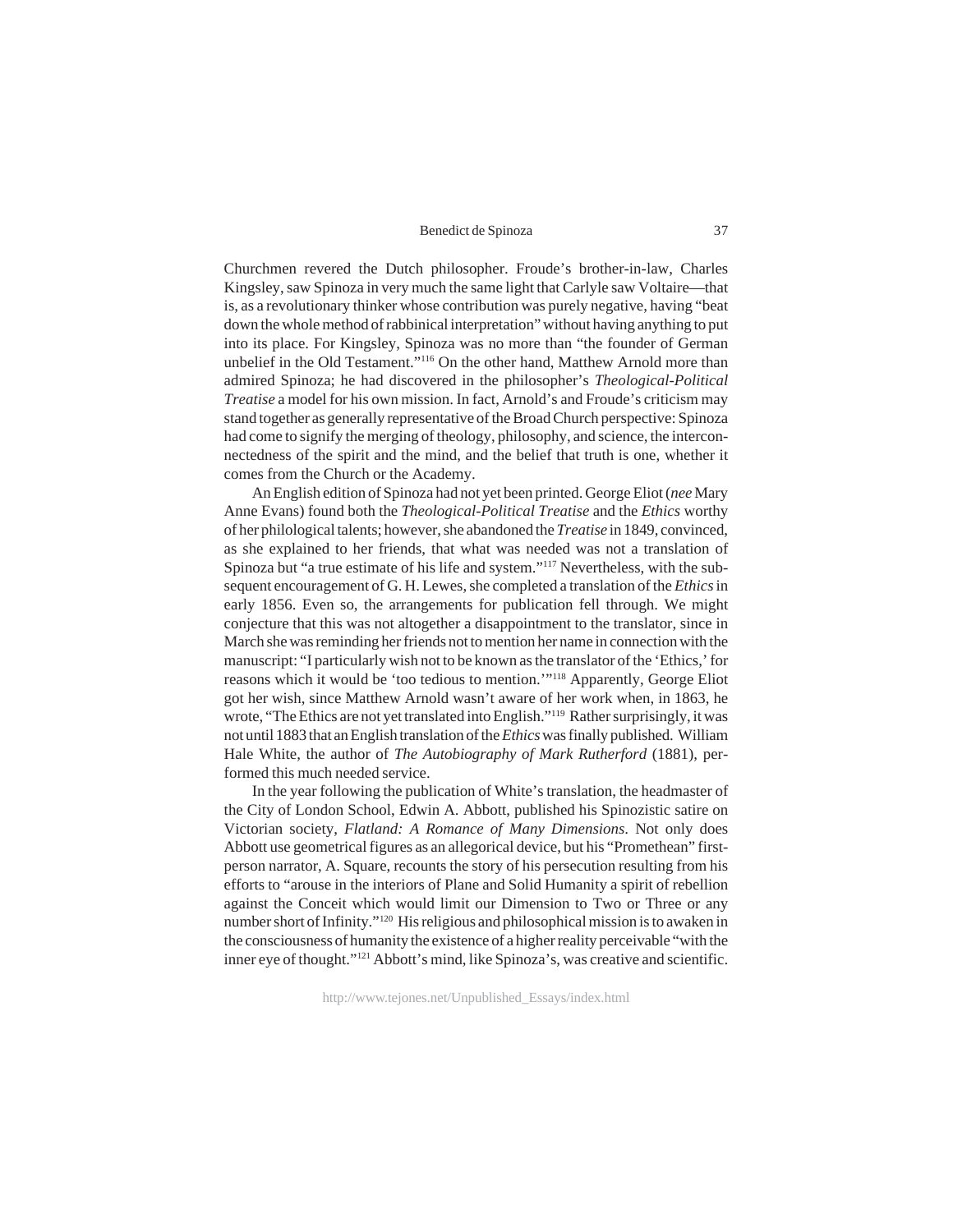In *Philomythus*, his 1891 attack on John Henry Newman's *Essay on Ecclesiastical Miracles* (1843), Abbott argued that, regardless of how many dimensions there may be to ultimate reality, the "right rule" of thought is "to regard as *antecedently* false, or highly improbable, *all statements that contradict our knowledge of the fixed and orderly course of things*."122

Abbott's God was the God of Spinoza, a Being too powerful to allow for miracles. This was also the God of Schleiermacher, who—more than any other theologian—brought Spinozism directly to bear upon Calvinist theology, transforming both in the process. For Schleiermacher, the fixed and orderly course of things was not prohibitive of miracles, but rather was itself the constant miracle of Infinite and Eternal Being.

#### **Notes**

1. Bertrand Russell, *Why I Am Not a Christian and Other Essays on Religion and Related Subjects* (New York: Simon and Schuster, Inc., 1957), 20-1.

2. "Bentham, the founder of Utilitarianism, was of the opinion that religion occupied 'a principle place among the causes of most human evils.' In partnership with George Grote he published a work in which he maintained that religion was not only totally useless but actually harmful to society" (Eugene L. Williamson, *The Liberalism of Thomas Arnold* [University, AL: Alabama University Press, 1964], 159). Dr. Thomas Arnold observed, "Except for a few fanatics in wickedness, all then, whether believers in Christ or no, will acknowledge that Christianity has done more to civilize the world than any other system, religious, political, or philosophical" (*The Englishman's Register*, No. 3 [May 21, 1831], in *The Miscellaneous Works of Thomas Arnold, D.D.*, ed. A. P. Stanley [London: B. Fellowes, 1845], 133).

3. Thomas Arnold wrote, in a letter of November 9, 1838, to the Chevalier Bunsen, "When Christ . . . forbade James and John to call down fire from heaven, etc. His meaning seems to me to have been this, that moral and religious superiority, *i.e.* the being Christians, did not confer any title to physical and external dominion. . . . This, I think, is the bar to religious persecution, because it is not the possession of religious superiority that warrants us in exercising physical power over other men" (Arthur Penrhyn Stanley, *The Life and Correspondence of Thomas Arnold, D.D.*, 2 vols., 12th ed. [London: John Murray, 1881], 2: 122). A. P. Stanley noted that much mischief is done by a wrong understanding of what constitutes *division* and *unity*: "Surely, when our Lord declared of the man who cast out devils in Christ's name, yet followed not with the Apostles, that 'he who was not against Him was on His part,' He told us clearly that there might be outward divisions of form, which were compatible with the truest unity of spirit" (Rowland E. Prothero, *The Life and Correspondence of Arthur Penrhyn Stanley, Late Dean of Westminster*, 2 vols. [New York: Charles Scribner's Sons, 1894], 1: 182).

http://www.tejones.net/Unpublished\_Essays/index.html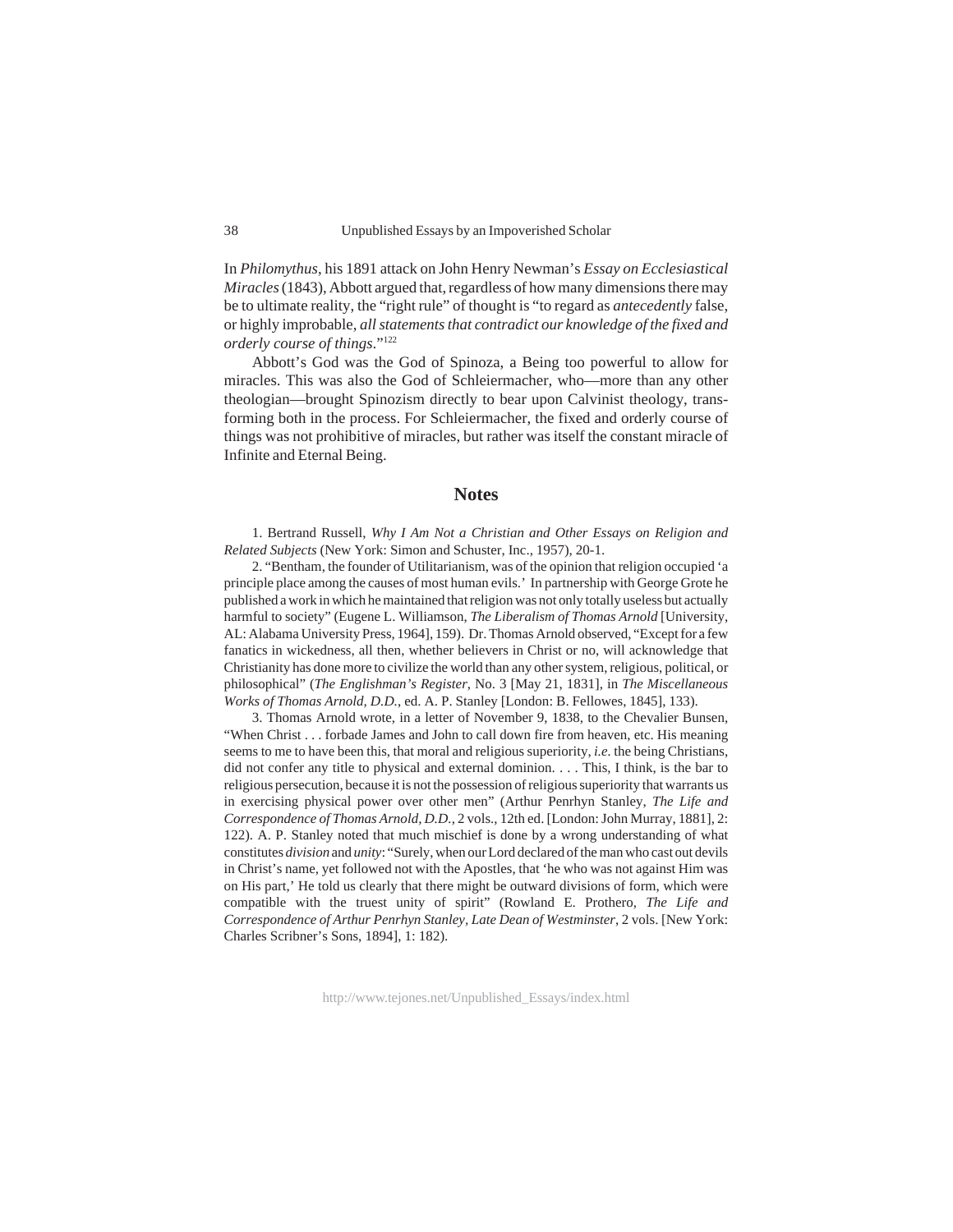4. Richard Whately, qtd. in Extracts from Nassau Senior's Journal, *The Life and Correspondence of Richard Whately, D.D., Late Archbishop of Dublin*, by E. Jane Whately, 3rd ed. (London: Longmans, Green, and Co., 1875), 361.

5. Moses Mendelssohn, *Morning Lessons or Lectures on the Existence of God* (Berlin, 1785); rpt. in *The Main Writings Relative to the Pantheism Debate between Jacobi and* Mendelssohn, ed. H. Scholtz (Berlin, 1916), 28-9, 29-44; abridged in *The Spinoza Conversations between Lessing and Jacobi*, ed. and trans. G. Vallee, J. B. Lawson, and C. G. Chapple (New York: University Press of America, 1988), 64-77, 77.

6. C. FitzSimmons Allison, *The Cruelty of Heresy: An Affirmation of Christian Orthodoxy* (Harrisburg, PA: Morehouse Publishing, 1994), 119.

7. Persecution under Justinian, as Jeremy Taylor notes, "came not so farre as death. The first that preached that Doctrine was *Dominick*, the Founder of the Begging Orders of Friers" (*Epistle Dedicatory*, *A Discourse of the Liberty of Prophesying, 1647* (Menston, Yorkshire: Scolar Press Ltd., 1971), 28.

8. Spinoza, *Theological-Political Treatise*, trans. Samuel Shirley, ed. Seymour Feldman (Indianapolis: Hackett Publishing Company, 1998), Preface, 3.

9. Spinoza, *Ethics*, in *Ethics, TIE, and Selected Letters*, trans. Samuel Shirley, ed. Seymour Feldman (Indianapolis: Hackett Publishing Company, 1992), Part IV, Prop. 54, Scholium; 184).

10. *Theological-Political Treatise*, 47.

11. 2 Cor. 7:14a, 17.

12. Steven Nadler, *Spinoza: A Life* (Cambridge: Cambridge University Press, 1999), 4.

13. Article 13 of the Union of Utrecht stipulated "Every individual should remain free in his religion, and no man should be molested or questioned on the subject of divine worship" (qtd. in Nadler, 8).

14. Ibid., 78-81, 90-3.

15. Jean Maximilien Lucas, *The Life of the Late Mr. De Spinosa*, 1719, trans. A. Wolf, in *The Oldest Biography of Spinoza*, ed. A. Wolf (London: George Allen and Unwin Ltd., 1927), 39-75, 44.

16. James Martineau, *A Study of Spinoza*, 3rd ed. (1895; rpt. Freeport, New York: Books for Libraries Press, 1971), 7.

17. Alfred William Benn, *The History of English Rationalism in the Nineteenth Century*, 2 vols. (New York: Russell and Russell, 1962), 1: 282.

18. The Collegiants would, by the end of the eighteenth century, disappear as a separate party, as they merged together with the Mennonites.

19. Nadler, 118-19.

20. Spinoza, *Treatise on the Emendation of the Intellect*, in *Ethics, TIE, and Selected Letters*, §1, 233.

21. Ibid., §7, 234; my italics.

22. John Calvin, *Institutes of the Christian Religion*, 1536 ed., trans. Ford Lewis Battles (Grand Rapids: Wm. B. Eerdman's Publishing Co., 1986), I.B.2., 16.

23. *Treatise*, §9-10, 234-35.

24. Rom. 7:19.

http://www.tejones.net/Unpublished\_Essays/index.html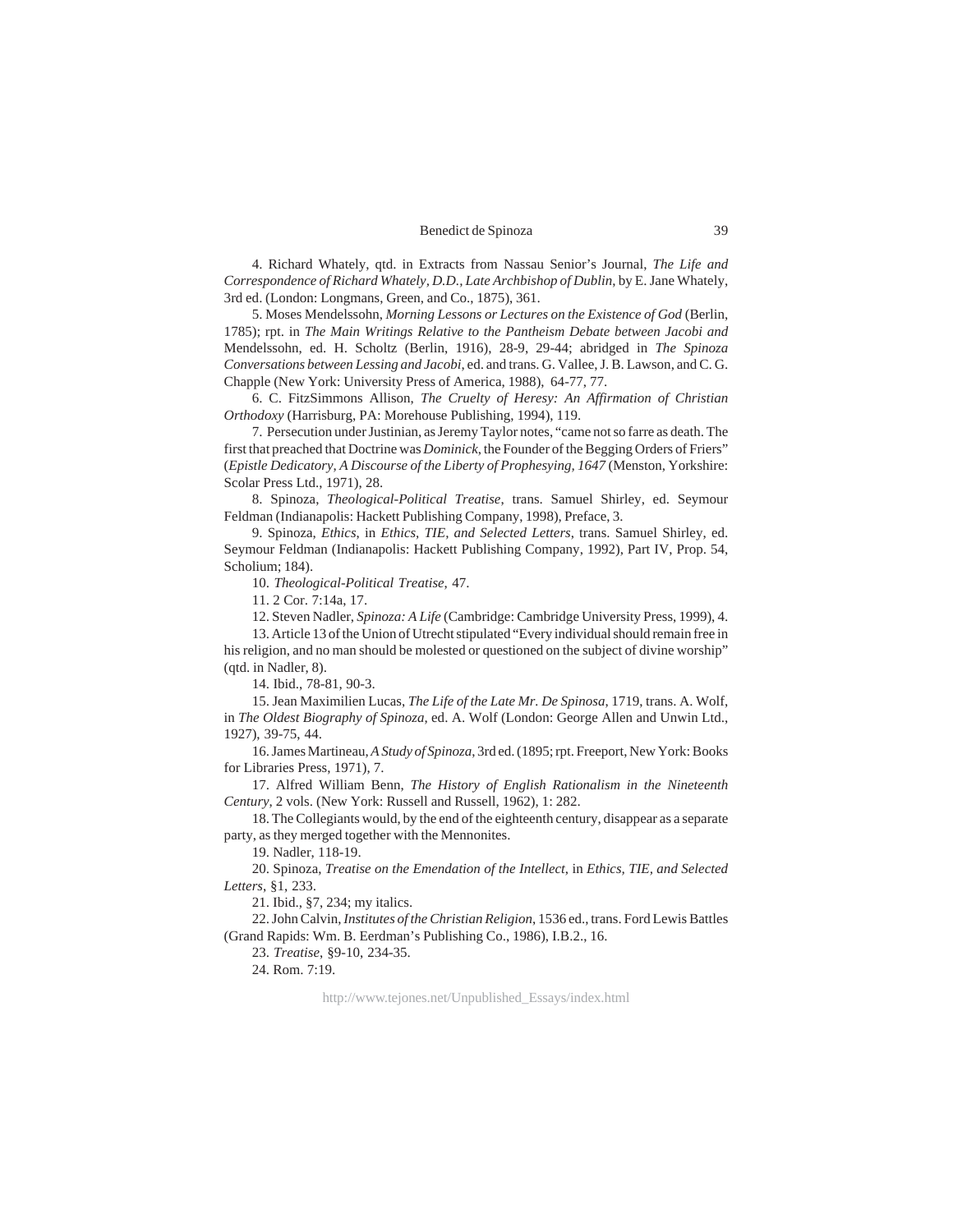25. *Treatise*, §11, 235.

26. George Henry Lewes, *The Biographical History of Philosophy: From Its Origin in Greece down to the Present Day* (London: John W. Parker and Son, 1857), 388.

27. Lucas, 44, 46-7.

28. Ibid., 47.

29. Nadler, 120.

30. Ibid., 127.

31. Joseph Ratner, "The Life of Spinoza," in *The Philosophy of Spinoza: Selected from His Chief Works*, ed. Joseph Ratner (New York: Modern Library, 1927), xi-xxvi, xvii.

32. Pierre Bayle, *Historical and Critical Dictionary: Selections*, trans. Richard H. Popkin (Indianapolis: Hackett Publishing Co., 1991), 292.

33. Richard H. Popkin, *The Third Force in Seventeenth-Century Thought* (New York: E. J. Brill, 1992), 121. Popkin observes, "The original text is in *Letters and Documents of Early Friends, copied from originals which were preserved in Swarthmore Hall*, Vol. 1, p. 73, in the manuscript collection at the Friends Library in London."

34. Nadler, 265-69.

35. John Bunyan, *Pilgrim's Progess*, publ. 1678 (New York: Penguin Classics, 1986), First Part, 81.

36. *Treatise*, §13, §16, 235-36.

37. Ibid., §84, §39, 255, 242.

38. Ibid., §43, 243.

39. Ibid., §68, 250.

40. Soren Kierkegaard, *Philosophical Fragments* (Princeton: Princeton University Press, 1936), 69.

41. Lucas, 57.

42. Nadler, 196-98.

43. Ibid., 212.

44. Spinoza, "Selected Letters," No. 19, in *Ethics, TIE, and Selected Letters*, 272.

45. Ibid., No. 21, 275.

46. Calvin, II.A.8, 46.

47. "Selected Letters," No. 21, 275.

48. *Theological-Political Treatise*, Ch. 5, 70.

49. Leo Strauss, *Spinoza's Critique of Religion*, publ. 1930, trans. E. M. Sinclair (New York: Schocken Books, 1965), 196.

50. *Ethics*, I. Def. 3; I. Prop. 7, Proof; I. Prop. 8; 31, 34.

51. Ibid., I. Def. 4, 31.

52. "Selected Letters," Nos. 2 and 9, 263, 267.

53. Descartes "maintained that the soul or mind is united in a special way with a certain part of the brain called the pineal gland, by means of which the mind senses all movements that occur in the body, as well as external objects, and by the mere act of willing it can move the gland in various ways" (*Ethics*, V. Preface; 201).

54. *Ethics*, I. Def. 5, 31.

55. "Selected Letters," Nos. 2 and 12, 263, 268-69.

http://www.tejones.net/Unpublished\_Essays/index.html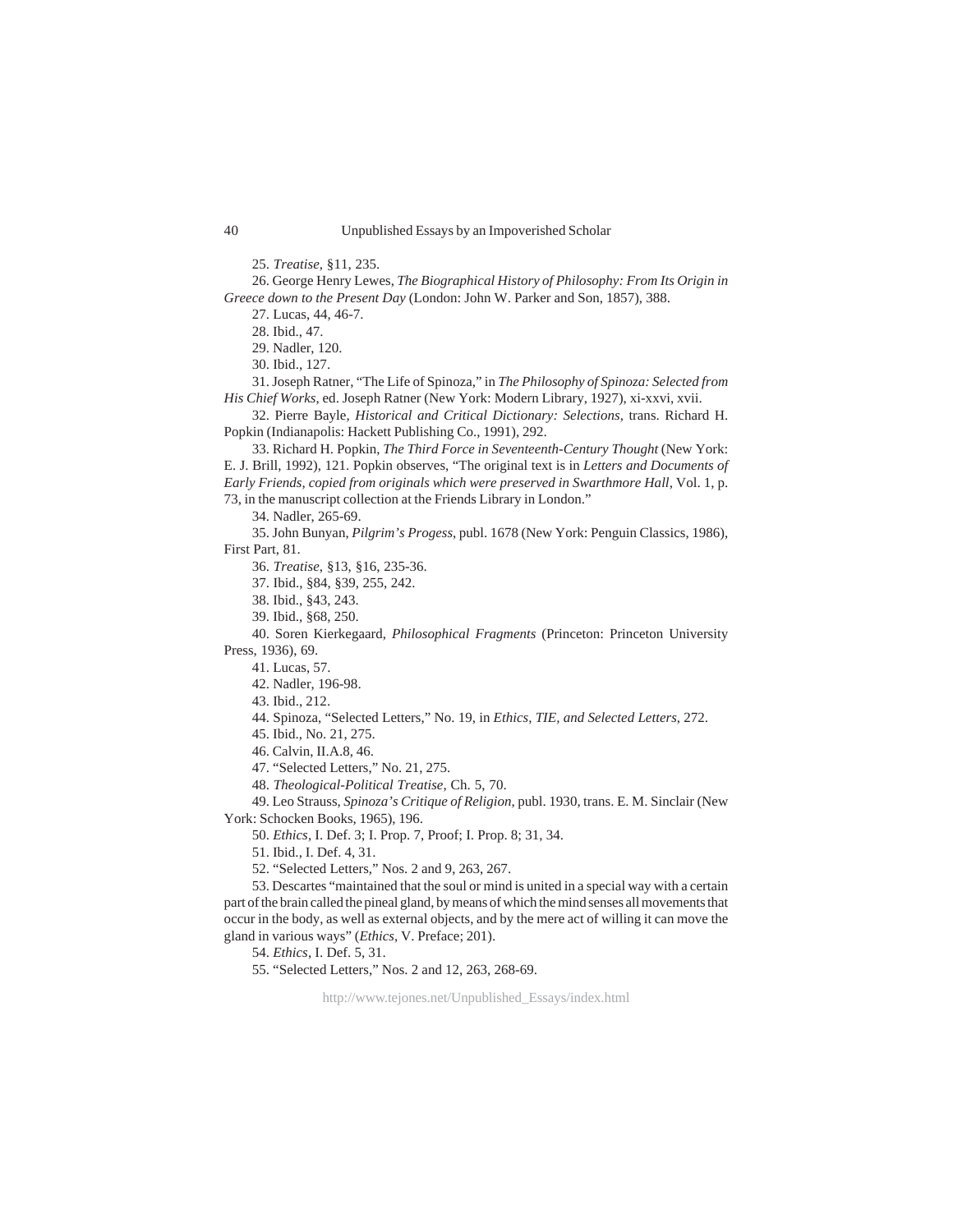56. *Ethics*, I. Def. 6; I. Prop. 11, Proof; I. Prop. 14; 31, 37, 39.

57. Ibid., I. Prop. 14, Corollary 2, 40.

58. Ibid., I. Prop. 29, Scholium, 51-2.

59. *Theological-Political Treatise*, Ch. 2, 22.

60. James Martineau, p. 347.

61. *Ethics*, I. Prop. 17, Scholium; I. Prop. 18; 44-6.

62. "Selected Letters," No. 56, 283-84.

63. *Ethics*, II. Prop. 2, 64.

64. Novalis, "Last Fragments," No. 32, in *Philosophical Writings*, trans. and ed. Margaret Mahony Stoljar (Albany: State University of New York Press, 1997), 159.

65. *Ethics*, I. Prop. 15, Scholium, 43.

66. Andrews Norton, *A Discourse on the Latest Form of Infidelity: Delivered at the Request of the "Association of the Alumni of the Cambridge Theological School," on the 19th of July, 1839* (Port Washington, NY: Kennikat Press, 1971), 9-10.

67. Nadler, 231.

68. Stephen H. Daniel observes that Joseph Raphson, in *De Spatio Reali seu Ente Infinitio* (1697), used the terms "pantheos" and "pantheismus." John Toland, to whom the origin of the word is often ascribed, probably picked up the term from Raphson ("Toland's Semantic Pantheism," in *Christianity not Mysterious* by John Toland, ed. Philip McGuinness et al [Dublin: The Lilliput Press, 1997], 303-12, 306. Cf. Thomas McFarland, "Toland and the Origin of the Word 'Pantheist,'" in *Coleridge and the Pantheist Tradition* [New York: Oxford University Press, 1969], 266.)

69. Henry Nelson Coleridge, ed., *The Literary Remains of Samuel Taylor Coleridge*, 4 vols. (London: Pickering, 1839), 4: 223-24.

70. Daniel, 306.

71. Ralph Cudworth, *True Intellectual System of the Universe*, I.iv.7 (London: Printed for Richard Royston, Bookseller, 1678): 198-200. J. A. Passmore notes, "In one of his manuscripts Cudworth refers to Spinoza as 'a kind of hylozoick atheist'" (*Ralph Cudworth: An Interpretation* [London: Cambridge Univ. Press, 1951], 6). Hylozoism is generally understood as the theory that all material objects possess life or, stated another way, that life is a property of matter itself. Coleridge, in 1818, more accurately refers to Schelling's system as "Hylozoic Atheism" (*The Collected Letters of Samuel Taylor Coleridge*, ed. Earl Leslie Griggs, 4 vols. [Oxford: Clarendon Press, 1956-71], 4: 874). As Thomas McFarland observes, "Hylozoism . . . is not a doctrine of Spinoza's" (n 159).

72. Frederick Denison Maurice, *Moral and Metaphysical Philosophy*, 2 vols. (London: Macmillan and Co., 1886), 2: 390-91.

73. McFarland, 268.

74. Marcus J. Borg, "Thinking about God: Why Panentheism?", Chap. 2 in *The God We Never Knew* (San Francisco: HarperCollins, 1997), 32-54.

75. Acts 17:28.

76. Johann Gottfried Herder, Letter to Friedrich Heinrich Jacobi, February 6th, 1784, in *Against Pure Reason: Writings on Religion, Language, and History*, trans. and ed. Marcia Bunge (Minneapolis: Fortress Press, 1993), 123.

http://www.tejones.net/Unpublished\_Essays/index.html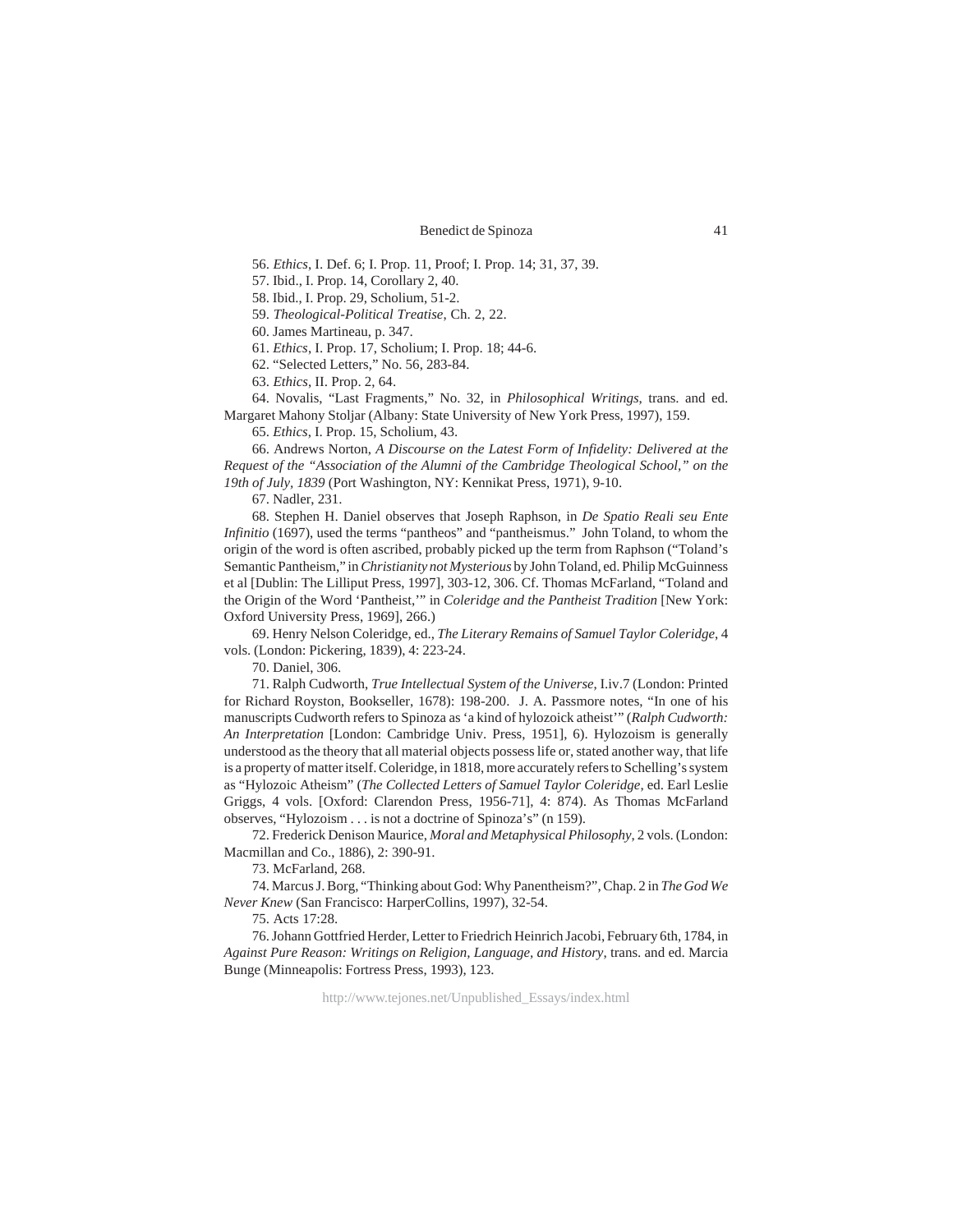#### Unpublished Essays by an Impoverished Scholar

77. Ibid., p. 124; *The Martyrdom of Polycarp* 9.2. Cf. Schleiermacher to Jacobi: "Because you will not deify nature, you deify human consciousness. But, dear friend, in my eyes the one is as much of a deification as the other. . . . Are you better able to conceive of God as a person than as *natura naturans*? If you form to yourself a living conception of a person, must not this person of necessity be finite?" (*Life of Schleiermacher*, trans. and ed. Frederica Rowan, 2 vols. [London: Smith, Elder, and Co., 1860], 2: 283).

78. *Ethics*, I. Prop. 17, 44.

79. Ibid., II. Prop. 35, Scholium, 86.

80. "Selected Letters," No. 58, 286.

81. *Ethics*, IV. Preface, 153-54.

82. "Selected Letters," No. 19, 273, 275.

83. *Theological-Political Treatise*, Ch. 4, 50-1.

84. *Ethics*, V. Prop. 32, Corollary, 217.

85. Ibid., V. Prop. 19, 211.

86. Strauss, 202.

87. Earl Leslie Griggs, ed., *Collected Letters of Samuel Taylor Coleridge*, 6 vols. (Oxford: Clarendon Press, 1956-71), 4: 548-49. Cf. James Anthony Froude: "If Calvinism be pressed to its logical consequences, it either becomes an intolerable falsehood, or it resolves itself into the philosophy of Spinoza" ("Spinoza," *Westminster Review* [1854], in *Short Studies on Great Subjects*, 4 vols. [London: Longmans, Green, and Co., 1894], 1: 339-400, 364.

88. Nadler, 269.

89. *Theological-Political Treatise*, Preface, 8.

90. Ibid., Ch. 6, 74.

91. Ibid., Ch. 6, 76.

92. Thomas Hardy, "Hap" (*Wessex Poems*, 1898), in *Complete Poems*, ed. James Gibson (New York: Collier Books, 1976), 9.

93. Select Passages from the Theological Writings of Benjamin Jowett, ed. Lewis Campbell (London: John Murray, 1902), 142; quotation from *The Epistles of St. Paul*.

94. *Theological-Political Treatise*, Ch. 7, 91; cf. 105.

95. Ibid., Ch. 7, 102-03.

96. Ibid., Ch. 7, 93.

97. Ibid., Ch. 12, 155.

98. Ibid., Ch. 14, 167.

99. Ibid., Ch. 12, 149.

100. Ibid., Ch. 14, 168.

101. Ibid., Chs. 18-20.

102. Lucas, 65.

103. Nadler, 259, 286-87; cf. Martineau, 73, Roger Scruton, *Spinoza* (New York: Oxford University Press, 1986), 12.

104. Lucas, 62-3.

http://www.tejones.net/Unpublished\_Essays/index.html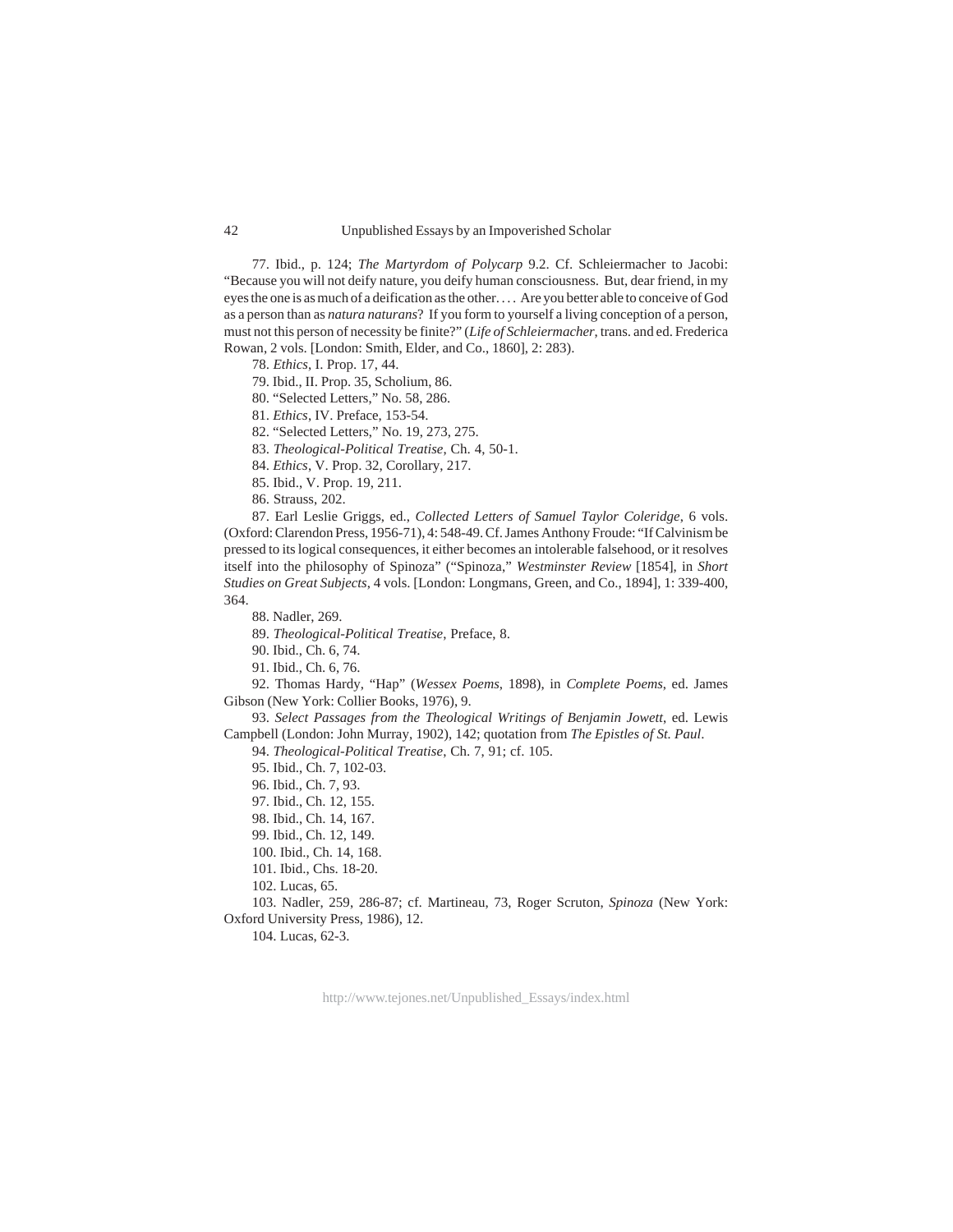105. Martineau, 92-3. Scruton dismisses Lucas's account and accepts Martineau's hypothesis as historic truth (13). Nadler rejects Martineau's hypothesis and accepts the account given by Lucas (319).

106. Nadler, 311-12.

107. According to Johann Colerus, Spinoza "had sent for a certain doctor L. M. from Amsterdam." However, in correspondence, Schuller informed both Tschirnhaus and Leibniz that he had been present with Spinoza at the time of his death (Nadler, 350).

108. Martineau, 103.

109. Sebastian Korthold, Preface to *On Three Greet Impostors* by Christian Kortholt, publ. 1700, qtd. in *The Oldest Biography of Spinoza*, ed. A. Wolf, 169-70.

110. Pierre Bayle, *Historical and Critical Dictionary: Selections*, transl. and ed. Richard H. Popkin (Indianapolis: Hackett Publishing Co., Inc., 1991), 288-338.

111. Johann Wolfgang von Goethe, *From My Life: Poetry and Truth*, transl. Richard H. Heitner, in *The Collected Works*, 12 vols. (Princeton: Princeton Univ. Press, 1994), 4: 459.

112. Thomas Carlyle, *Sartor Resartus*, 1833-34 (New York: Oxford Univ. Press, 1987), 146.

113. Samuel Taylor Coleridge, *The Friend*, 2 vols., ed Barbara E. Rooke, *The Collected Works of Samuel Taylor Coleridge* 4 (Princeton: Princeton Univ. Press, 1969), 1: 55.

114. Rowland E. Prothero, *The Life and Correspondence of Arthur Penhryn Stanley*, 2 vols. (New York: Charles Scribner's Sons, 1844), 1: 110.

115. Bernard M. G. Reardon, *Religious Thought in the Victorian Age: A Survey from Coleridge to Gore*, 2nd ed. (New York: Longman, 1995), 208; Basil Willey, *More Nineteenth Century Studies: A Group of Honest Doubters* (New York: Columbia Univ. Press, 1959), 117.

116. Letter of Charles Kingsley to Adolph Saphir, 1 November 1852, in *Letters & Memories*, ed. F. Kingsley; Bideford ed., 2 vols. (London: The Co-Operative Publication Society, 1899), 1: 307.

117. Letter of Mary Ann Evans to Charles Bray, 4 December 1849, in *George Eliot's Life, as Related in Her Letters and Journals*, ed. J. W. Cross, 3 vols. (New York: Harper and Brothers, 1885), 1: 172.

118. Letter of Mary Ann Evans to Charles Bray, 26 March 1856, in Cross, 1: 283. George Henry Lewes (1817-78), who first proposed the English translation of the *Ethica* to his publisher, G. H. Bohn, had initially made arrangements that he himself should manage the Introduction and editing and that a certain William Kelly would undertake the translation. Lewes's plan was revised shortly after his romantic liaison with George Eliot had begun in 1854. After the completed manuscript had been sent to Bohn in 1856, a disagreement over the original terms led to a heated exchange of letters between Lewes and Bohn in June, ending in Lewes's request to have the manuscript returned ("Bohn-Lewes Correspondence" in Dorothy Atkins, *George Eliot and Spinoza*, Vol. 78 of *Romantic Reassessment*, ed. James Hogg [University of Salzburg, Austria: Institute for English Language and Literature, 1978], 171- 77).

http://www.tejones.net/Unpublished\_Essays/index.html